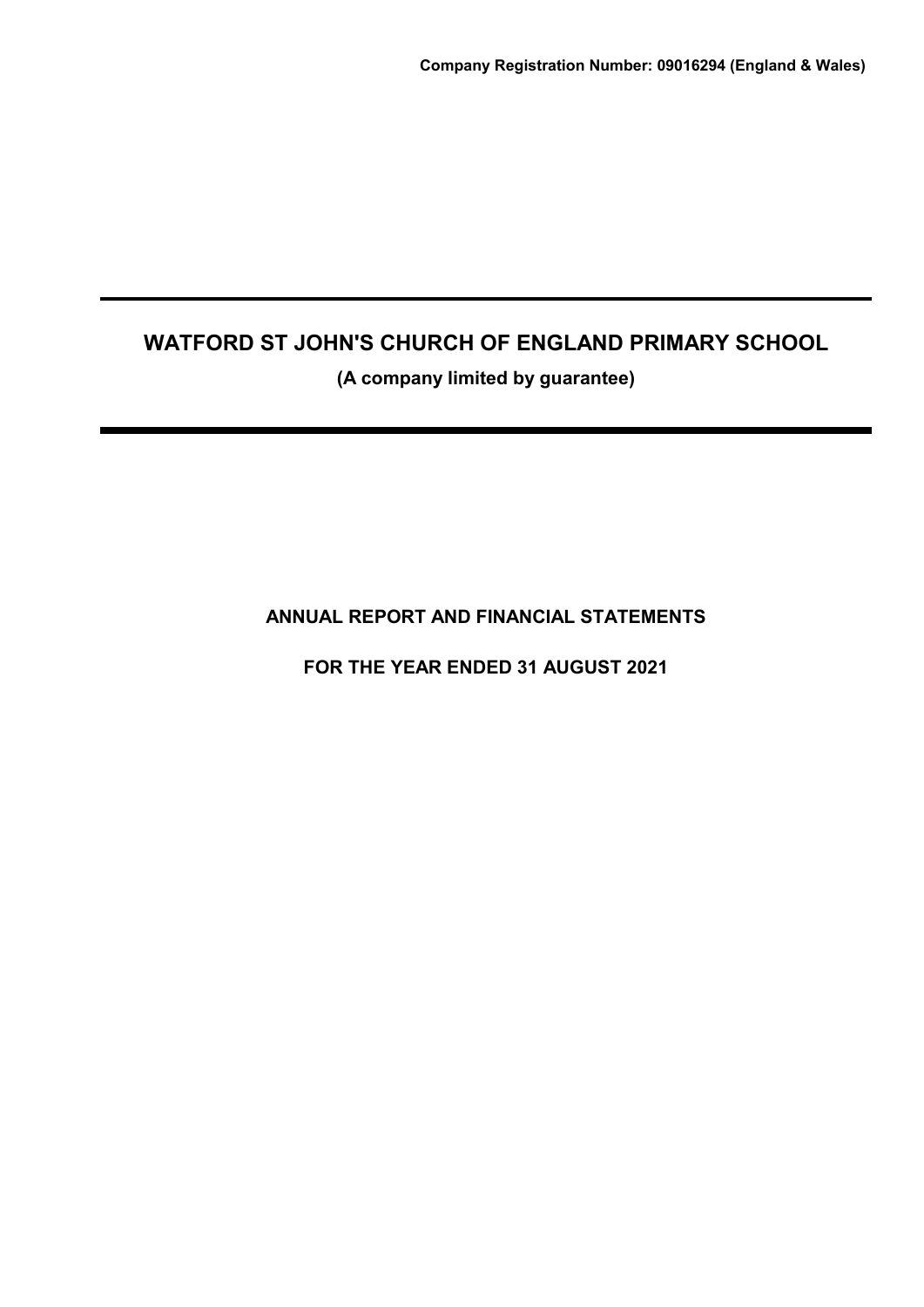## **CONTENTS**

|                                                                                | Page      |
|--------------------------------------------------------------------------------|-----------|
| Reference and administrative details                                           | $1 - 2$   |
| <b>Trustees' report</b>                                                        | $3 - 10$  |
| Governance statement                                                           | $11 - 15$ |
| Statement on regularity, propriety and compliance                              | 16        |
| <b>Statement of Trustees' responsibilities</b>                                 | 17        |
| Independent auditor's report on the financial statements                       | $18 - 22$ |
| Independent reporting accountant's report on regularity                        | $23 - 24$ |
| Statement of financial activities incorporating income and expenditure account | 25        |
| <b>Balance sheet</b>                                                           | $26 - 27$ |
| <b>Statement of cash flows</b>                                                 | 28        |
| Notes to the financial statements                                              | $29 - 57$ |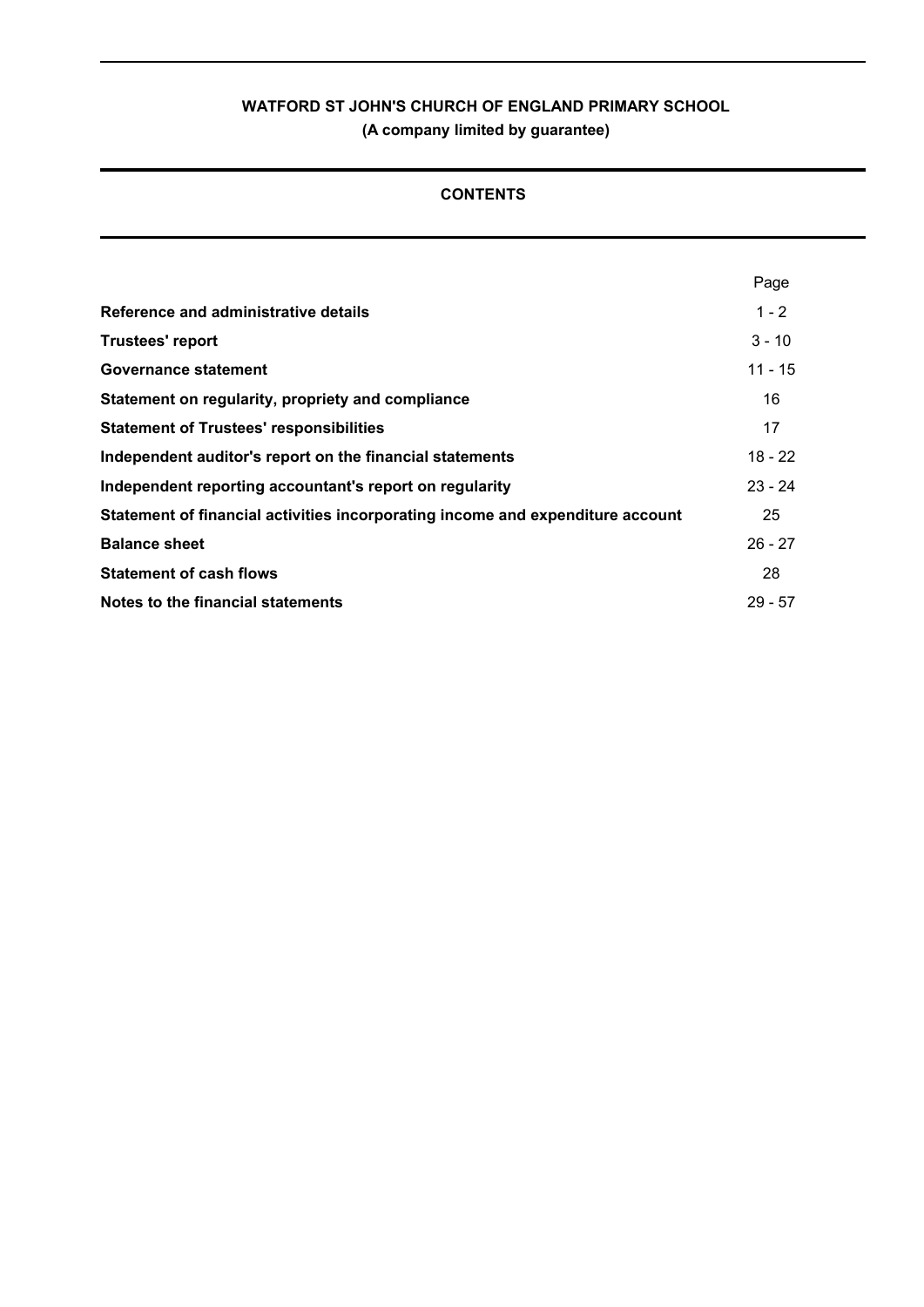| <b>Members</b>                            | R Davis<br>J Griffiths<br>E Grundy<br>J Reynolds<br>D Stevenson                                                                                                                                                                                                                                                                                                                                                                                                                                                                          |
|-------------------------------------------|------------------------------------------------------------------------------------------------------------------------------------------------------------------------------------------------------------------------------------------------------------------------------------------------------------------------------------------------------------------------------------------------------------------------------------------------------------------------------------------------------------------------------------------|
| <b>Trustees</b>                           | R Davis, Chair of Trustees<br>J Conn, Vice Chair of Trustees<br>S Da Costa, Head Teacher (appointed 1 September 2021)<br>A Dawkins (appointed 1 February 2021)<br>S Horn (appointed 18 November 2020)<br>M Jenkins (appointed 2 February 2022)<br>C Jones<br>H Langeveld, Head Teacher (resigned 31 August 2021)<br><b>R</b> Martins<br>C McMillan-Jackson<br>F Pyatt (appointed 9 December 2020)<br>N Shaw (appointed 18 November 2020)<br>A Smith (resigned 18 October 2020)<br>T Staunton (appointed 12 February 2021)<br>D Stevenson |
| <b>Company registered</b><br>number       | 09016294                                                                                                                                                                                                                                                                                                                                                                                                                                                                                                                                 |
| <b>Company name</b>                       | Watford St John's Church of England Primary School                                                                                                                                                                                                                                                                                                                                                                                                                                                                                       |
| <b>Principal and registered</b><br>office | 32 Clarendon Road<br>Watford<br>Hertfordshire<br><b>WD171JJ</b>                                                                                                                                                                                                                                                                                                                                                                                                                                                                          |
| <b>Senior management</b><br>team          | H Langeveld, Head teacher (until 31 August 2021)<br>A Pyatt, Deputy Head teacher and Special Educational Needs Coordinator<br>V Moore, School Business Manager<br>S Da Costa, Head teacher (from 01 September 2021)                                                                                                                                                                                                                                                                                                                      |

## **REFERENCE AND ADMINISTRATIVE DETAILS**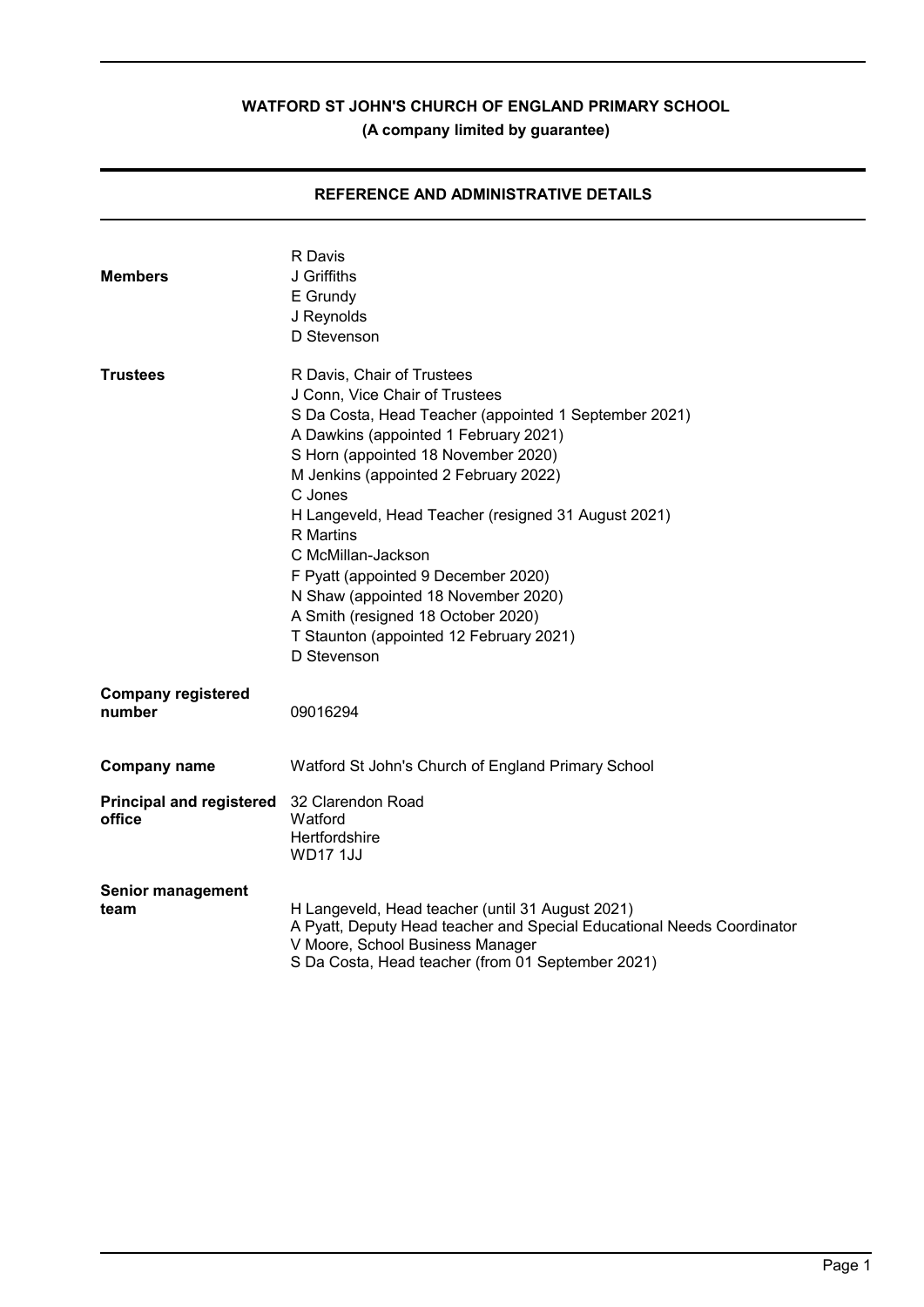## **(A company limited by guarantee)**

#### **REFERENCE AND ADMINISTRATIVE DETAILS (CONTINUED) FOR THE YEAR ENDED 31 AUGUST 2021**

## **Independent auditor** Hillier Hopkins LLP

Chartered Accountants Statutory Auditor Radius House 51 Clarendon Road Watford **Herts** WD17 1HP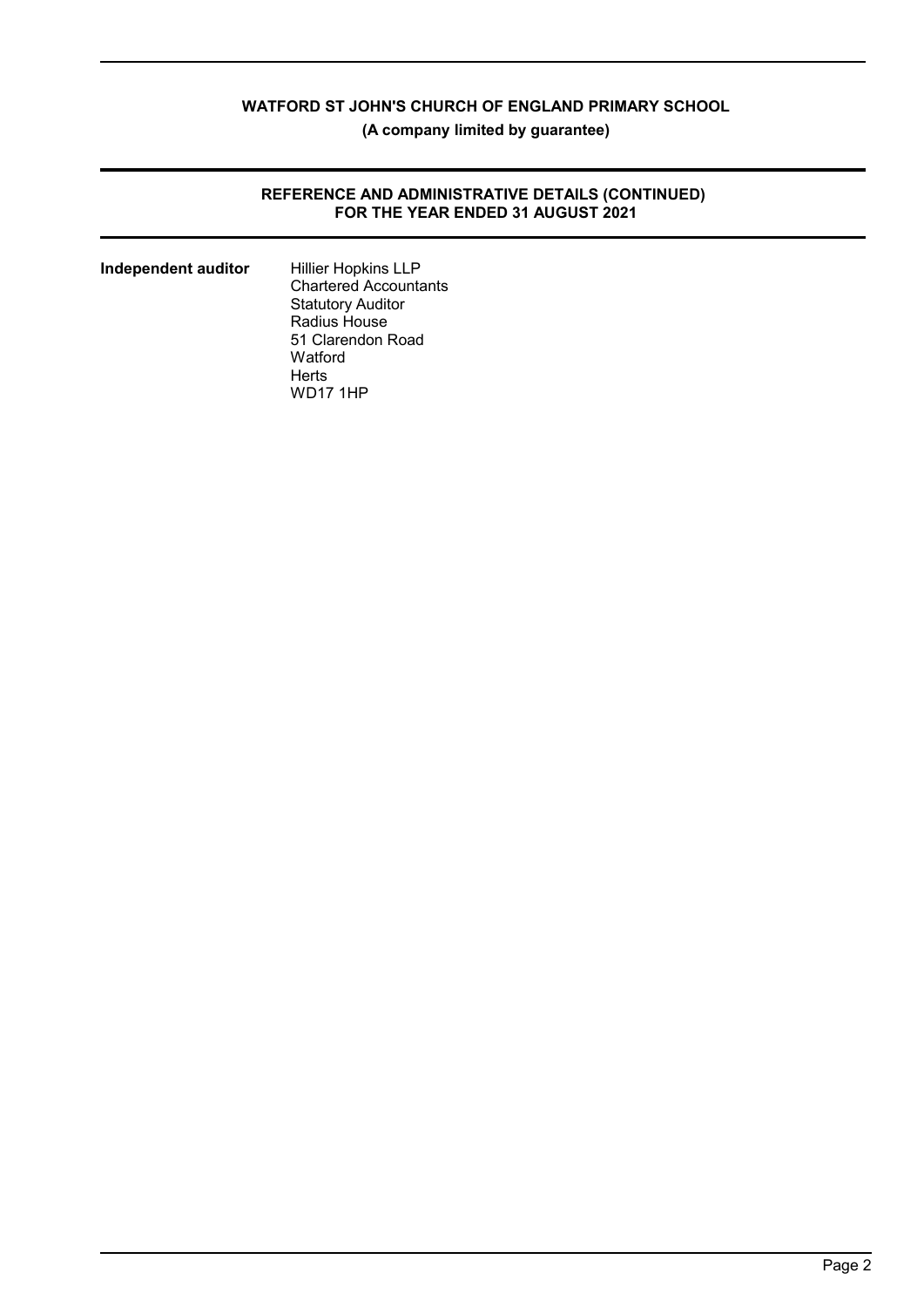#### **(A company limited by guarantee)**

#### **TRUSTEES' REPORT FOR THE YEAR ENDED 31 AUGUST 2021**

The Trustees present their annual report together with the financial statements and auditor's report of the charitable company for the 1 September 2020 to 31 August 2021. The annual report serves the purposes of both a Trustees' report and a directors' report under company law.

The trust operates a single academy, Watford St John's Church of England Primary School, for pupils aged 4 - 11 in central Watford. Currently, the school has a pupil capacity of 240 between Reception and Year 4. The school has 232 pupils on roll as per the autumn census on 1st October 2020. The school operated as 1 form entry for the first 2 years of its existence due to the constraints of the temporary accommodation. In September 2018, the school reverted back to its intended 2 form entry intake for Reception.

#### **Structure, governance and management**

#### **a. Constitution**

The academy is a charitable company limited by guarantee and an exempt charity.

The charitable company's Memorandum and Articles of Association are the primary governing documents of the academy trust.

The Trustees of Watford St John's Church of England Primary School are also the directors of the charitable company for the purposes of company law.

The charitable company is known as Watford St John's Church of England Primary School.

Details of the Trustees who served during the year, and to the date these accounts are approved are included in the Reference and administrative details on page 1.

#### **b. Members' liability**

Each member of the charitable company undertakes to contribute to the assets of the charitable company in the event of it being wound up while they are a member, or within one year after they cease to be a member, such amount as may be required, not exceeding £10, for the debts and liabilities contracted before they ceased to be a member.

#### **c. Trustees' indemnities**

The academy is a member of the Risk Protection Arrangement (RPA). Under this arrangement, the limit of liability shall be £10,000,000 each and every loss.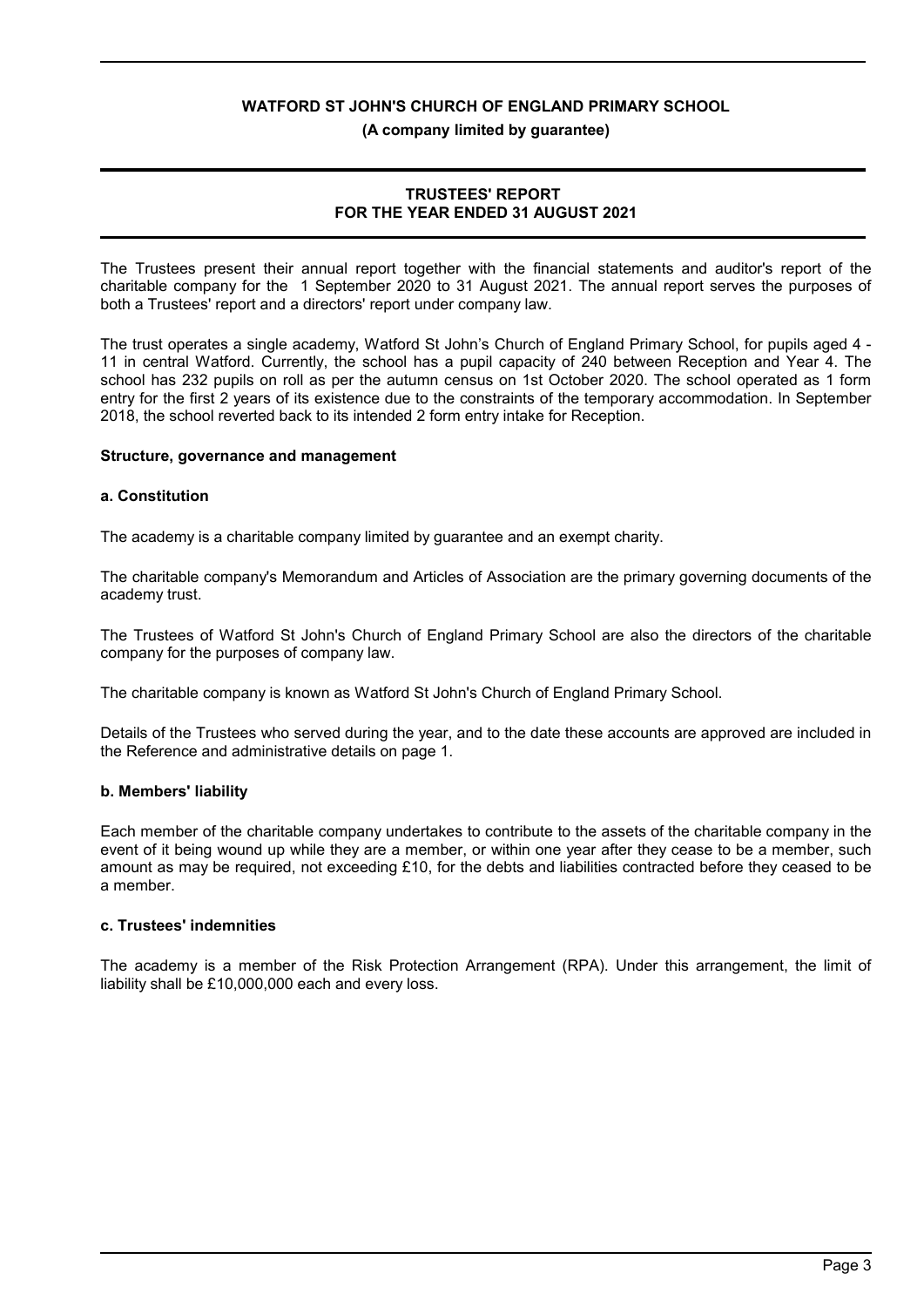**(A company limited by guarantee)**

#### **TRUSTEES' REPORT (CONTINUED) FOR THE YEAR ENDED 31 AUGUST 2021**

#### **Structure, governance and management (continued)**

#### **d. Method of recruitment and appointment or election of Trustees**

The management of the academy is the responsibility of the Trustees who are elected and co-opted under the terms of the articles of association. These are contained in articles 45 - 59. The members of the Trust appoint a minimum of 8 Trustees of whom the incumbent (Priest of the Parish) is both a Member and a Trustee. The members may appoint up to 2 staff Trustees through such process as they may determine. It is expected that the Headteacher will be a Trustee, except where they elect not to be. The two parent Trustees shall be elected by parents of registered pupils at the academy. If the number of parents standing for election is less than the number of vacancies, the Trustees may appoint a parent Trustee. In this case, they shall appoint a parent of a registered pupil at the school or, where it is not reasonably practical to do so, a person who is the parent of a child of compulsory school age. The Trustees, with the consent of the Diocesan Board of Education, may appoint up to 2 co-opted Trustees for such term (not exceeding four years) and otherwise upon such conditions as they shall think fit. The Trustees may not co-opt an employee of the Trust as a co-opted Trustee if thereby the number of Trustees who are employees of the Trust would exceed one third of the total number of Trustees (including the Headteacher).

#### **e. Policies adopted for the induction and training of Trustees**

The Induction process is contained within the Governance Plan. All new Trustees are provided with an induction pack when they first become a Trustee and are required to attend Trustee Induction Training (currently provided by Herts for Learning). The training and induction for new Trustees is co-ordinated by the Chair of Trustees and Trustees are expected to attend at least one training event per school year. This may take the form of completing online training depending upon the training need.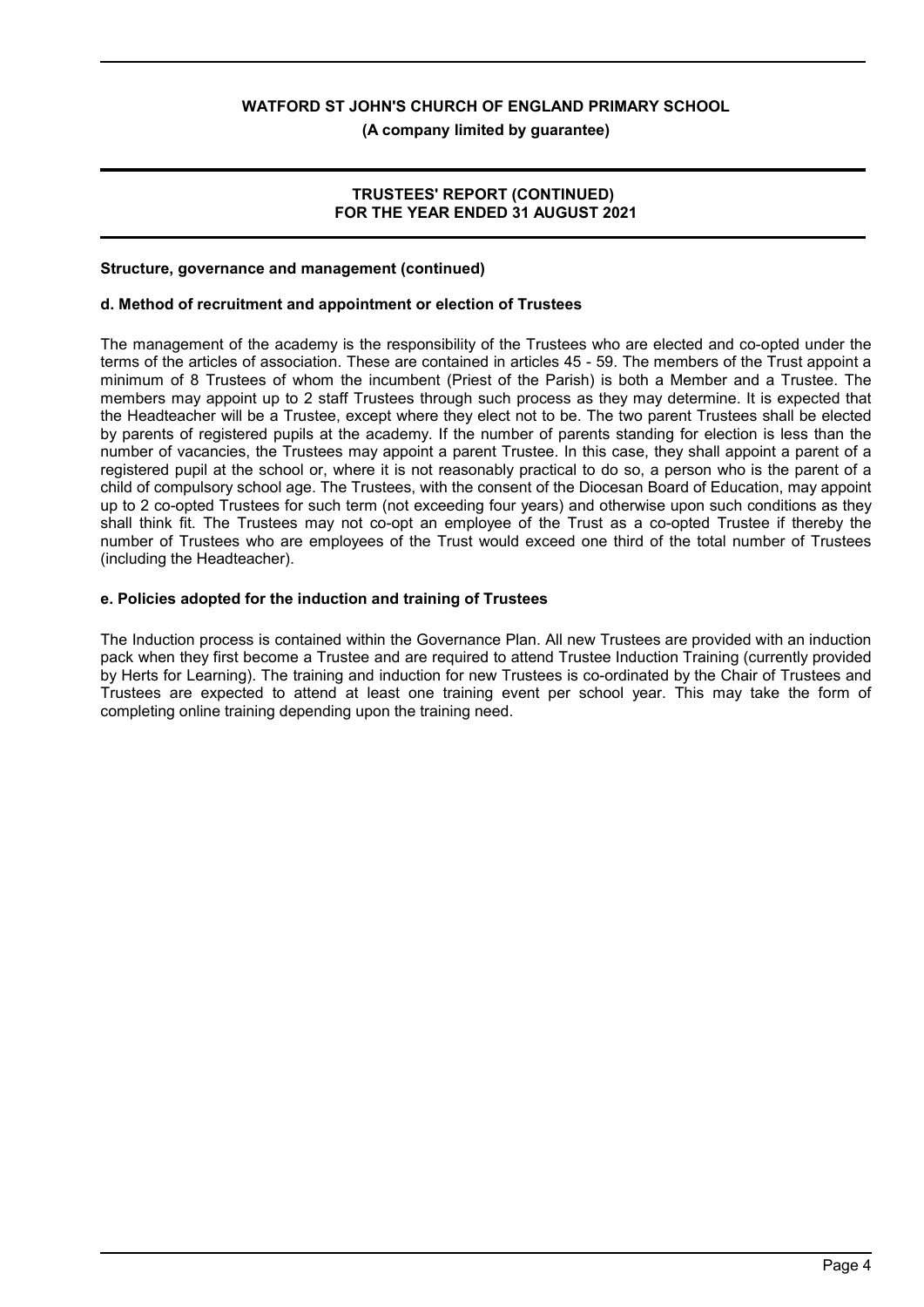**(A company limited by guarantee)**

#### **TRUSTEES' REPORT (CONTINUED) FOR THE YEAR ENDED 31 AUGUST 2021**

#### **Structure, governance and management (continued)**

#### **f. Organisational structure**

The leadership structure consists of the Trustees and the Senior Leadership Team (SLT). This aim of the leadership structure is to devolve responsibility and encourage involvement in decision making at all levels.

The Headteacher is the Accounting Officer.

The Trustees are responsible for setting general policies, adopting the school's one year and four year School Strategic Plans, the annual budget, approving the accounts, monitoring the use of budgets and other data and making major decisions about the strategic direction of the Free School, its capital expenditure and staff appointments.

The SLT currently consists of the Headteacher, the Deputy Headteacher (who is also the Special Educational Needs Coordinator (SenCo)) and the School Office and Business Manager. The Headteacher, supported by the SLT controls at an executive level, implementing policies set by the Board of Trustees.

The Headteacher, as Principal Accounting Officer, is responsible for the authorisation of spending within agreed budgets; a summary of this is contained in the Schedule of Financial Delegation.

Subject to the provisions of the Companies Act 2006, the Articles and to any directions given by Special Resolution, the business of the Academy Trust shall be managed by the Trustees who may exercise all the powers of the Trust. No alteration of the Articles and no such direction shall invalidate any prior act of the Trustees which would have been valid if the alteration had not been made or that direction had not been given. The powers given by the Article shall not be limited by any special power given to the Trustees by the Articles and a meeting of Trustees at which a quorum is present may exercise all the power exercisable by the Trustees. In addition to all powers hereby expressly conferred upon them and without detracting from the generality of their powers under the Articles, the Trustees shall have the following powers, namely:

#### **g. Arrangements for setting pay and remuneration of key management personnel**

The Senior Management Team's pay is linked to the performance management structure and any recommendations from the outcome of the performance management are considered by the Pay Committee and then are placed for approval by the Board of Trustees.

#### **h. Trade union facility time**

The trust does not employ more than 49 full time equivalent employees. However, for transparency, we have no employees who were relevant union officials during the relevant period.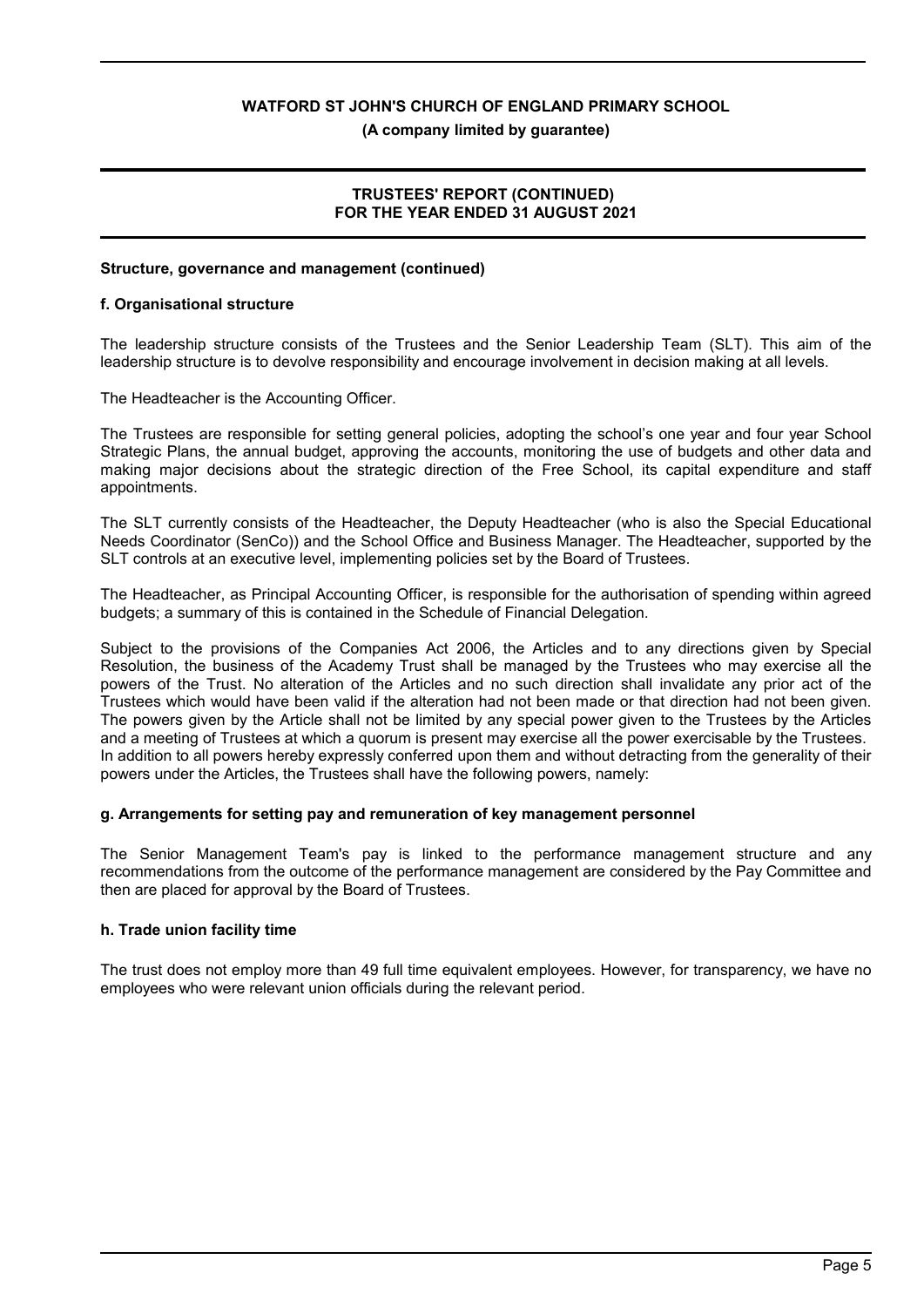**(A company limited by guarantee)**

#### **TRUSTEES' REPORT (CONTINUED) FOR THE YEAR ENDED 31 AUGUST 2021**

#### **Structure, governance and management (continued)**

#### **i. Related parties and other connected charities and organisations**

The Parochial Church Council ('PCC') of St John the Apostle & Evangelist, Watford, is linked to the school and its Vicar and members of the PCC are Trustees.

The school uses Xero as its accounting software. The licence for the software was obtained from Mr G Clough, a former Trustee, at cost. During the year, arrangements have been made for the school to obtain the licence from Xero directly.

Platinum Press Ltd was engaged to provide printing services. The company is owned by a relative of the former Headteacher. The services were provided at cost.

Watford Girls Grammar School provided the school with caretaking, cleaning and IT support. During the year, arrangements were made to bring the caretaking and cleaning functions in-house.

#### **Objectives and activities**

#### **a. Objects and aims**

The Academy Trust's object is specifically restricted to the following: To advance for the public benefit education in the United Kingdom, in particular but without prejudice to the generality of the foregoing by establishing, maintaining, carrying on, managing and developing a school with a designated Church of England religious character offering a broad and balanced curriculum conducted in accordance with the principles, practices and tenets of the Church of England both generally and in particular in relation to arranging for religious education and daily acts of worship, and having regards to any advice of the Diocesan Board of Education.

#### **b. Objectives, strategies and activities**

Our key objectives for the period ending August 2021 were:

- To ensure that the Christian ethos, based on love and respect, enables a positive learning culture where all flourish, feel safe, are challenged and serve the common good.
- To establish ambitious, inspirational, strategic leadership at all levels within the school.
- To establish a rich, broad balanced and bespoke curriculum.
- To ensure exceptional, teaching, learning and assessment.

#### **c. Public benefit**

In setting our objectives and planning our activities, the Trustees have given careful consideration to the Charity Commission's general guidance on public benefit. The school prides itself on being an active member of the community with public benefit extending beyond the school walls.

#### **Strategic report**

#### **Achievements and performance**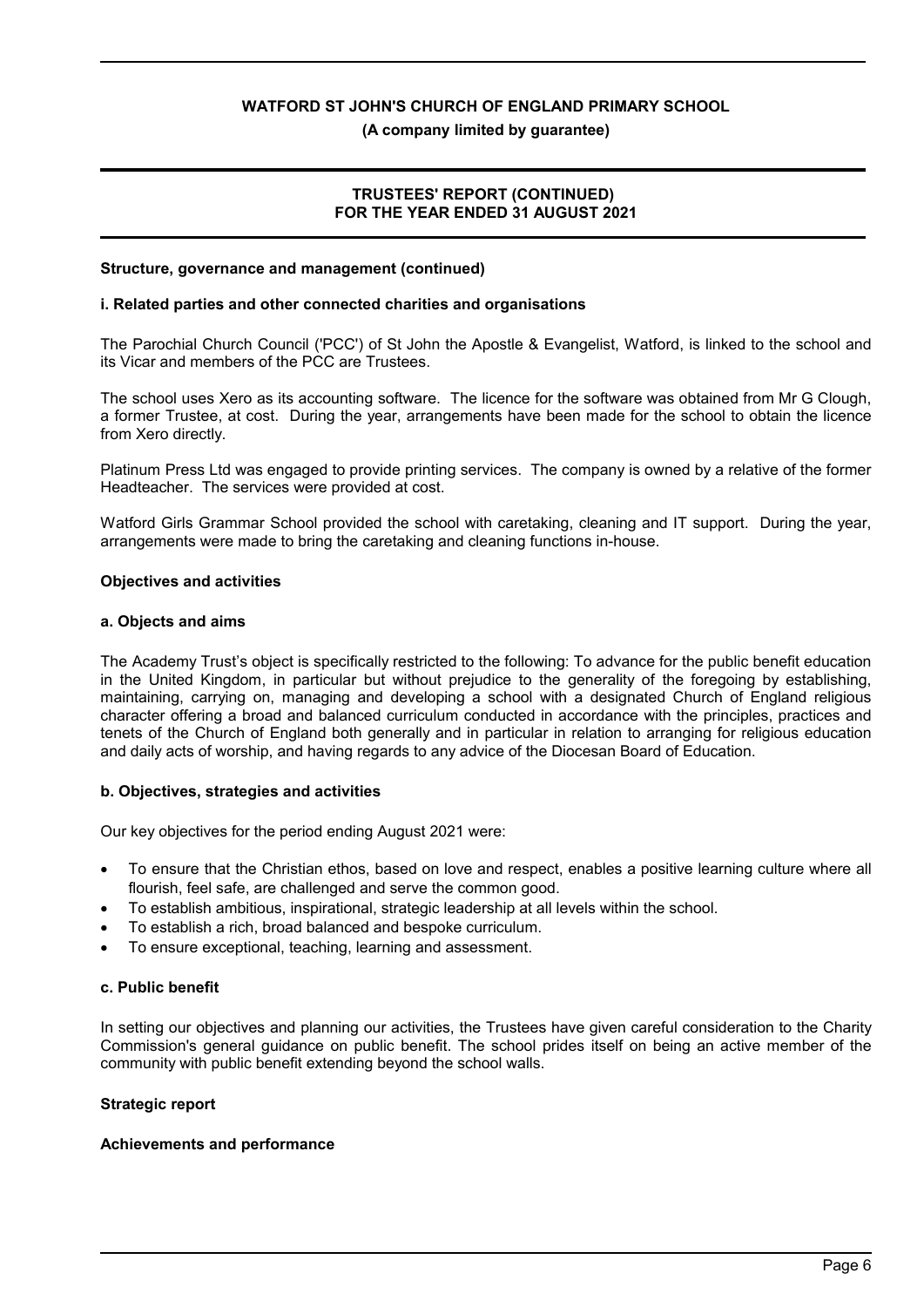#### **(A company limited by guarantee)**

#### **TRUSTEES' REPORT (CONTINUED) FOR THE YEAR ENDED 31 AUGUST 2021**

#### **Strategic report (continued)**

#### **Achievements and performance (continued)**

#### **a. Key performance indicators**

- the level of engagement of pupils measuring their spiritual growth.
- the development of new initiatives across all areas of the school.
- the regular review of the effectiveness of curriculum development and its effectiveness in meeting the needs of all pupils.
- the completion of formative assessment strategies, identified interventions and implementing modifications.

#### **b. Going concern**

After making appropriate enquiries, the board of Trustees has a reasonable expectation that the academy has adequate resources to continue in operational existence for the foreseeable future. For this reason they continue to adopt the going concern basis in preparing the financial statements. Further details regarding the adoption of the going concern basis can be found in the accounting policies.

#### **c. Achievements and performance**

The academic year 2020/21 was our fifth year of operation and our third year in our purpose built permanent school building.

Despite the challenges faced ordinarily, together with the uncertainties and challenges provided by dealing with a global pandemic, we managed to achieve a small operational deficit for the year drawing on available reserves.

As the school continues to grow, maintaining pupil numbers is a challenge and individual family circumstances resulting from the impact of the pandemic has resulted in some unexpected vacancies and a lower than expected total pupil role.

As we move towards our full capacity, each year we undergo a recruitment process for new staff members. We have successfully filled open positions and continue to build a capable and dedicated team.

Delivering the curriculum to high standards has been achieved, including during the pandemic where we were able to utilise our IT infrastructure and move to online learning very quickly and effectively.

With the benefit of a third year in our new building we continued to enhance and develop our systems and processes, continually being mindful of our growth and requirements in the longer term. All financial decisions continue to be made to ensure that the best possible staffing and resources can be provided for all children and allow them to flourish in the school whilst working within our budgetary constraints.

We would like to acknowledge the hard work of all the staff and the diligent commitment to the development of the school and the progress of all our children shown by all our Trustees.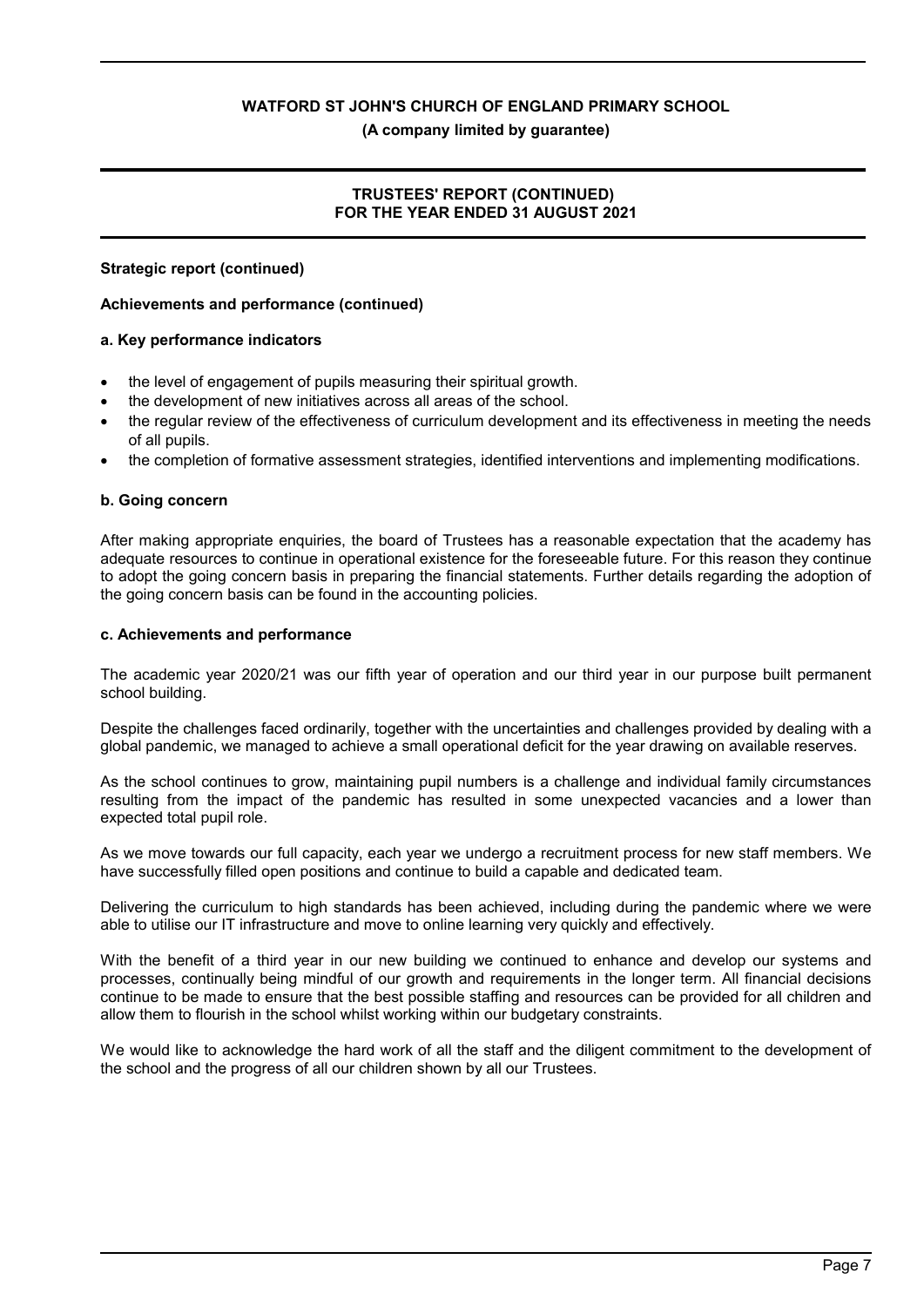#### **TRUSTEES' REPORT (CONTINUED) FOR THE YEAR ENDED 31 AUGUST 2021**

#### **Strategic report (continued)**

#### **Financial review**

In view of the global pandemic, the financial objectives for the year involved maintaining a balanced budget. In the circumstances, the challenges of managing staff resources, the school's primary outlay, and ensuring that the school met its commitments in continuing to provide the core educational provision for our pupils resulted in a small operational deficit and a call on brought forward reserves. The school continues to grow apace, however, there is a well-established culture of controlling expenditure and ensuring a high level of value for money.

#### **a. Reserves policy**

Our reserves policy is essentially focused on the level of cash required to be maintained to ensure the continued operation of the school.

The Trustees have determined that the appropriate level of cash to be maintained should be equivalent to 6 weeks average operating expenses. This has been calculated as £58K, therefore we aim to maintain cash in the bank to that level. This level of cash will provide sufficient working capital to cover delays between spending and receipt of income and to provide a cushion to facilitate any unexpected emergencies, such as urgent property maintenance.

The level of cash reserves will be reviewed at least annually by the Trustees.

As of 31 August 2021, the school has £91,488 of unrestricted reserves, £7,359,935 of restricted fixed asset reserves (of which £7,194,320 relates to the net book value of tangible fixed assets, £147,555 relates to capital funding and £18,060 relates to devolved formula capital funding, both capital funds available to carry forward to the next period) and £24,711 restricted reserves (excluding pension reserves). The pension reserves stands at a deficit of £264,000. The net surplus of restricted and unrestricted funds (excluding pension reserve) is £116,199 as per note 17.

The current reserves are comparatively low for a 2 form entry primary school. However, we are a continually growing school and anticipate that we will be able to grow our reserves in the future with the possibilities around leasing and raising additional funds. The Trustees are satisfied that there are sufficient cash reserves to be able to continue the operation of the school.

#### **b. Investment policy**

The purpose of the Investments Policy is to set out the processes by which Academy Trustees will meet their duties under the Academy's Articles of Association and Academies Financial Handbook issued by the ESFA to invest monies surplus to operational requirements in furtherance of the Academy's charitable aims and to ensure that investment risk is properly and prudently managed. Should significant unrestricted reserves be achieved in the future, consideration would be given to evaluating the most appropriate investment opportunity, including placing then on deposit for a period that the school deems will maintain sufficient operating liquidity. We currently do not hold any investments.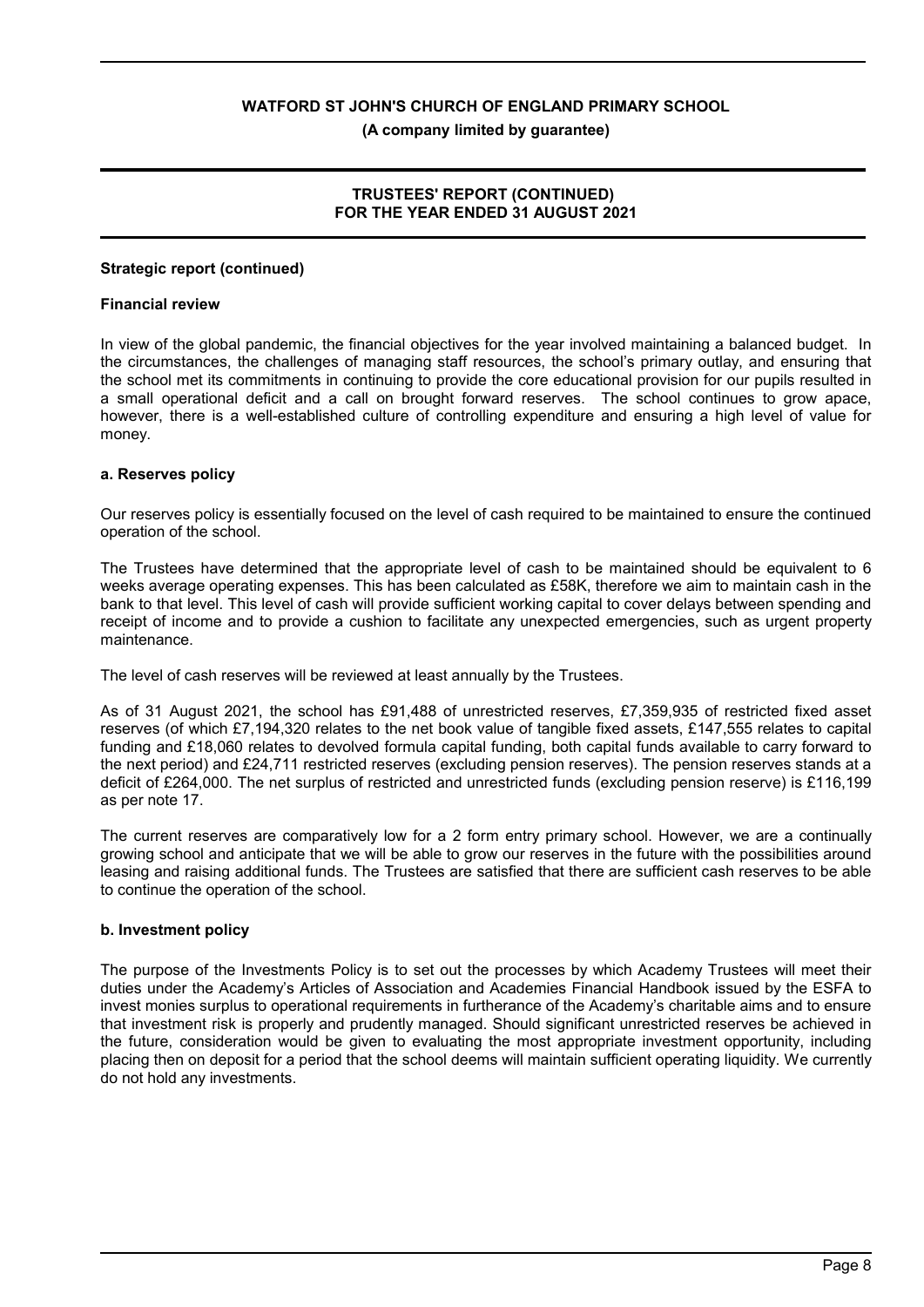**(A company limited by guarantee)**

#### **TRUSTEES' REPORT (CONTINUED) FOR THE YEAR ENDED 31 AUGUST 2021**

#### **c. Principal risks and uncertainties**

The Trustees consider the following to be our principal risks and uncertainties for the future, as defined within our risk register.

**Funding allocations and their impact on financial viability:** The Trust acknowledges that future government decision on funding allocations, given that funding accounting for the vast majority of the school's income, can have an adverse effect on the overall financial viability of the school. Although these funding decisions are beyond what the trustees can control, it is important to note them here and ensure that we have robust monitoring systems in place to ensure that the budget set is robust and managed well. It is also noted that the variation in how funding is allocated means that the flow of income may not match the flow required for expenditure although they are balanced overall.

**Future pupil recruitment:** During our opening year, and for several years previously, local demand for school places was greater than the number of places available. The latest forecast is that central Watford will have a surplus of places of 10% by 2020/21. Watford as a town is increasing its housing substantially over the forthcoming years, but there is also an additional primary school proposed within a comparatively short distance from our site. We continue to monitor the pupil number forecasts.

**Brexit:** The exact impact of Brexit cannot be quantified at this time. However, it has the potential to impact on pupil recruitment, recruitment of staff, as well as any impact on the cost of services and products. At this time, we have not seen a significant impact.

**Premises:** Our new modern building has been built with efficiency in mind. However, we have the costs associated with running an entire building, albeit an efficient one, without the associated full complement of pupils and their funding.

**Staffing:** We have invested in staff wellbeing to be able to retain staff. Teacher recruitment is still an issue for most schools. We maintain links with the University of Hertfordshire, which has impacted upon our staffing by working with student teachers, and will continue to network to find and recruit good quality teachers. Although staffing represents the largest proportion of our expenditure, it is important to maintain staffing levels that support our children in our specific school environment.

**Governance:** Although not a risk per se, we have a number of Governors coming to the end of their term of office. We need to ensure that where recruitment is required, that the key skills of the Governing Body are maintained and focused on those skill sets required to challenge and support the school in the future.

**Impact of the COVID-19 pandemic:** The COVID-19 pandemic developed rapidly since December 2019, resulting in a national lockdown period being imposed in mid-March 2020 and at various times subsequently. The resulting actions and measures taken by the UK Government to contain the virus inevitably impacted on the activities of the school:

#### **d. Financial review**

The primary source of funding for the school has been from the ESFA in the form of the General Annual Grant (GAG), capital grants and other grants. 2020/21 was a challenging year in terms of financial planning. Although the budget was formulated on a zero based approach, estimates had to be based on the best information available at the time. We continue to learn and acclimatize to a new building, time needs to elapse before we can establish with certainty the related fixed non-staffing costs such as utilities.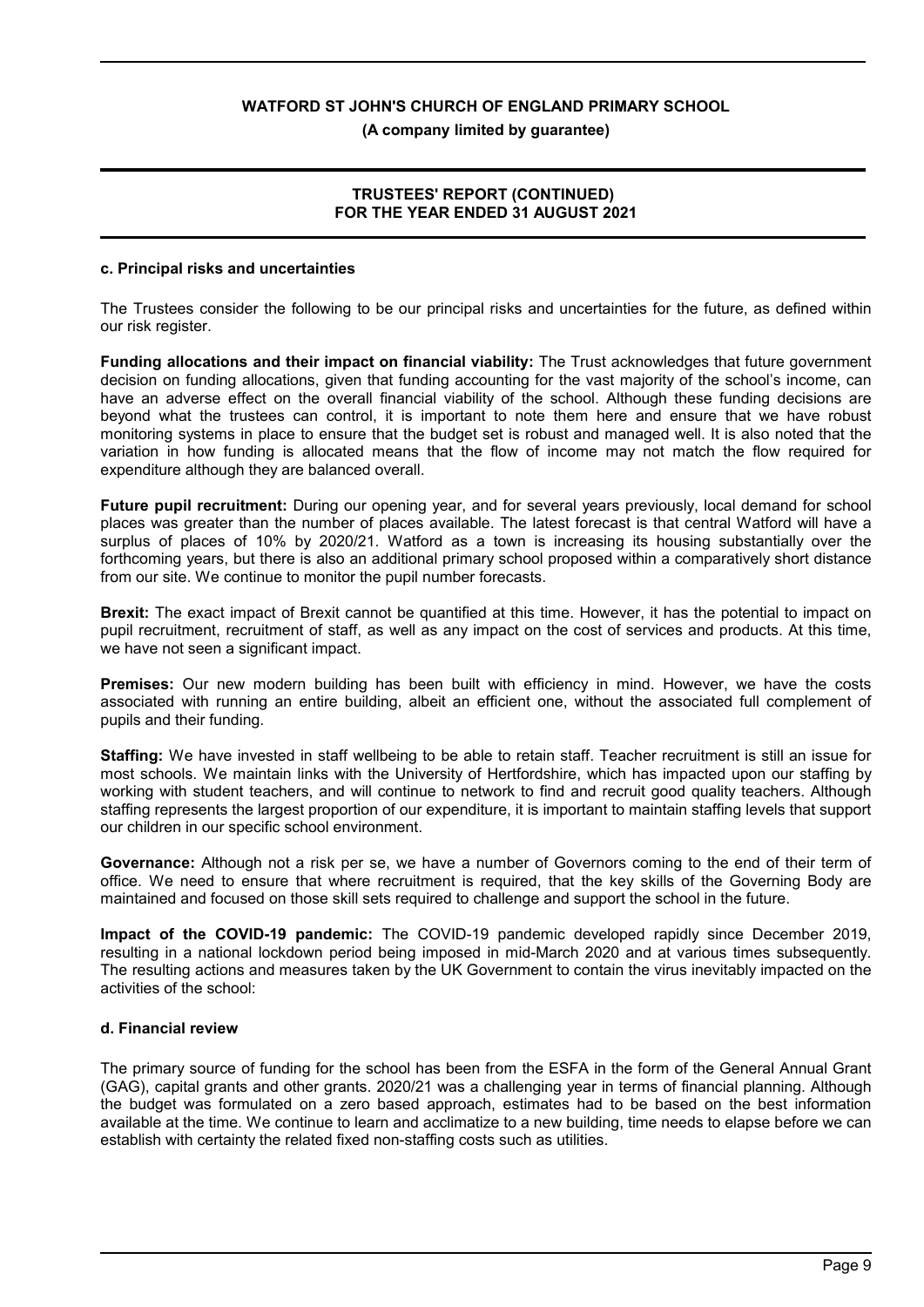**(A company limited by guarantee)**

## **TRUSTEES' REPORT (CONTINUED) FOR THE YEAR ENDED 31 AUGUST 2021**

## **Fundraising**

The academy does not use any external fundraisers. All fundraising undertaken during the year was monitored by the Trustees.

#### **Funds held as custodian on behalf of others**

The academy has not acted as a custodian trustee in the period.

#### **Disclosure of information to auditor**

Insofar as the Trustees are aware:

- there is no relevant audit information of which the charitable company's auditor is unaware, and
- that Trustees have taken all steps that they ought to have taken to make themselves aware of any relevant audit information and to establish that the auditor is aware of that information.

The Trustees' report, incorporating a strategic report, was approved by order of the Board of Trustees, as the company directors, on  $14/03/2022$  and signed on its behalf by: 14/03/2022

................................................ **R Davis** Chair of Governors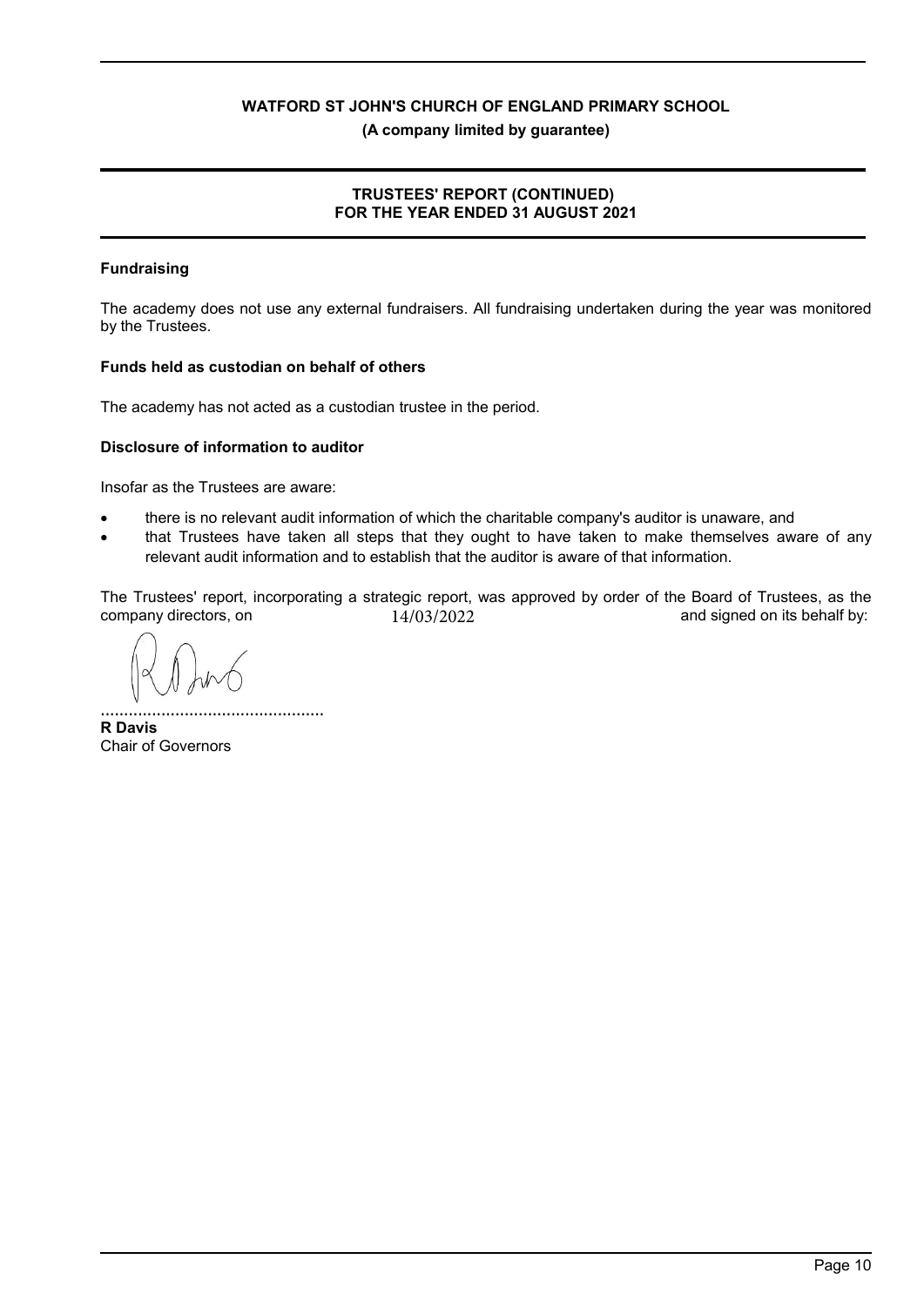## **GOVERNANCE STATEMENT**

#### **Scope of responsibility**

As Trustees, we acknowledge we have overall responsibility for ensuring that Watford St John's Church of England Primary School has an effective and appropriate system of control, financial and otherwise. However, such a system is designed to manage rather than eliminate the risk of failure to achieve business objectives, and can provide only reasonable and not absolute assurance against material misstatement or loss.

As Trustees, we have reviewed and taken account of the guidance in DfE's Governance Handbook and competency framework for governance.

The board of Trustees has delegated the day-to-day responsibility to the Head Teacher, as accounting officer, for ensuring financial controls conform with the requirements of both propriety and good financial management and in accordance with the requirements and responsibilities assigned to it in the funding agreement between Watford St John's Church of England Primary School and the Secretary of State for Education. They are also responsible for reporting to the board of Trustees any material weaknesses or breakdowns in internal control.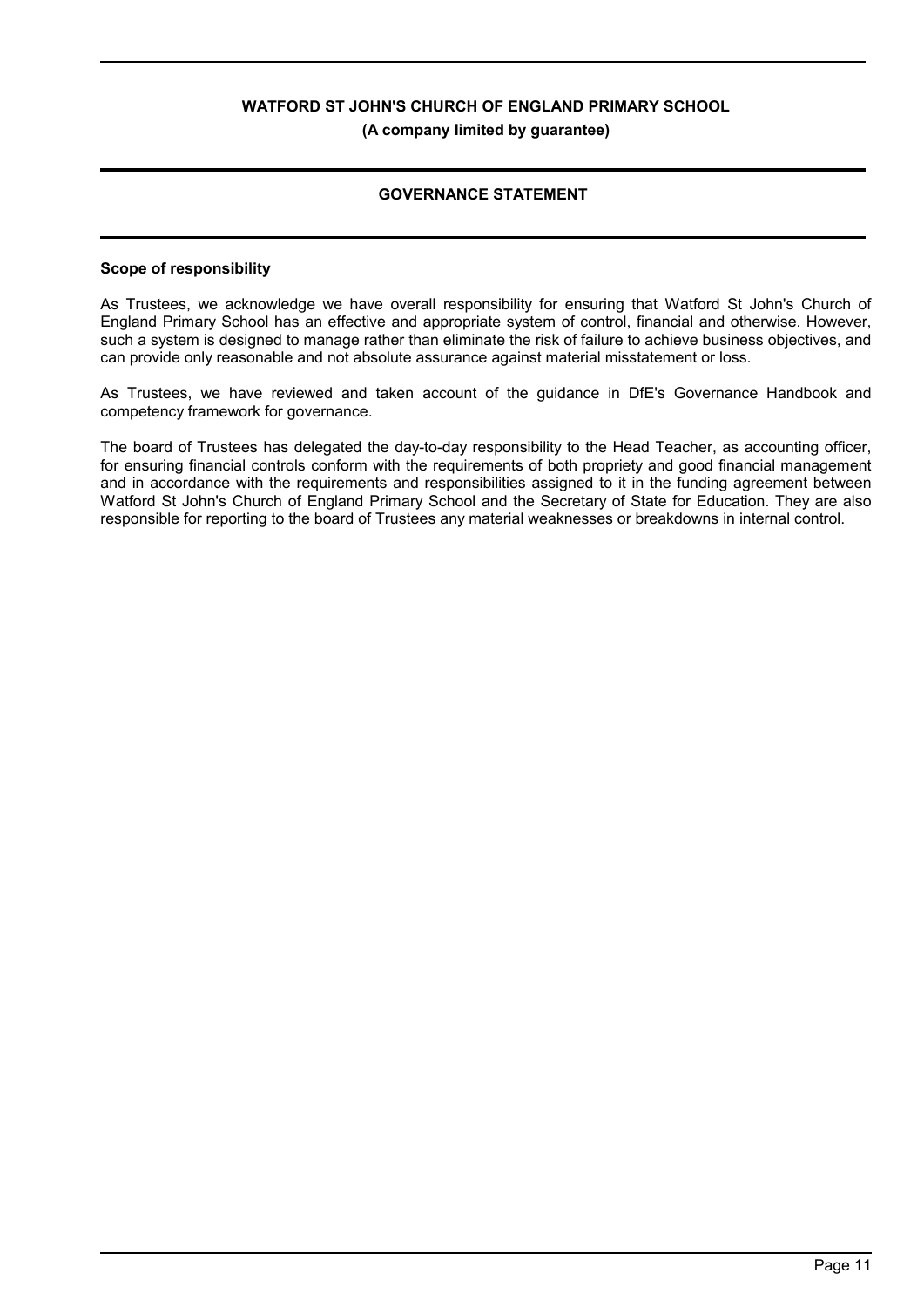## **GOVERNANCE STATEMENT (CONTINUED)**

#### **Governance**

The information on governance included here supplements that described in the Trustees' report and in the statement of trustees' responsibilities. The board of Trustees has formally met 8 times during the year.

Attendance during the year at meetings of the board of Trustees was as follows:

| Trustee                        | Meetings attended | Out of a possible |
|--------------------------------|-------------------|-------------------|
| R Davis, Chair of Trustees     | 8                 | 8                 |
| J Conn, Vice Chair of Trustees |                   | 8                 |
| A Dawkins                      |                   | 5                 |
| S Horn                         |                   |                   |
| C Jones                        |                   |                   |
| H Langeveld, Head Teacher      |                   |                   |
| <b>R</b> Martins               |                   |                   |
| C McMillan-Jackson             | 8                 | 8                 |
| F Pyatt                        |                   |                   |
| N Shaw                         |                   |                   |
| A Smith                        |                   |                   |
| T Staunton                     |                   |                   |
| D Stevenson                    |                   |                   |
|                                |                   |                   |

During the 2020/21 period, two standing Member appointed Trustee vacancies were filled. One Parent Trustee resigned while the other came to the end of their term of office and did not stand again but was instead co-opted. Two new Parent Trustees were elected to fill the vacancies. A new Staff Trustee position was created and a member of staff elected unopposed. At the end of the school year there was a change of Head Teacher. There were no other key changes in the composition of the Board of Trustees during this period.

Trustees are regularly in school, not only for attendance at committee meetings, but to see such things as Collective Worship and to watch lessons and activities. This allows the testing of the reporting of the data and such things as behaviour given to the Trustees by the Head Teacher is robust.

The quality of the data provided to Trustees is of a good standard and is rigorously reviewed by the appropriate committees, attended by those with relevant skills. The data was also scrutinised by an external School Improvement Partner, Anne Peck, Herts Assessment Team and Education Consultant for the Diocese of St Albans.

The Finance and Resources Committee is a sub-committee of the main board of Trustees. Its purpose is to work with the Head Teacher, as accounting officer, and the business manager to ensure that financial decisions enable the school to provide value for money, and to ensure that processes are compliant with The Academies Financial Handbook.

The Committee met 7 times during the year. Attendance during the year at meetings was as follows:

| Trustee         | Meetings attended | Out of a possible |
|-----------------|-------------------|-------------------|
| R Davis         |                   |                   |
| C Jones (Chair) | 6                 |                   |
| H Langeveld     |                   |                   |
| R Martins       | 4                 | 5                 |
| N Shaw          | 3                 |                   |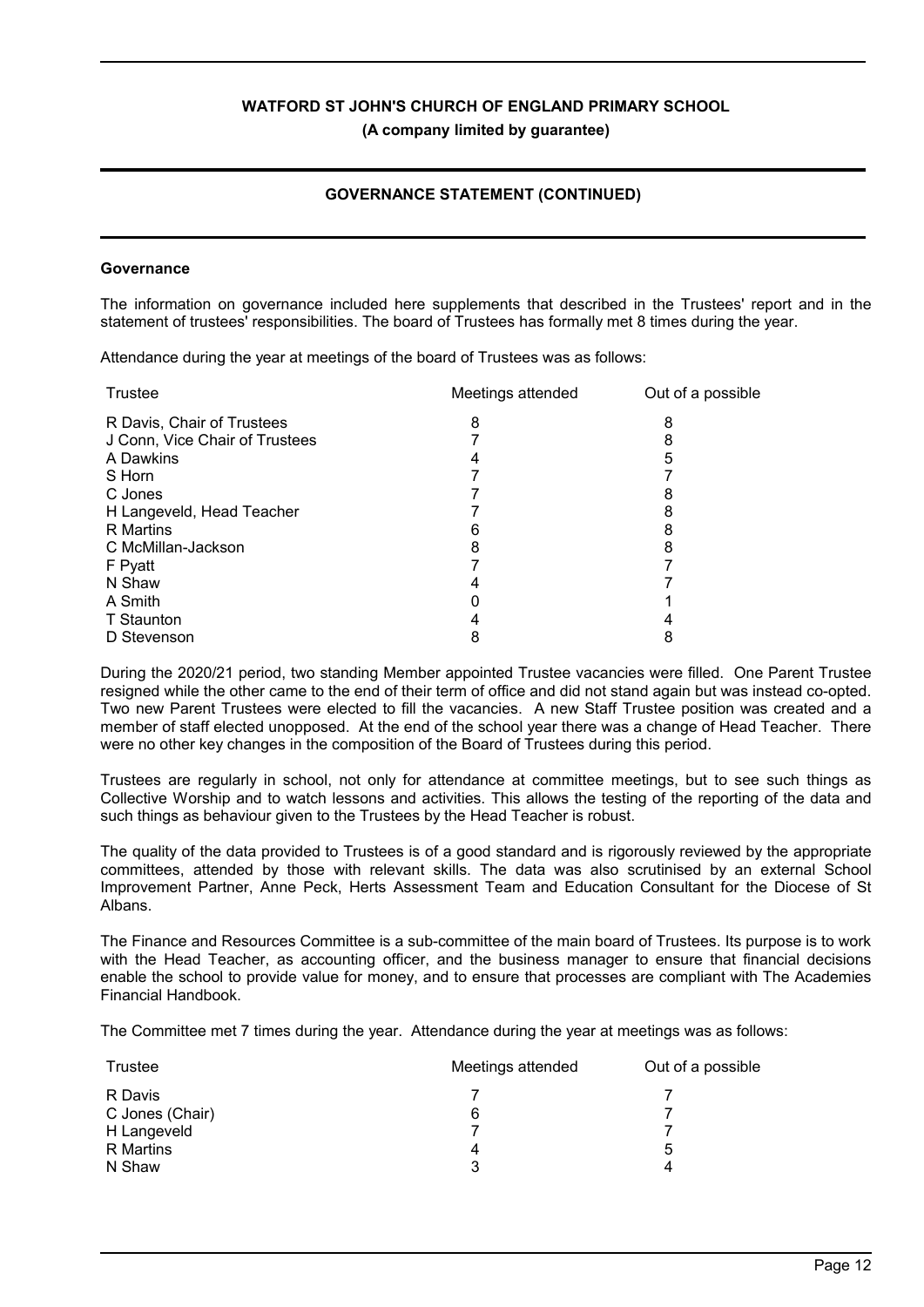## **GOVERNANCE STATEMENT (CONTINUED)**

#### **Review of value for money**

As accounting officer, the Head Teacher has responsibility for ensuring that the academy delivers good value in the use of public resources. The accounting officer understands that value for money refers to the educational and wider societal outcomes achieved in return for the taxpayer resources received.

The accounting officer considers how the academy's use of its resources has provided good value for money during each academic year, and reports to the board of Trustees where value for money can be improved, including the use of benchmarking data where appropriate. The accounting officer for the academy has delivered improved value for money during the year by:

#### **The purpose of the system of internal control**

The system of internal control is designed to manage risk to a reasonable level rather than to eliminate all risk of failure to achieve policies, aims and objectives. It can, therefore, only provide reasonable and not absolute assurance of effectiveness. The system of internal control is based on an on-going process designed to identify and prioritise the risks to the achievement of academy policies, aims and objectives, to evaluate the likelihood of those risks being realised and the impact should they be realised, and to manage them efficiently, effectively and economically. The system of internal control has been in place in Watford St John's Church of England Primary School for the year 1 September 2020 to 31 August 2021 and up to the date of approval of the annual report and financial statements.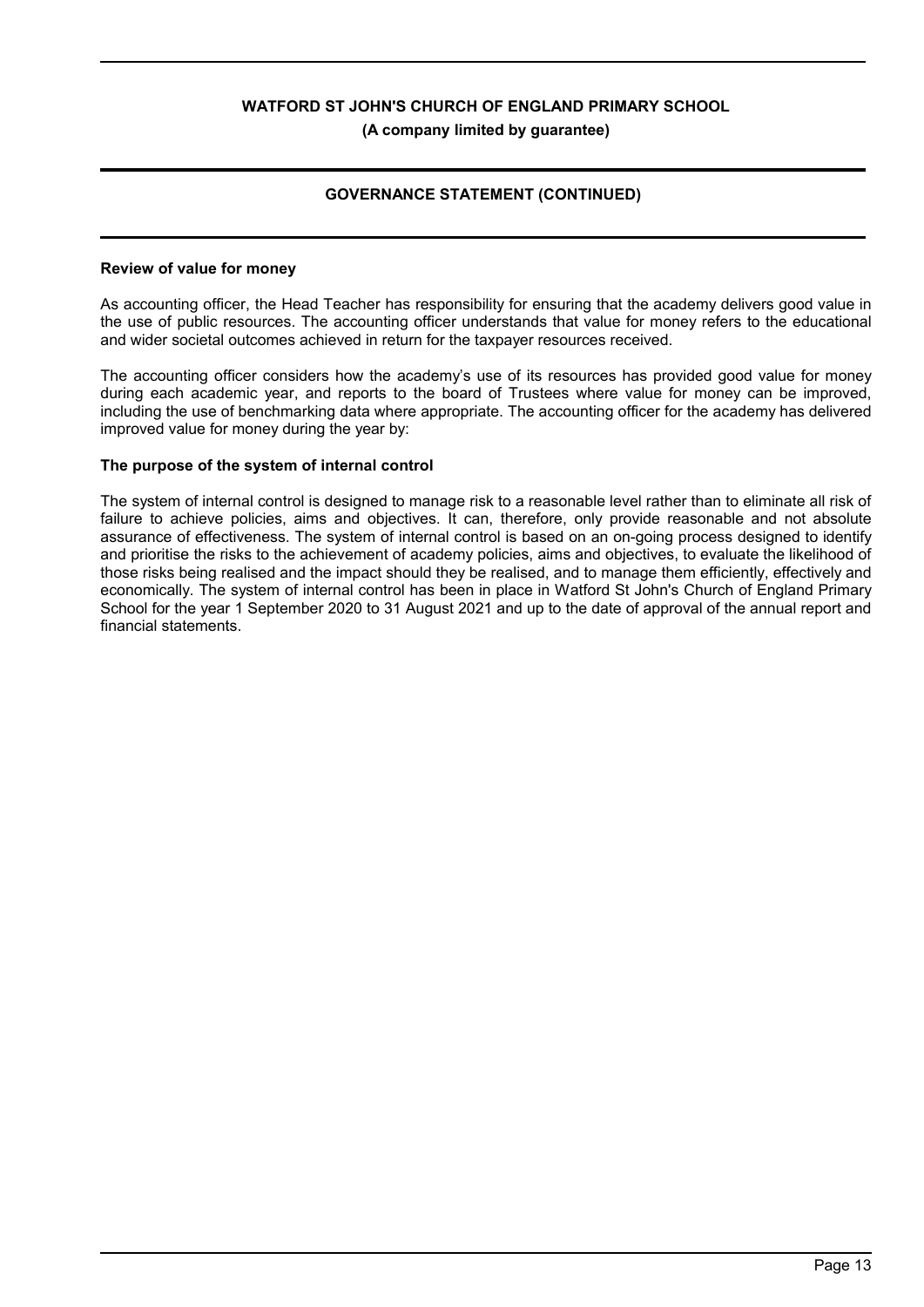## **GOVERNANCE STATEMENT (CONTINUED)**

#### **Capacity to handle risk**

The board of Trustees has reviewed the key risks to which the academy is exposed together with the operating, financial and compliance controls that have been implemented to mitigate those risks. The board of Trustees is of the view that there is a formal ongoing process for identifying, evaluating and managing the academy's significant risks that has been in place for the year 1 September 2020 to 31 August 2021 and up to the date of approval of the annual report and financial statements. This process is regularly reviewed by the board of Trustees.

#### **The risk and control framework**

The academy's system of internal financial control is based on a framework of regular management information and administrative procedures including the segregation of duties and a system of delegation and accountability. In particular, it includes:

- comprehensive budgeting and monitoring systems with an annual budget and periodic financial reports which are reviewed and agreed by the board of Trustees
- regular reviews by the Finance and Resources Committee of reports which indicate financial performance against the forecasts and of major purchase plans, capital works and expenditure programmes
- setting targets to measure financial and other performance
- clearly defined purchasing (asset purchase or capital investment) guidelines
- identification and management of risks

The Board of Trustees has decided to employ Thorne Widgery as internal auditor.

The internal auditor's role includes giving advice on financial matters and performing a range of checks on the academy's financial systems. In particular the checks carried out in the current period included:

On an annual basis, the internal auditor reports to the board of Trustees through the Finance and Resources Committee on the operation of the systems of control and on the discharge of the Trustees' financial responsibilities.

As a result of the impact of COVID-19 pandemic, during 2019/20 the internal audit programme was delayed. Since September 2020, the Board of Trustees have made arrangements for the establishment of an Audit & Risk Assurance Sub-committee with specific responsibilities for progressing the internal assurance procedures, which has included a commissioning of work by the Internal Auditor to bring matters up to date whilst also developing an ongoing termly programme of internal assurance.

Both Internal and External Auditors have made recommendations and the Board of Trustees is working towards implementing these recommendations where they have not already been addressed.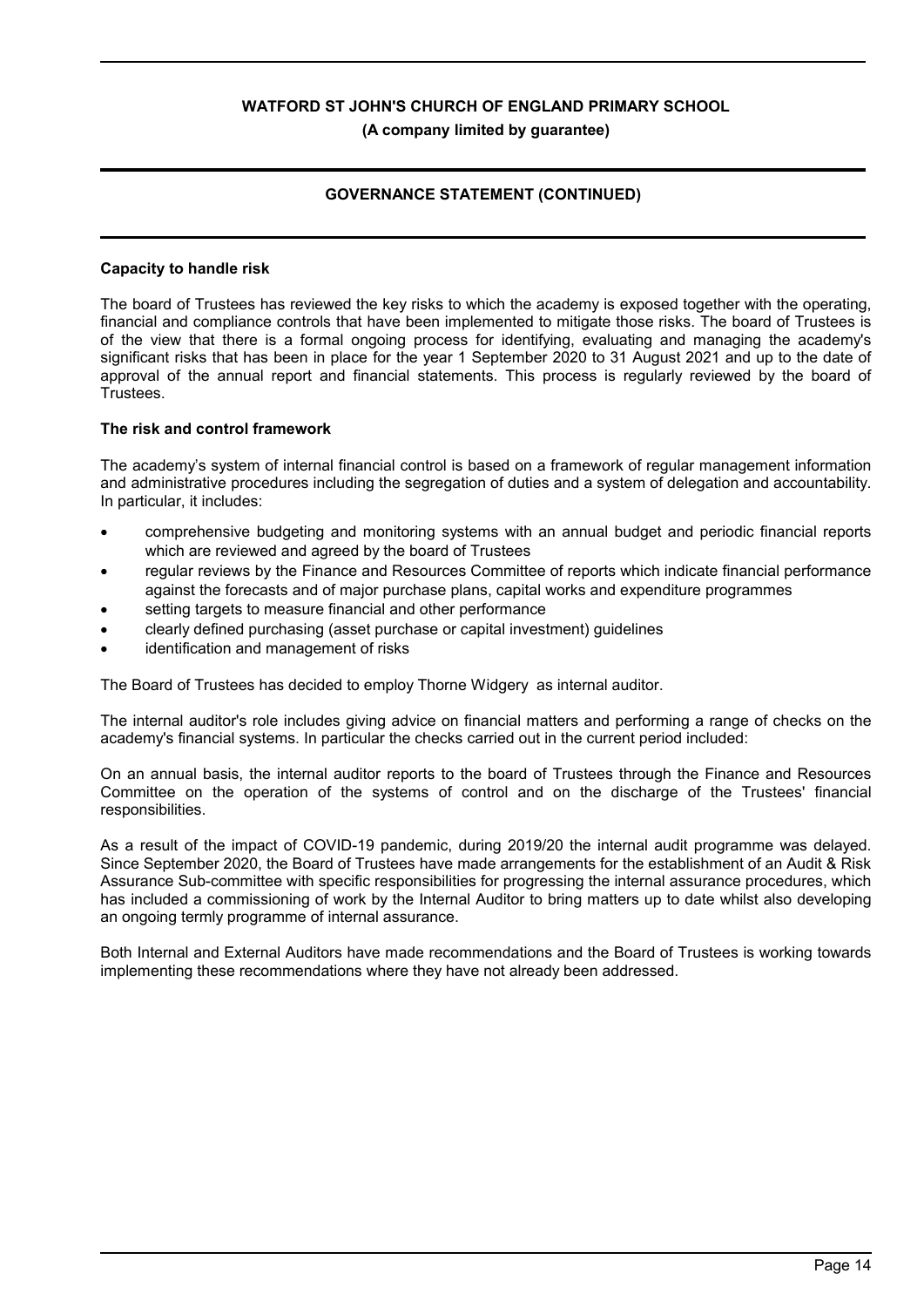## **GOVERNANCE STATEMENT (CONTINUED)**

#### **Review of effectiveness**

As accounting officer, the Head Teacher has responsibility for reviewing the effectiveness of the system of internal control. During the year in question the review has been informed by:

- the work of the internal auditor;
- the work of the external auditor;
- the work of the executive managers within the academy who have responsibility for the development and maintenance of the internal control framework.

The accounting officer has been advised of the implications of the result of their review of the system of internal control by the Finance and Resources committee and a plan to address weaknesses and ensure continuous improvement of the system is in place.

Approved by order of the members of the Board of Trustees and signed on their behalf by:

................................................ **R Davies** Chair of Governors

7 des 8-................................................

**S Da Costa** Accounting Officer

Date: 14/03/2022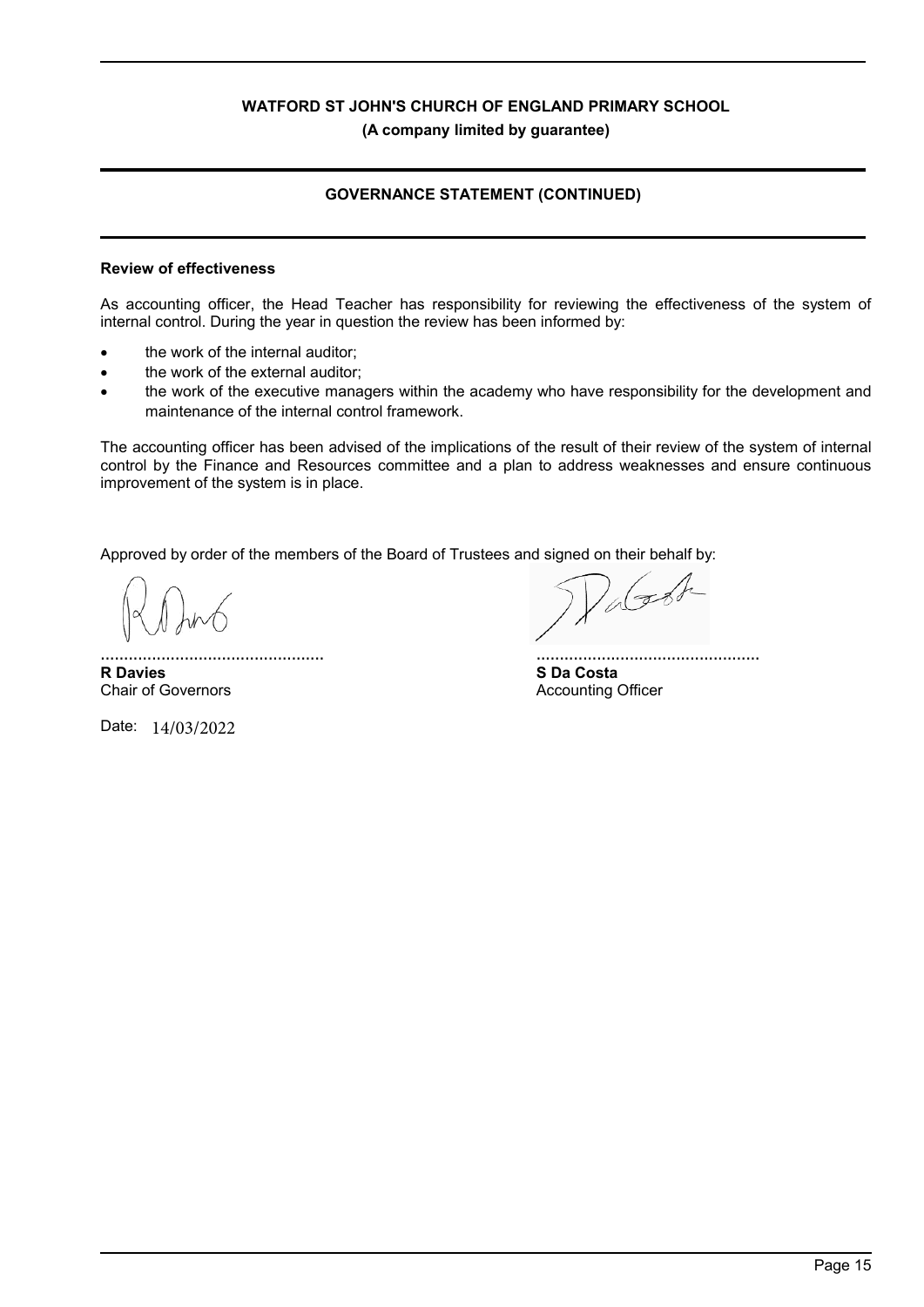## **STATEMENT ON REGULARITY, PROPRIETY AND COMPLIANCE**

As accounting officer of Watford St John's Church of England Primary School I have considered my responsibility to notify the academy board of Trustees and the Education & Skills Funding Agency (ESFA) of material irregularity, impropriety and non-compliance with terms and conditions of all funding received by the academy, under the funding agreement in place between the academy and the Secretary of State for Education. As part of my consideration I have had due regard to the requirements of the Academies Financial Handbook 2020.

I confirm that I and the academy board of Trustees are able to identify any material irregular or improper use of all funds by the academy, or material non-compliance with the terms and conditions of funding under the academy's funding agreement and the Academies Financial Handbook 2020.

I confirm that the following instances of material irregularity, impropriety or funding non-compliance discovered to date have been notified to the board of Trustees and ESFA. If any instances are identified after the date of this statement, these will be notified to the board of Trustees and ESFA:

In contrary to the Academies Financial Handbook 2020 Part 4.4 the academy has not submitted the audited report and accounts to the EFSA by 31 December 2021 or published on the trusts website by 31 January 2022.

 $\lambda$  (gb)

................................................ **S Da Costa** Accounting Officer

Date: 14/03/2022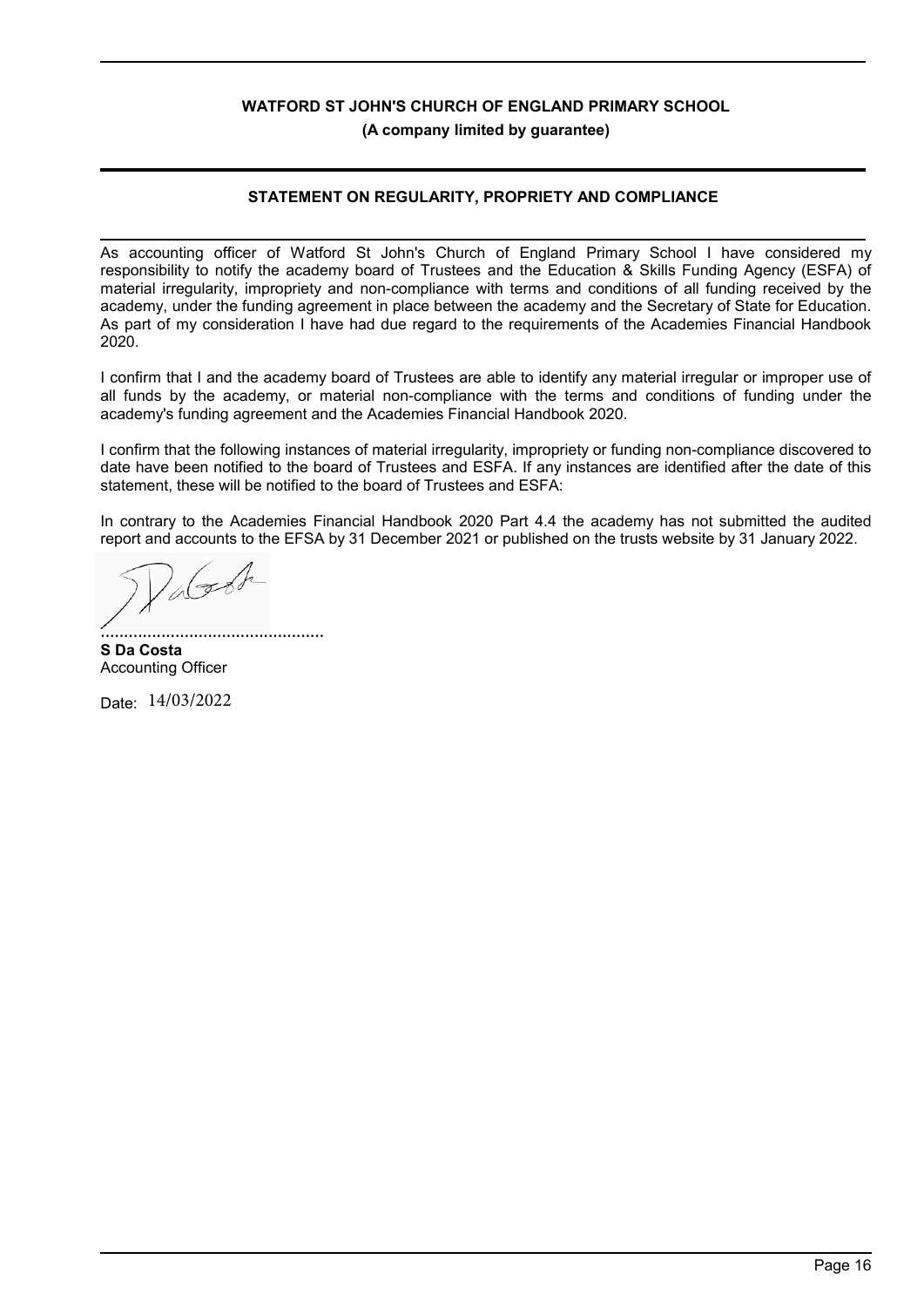#### **(A company limited by guarantee)**

## **STATEMENT OF TRUSTEES' RESPONSIBILITIES FOR THE YEAR ENDED 31 AUGUST 2021**

The Trustees (who are also the directors of the charitable company for the purposes of company law) are responsible for preparing the Trustees' report and the financial statements in accordance with the Academies Accounts Direction published by the Education and Skills Funding Agency, United Kingdom Accounting Standards (United Kingdom Generally Accepted Accounting Practice) and applicable law and regulations.

Company law requires the Trustees to prepare financial statements for each financial . Under company law, the Trustees must not approve the financial statements unless they are satisfied that they give a true and fair view of the state of affairs of the charitable company and of its incoming resources and application of resources, including its income and expenditure, for that period. In preparing these financial statements, the Trustees are required to:

- select suitable accounting policies and then apply them consistently;
- observe the methods and principles of the Charities SORP 2019 and the Academies Accounts Direction 2020 to 2021;
- make judgments and accounting estimates that are reasonable and prudent;
- state whether applicable UK Accounting Standards have been followed, subject to any material departures disclosed and explained in the financial statements;
- prepare the financial statements on the going concern basis unless it is inappropriate to presume that the charitable company will continue in business.

The Trustees are responsible for keeping adequate accounting records that are sufficient to show and explain the charitable company's transactions and disclose with reasonable accuracy at any time the financial position of the charitable company and enable them to ensure that the financial statements comply with the Companies Act 2006. They are also responsible for safeguarding the assets of the charitable company and hence for taking reasonable steps for the prevention and detection of fraud and other irregularities.

The Trustees are responsible for ensuring that in its conduct and operation the charitable company applies financial and other controls, which conform with the requirements both of propriety and of good financial management. They are also responsible for ensuring grants received from ESFA/DfE have been applied for the purposes intended.

The Trustees are responsible for the maintenance and integrity of the corporate and financial information included on the charitable company's website. Legislation in the United Kingdom governing the preparation and dissemination of financial statements may differ from legislation in other jurisdictions.

Approved by order of the members of the Board of Trustees and signed on its behalf by:

................................................

**R Davis** Chair of Governors Date: 14/03/2022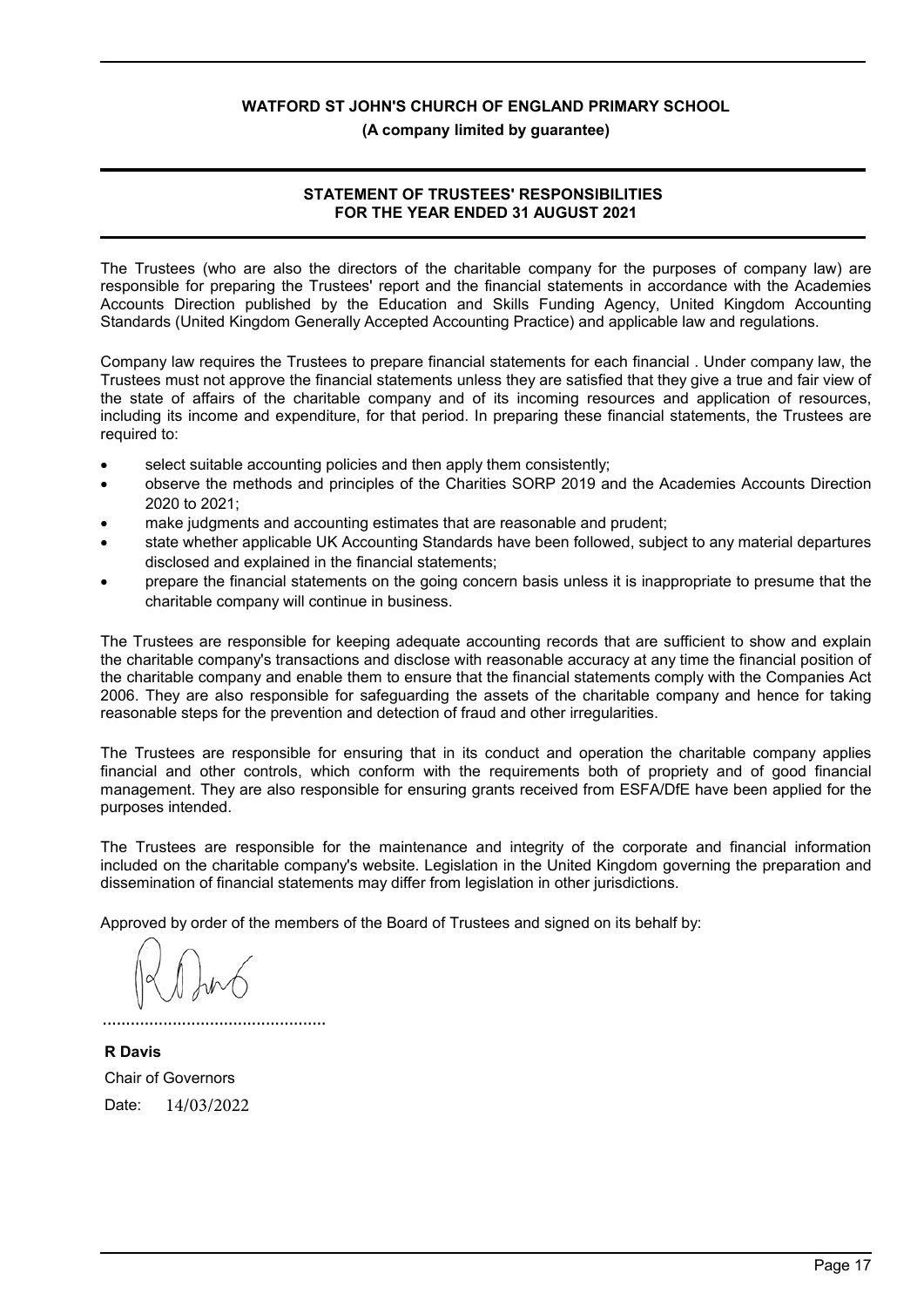#### **INDEPENDENT AUDITOR'S REPORT ON THE FINANCIAL STATEMENTS TO THE MEMBERS OF WATFORD ST JOHN'S CHURCH OF ENGLAND PRIMARY SCHOOL**

#### **Opinion**

We have audited the financial statements of Watford St John's Church of England Primary School (the 'academy') for the year ended 31 August 2021 which comprise the Statement of financial activities, the balance sheet, the statement of cash flows and the related notes, including a summary of significant accounting policies. The financial reporting framework that has been applied in their preparation is applicable law, United Kingdom Accounting Standards (United Kingdom Generally Accepted Accounting Practice), including Financial Reporting Standard 102 'The Financial Reporting Standard applicable in the UK and Republic of Ireland', the Charities SORP 2019 and the Academies Accounts Direction 2020 to 2021 issued by the Education and Skills Funding Agency.

In our opinion the financial statements:

- give a true and fair view of the state of the academy's affairs as at 31 August 2021 and of its incoming resources and application of resources, including its income and expenditure for the year then ended;
- have been properly prepared in accordance with United Kingdom Generally Accepted Accounting Practice; and
- have been prepared in accordance with the requirements of the Companies Act 2006, the Charities SORP 2019 and the Academies Accounts Direction 2020 to 2021 issued by the Education and Skills Funding Agency.

#### **Basis for opinion**

We conducted our audit in accordance with International Standards on Auditing (UK) (ISAs (UK)) and applicable law. Our responsibilities under those standards are further described in the Auditor's responsibilities for the audit of the financial statements section of our report. We are independent of the academy in accordance with the ethical requirements that are relevant to our audit of the financial statements in the United Kingdom, including the Financial Reporting Council's Ethical Standard, and we have fulfilled our other ethical responsibilities in accordance with these requirements. We believe that the audit evidence we have obtained is sufficient and appropriate to provide a basis for our opinion.

#### **Conclusions relating to going concern**

In auditing the financial statements, we have concluded that the Trustees' use of the going concern basis of accounting in the preparation of the financial statements is appropriate.

Based on the work we have performed, we have not identified any material uncertainties relating to events or conditions that, individually or collectively, may cast significant doubt on the academy's ability to continue as a going concern for a period of at least twelve months from when the financial statements are authorised for issue.

Our responsibilities and the responsibilities of the Trustees with respect to going concern are described in the relevant sections of this report.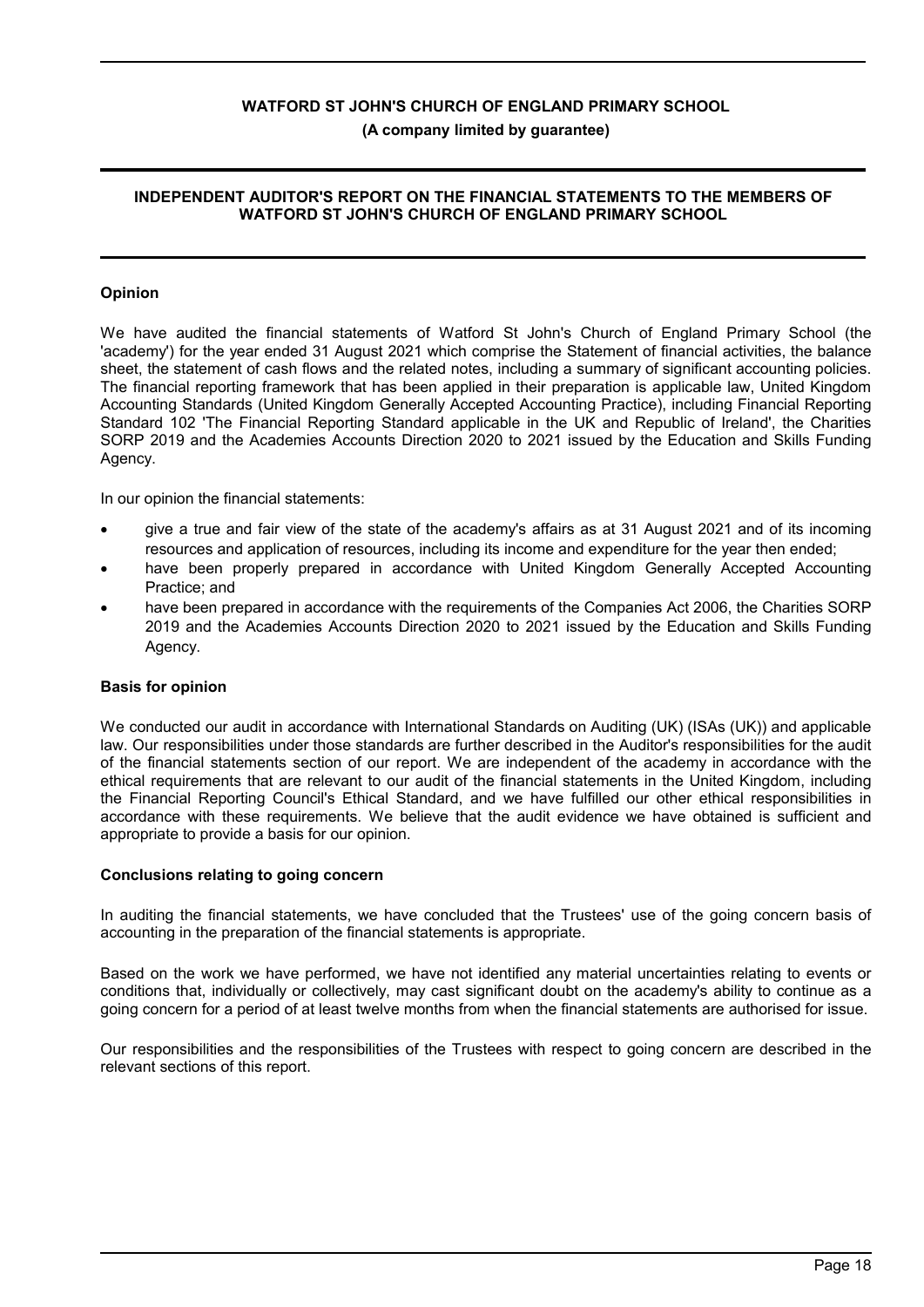### **INDEPENDENT AUDITOR'S REPORT ON THE FINANCIAL STATEMENTS TO THE MEMBERS OF WATFORD ST JOHN'S CHURCH OF ENGLAND PRIMARY SCHOOL (CONTINUED)**

#### **Other information**

The other information comprises the information included in the annual report other than the financial statements and our auditor's report thereon. The Trustees are responsible for the other information contained within the annual report. Our opinion on the financial statements does not cover the other information and, except to the extent otherwise explicitly stated in our report, we do not express any form of assurance conclusion thereon. Our responsibility is to read the other information and, in doing so, consider whether the other information is materially inconsistent with the financial statements or our knowledge obtained in the course of the audit, or otherwise appears to be materially misstated. If we identify such material inconsistencies or apparent material misstatements, we are required to determine whether this gives rise to a material misstatement in the financial statements themselves. If, based on the work we have performed, we conclude that there is a material misstatement of this other information, we are required to report that fact.

We have nothing to report in this regard.

#### **Opinion on other matters prescribed by the Companies Act 2006**

In our opinion, based on the work undertaken in the course of the audit:

- the information given in the Trustees' report including the Strategic report for the financial year for which the financial statements are prepared is consistent with the financial statements.
- the Trustees' report and the Strategic report have been prepared in accordance with applicable legal requirements.

#### **Matters on which we are required to report by exception**

In the light of our knowledge and understanding of the academy and its environment obtained in the course of the audit, we have not identified material misstatements in the Trustees' report including the Strategic report.

We have nothing to report in respect of the following matters in relation to which the Companies Act 2006 requires us to report to you if, in our opinion:

- adequate accounting records have not been kept, or returns adequate for our audit have not been received from branches not visited by us; or
- the financial statements are not in agreement with the accounting records and returns; or
- certain disclosures of Trustees' remuneration specified by law are not made; or
- we have not received all the information and explanations we require for our audit.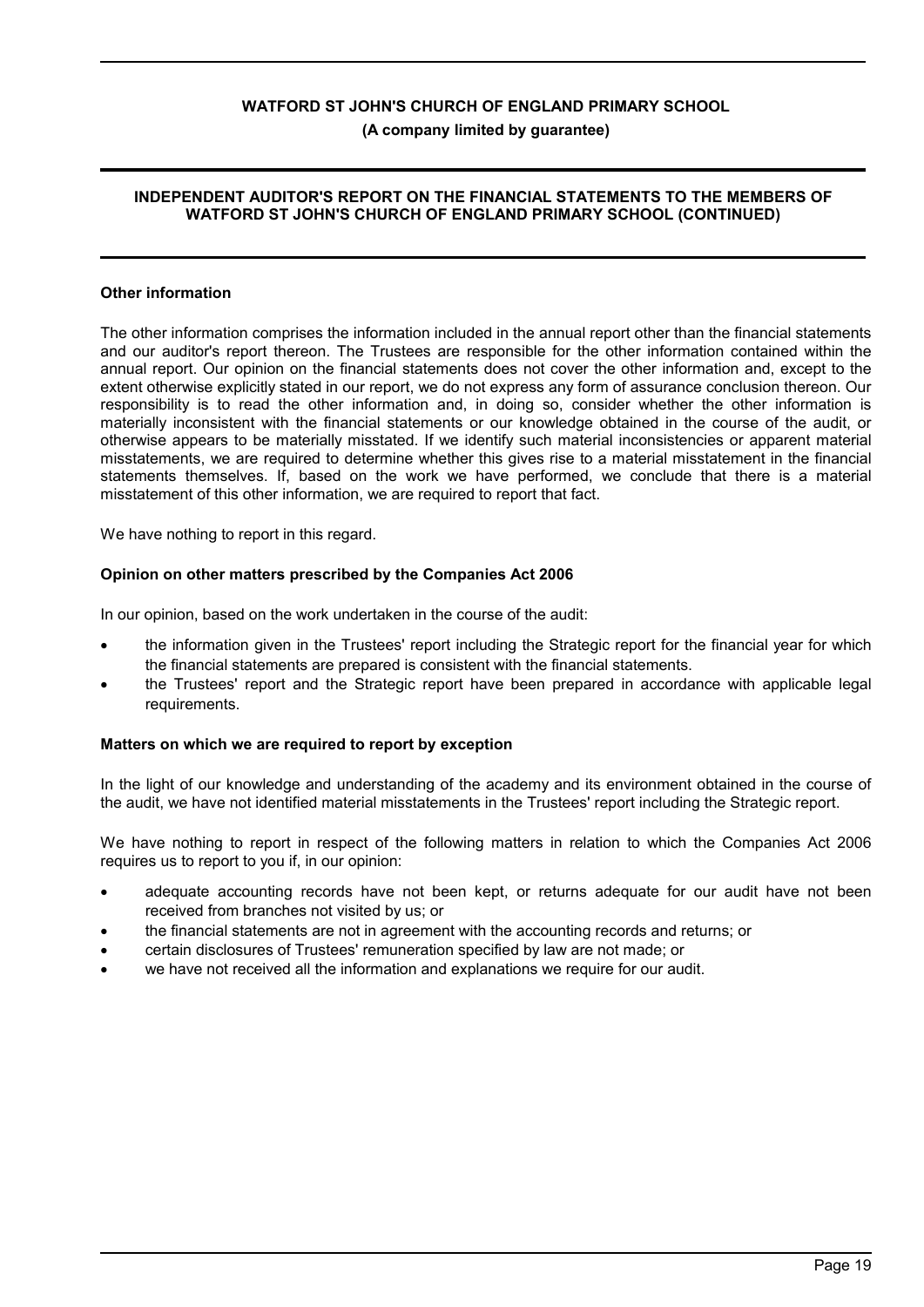### **INDEPENDENT AUDITOR'S REPORT ON THE FINANCIAL STATEMENTS TO THE MEMBERS OF WATFORD ST JOHN'S CHURCH OF ENGLAND PRIMARY SCHOOL (CONTINUED)**

#### **Responsibilities of trustees**

As explained more fully in the trustees' responsibilities statement, the Trustees (who are also the directors of the academy for the purposes of company law) are responsible for the preparation of the financial statements and for being satisfied that they give a true and fair view, and for such internal control as the Trustees determine is necessary to enable the preparation of financial statements that are free from material misstatement, whether due to fraud or error.

In preparing the financial statements, the Trustees are responsible for assessing the academy's ability to continue as a going concern, disclosing, as applicable, matters related to going concern and using the going concern basis of accounting unless the Trustees either intend to liquidate the academy or to cease operations, or have no realistic alternative but to do so.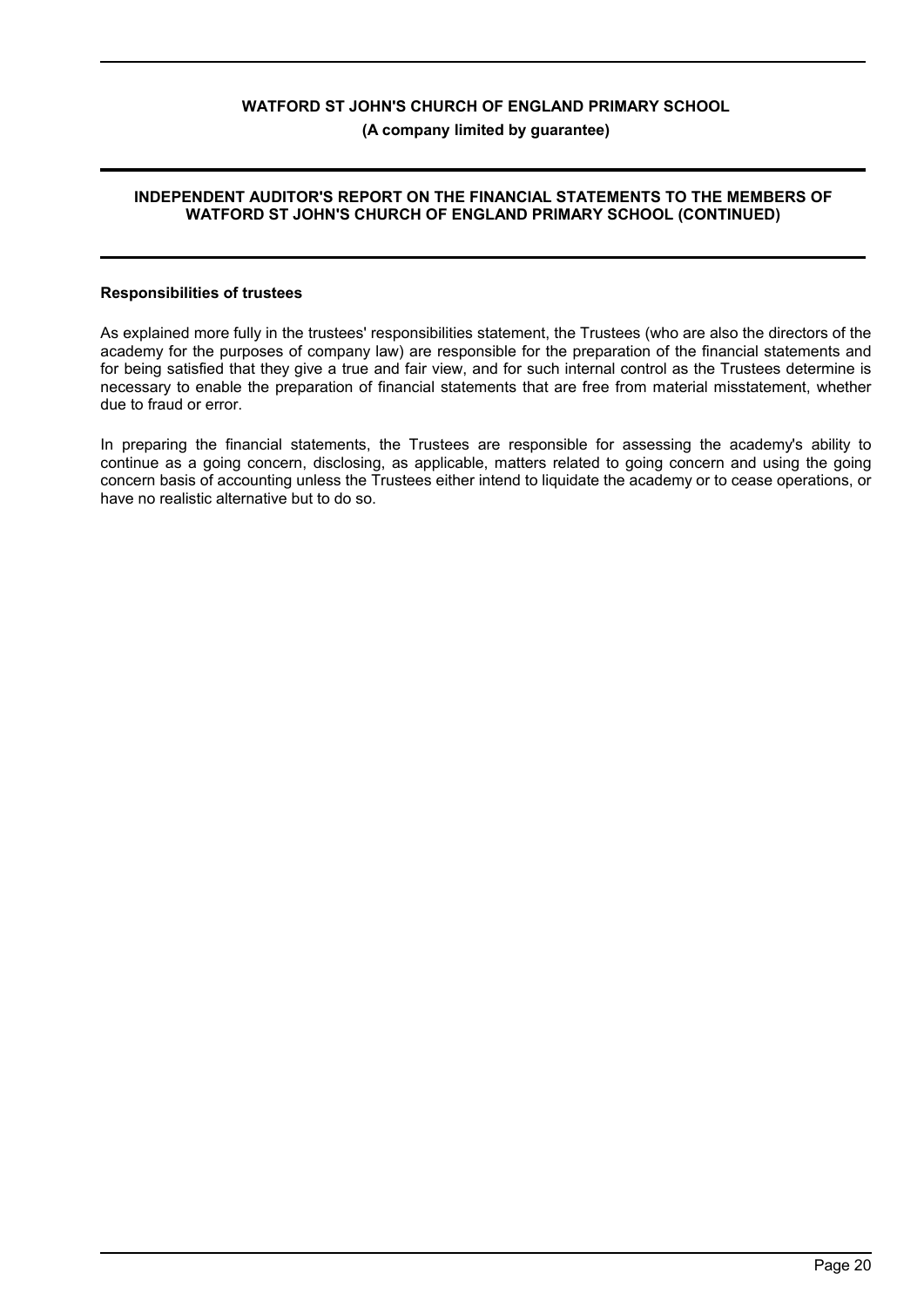**(A company limited by guarantee)**

#### **INDEPENDENT AUDITOR'S REPORT ON THE FINANCIAL STATEMENTS TO THE MEMBERS OF WATFORD ST JOHN'S CHURCH OF ENGLAND PRIMARY SCHOOL (CONTINUED)**

#### **Auditor's responsibilities for the audit of the financial statements**

Our objectives are to obtain reasonable assurance about whether the financial statements as a whole are free from material misstatement, whether due to fraud or error, and to issue an auditor's report that includes our opinion. Reasonable assurance is a high level of assurance, but is not a guarantee that an audit conducted in accordance with ISAs (UK) will always detect a material misstatement when it exists. Misstatements can arise from fraud or error and are considered material if, individually or in the aggregate, they could reasonably be expected to influence the economic decisions of users taken on the basis of these financial statements.

Irregularities, including fraud, are instances of non-compliance with laws and regulations. We design procedures in line with our responsibilities, outlined above, to detect material misstatements in respect of irregularities, including fraud. The extent to which our procedures are capable of detecting irregularities, including fraud is detailed below:

- the control environment and performance of the Academy and Group, including the remuneration incentives and pressures of key management;
- the primary responsibility for the prevention and detection of fraud rests with both those charged with governance of the entity and management. We consider the results about their own identification and assessment of the risks of irregularities;
- any matters we identified having obtained and reviewed the Academy and Group's documentation of their policies and procedures relating to:
	- identifying, evaluating and complying with laws and regulations and whether they were aware of any instances of non-compliance;
	- detecting and responding to the risks of fraud and whether they have knowledge of any actual, suspected or alleged fraud;
	- the internal controls established to mitigate risks of fraud or non-compliance with laws and regulations;

the matters discussed among the audit engagement team, regarding how and where fraud might occur in the financial statements and any potential indicators of fraud.

As a result of these procedures, we considered the opportunities and incentives that may exist within the organisation for fraud and identified the greatest potential for fraud. In common with all audits under ISAs (UK), we are also required to perform specific procedures to respond to the risk of management override, including testing journals and evaluating whether there was evidence of bias by the Trustees that represented a risk of material misstatement due to fraud.

We also obtained an understanding of the legal and regulatory frameworks that the academy operates in, focusing on provisions of those laws and regulations that had a direct effect on the determination of material amounts and disclosures in the financial statements. We focused on laws and regulations that could give rise to a material misstatement in the financial statements, including, but not limited to, the Companies Act 2006, the Charities SORP 2019, the Academies Accounts Direction 2020 to 2021 and relevant tax legislation.

Because of the inherent limitations of an audit, there is a risk that we will not detect all irregularities, including those leading to a material misstatement in the financial statements or non-compliance with regulation. This risk increases the more that compliance with a law or regulation is removed from the events and transactions reflected in the financial statements, as we will be less likely to become aware of instances of non compliance.

The risk is also greater regarding irregularities occurring due to fraud rather than error, as fraud involves intentional concealment, forgery, collusion, omission or misrepresentation.

A further description of our responsibilities for the audit of the financial statements is located on the Financial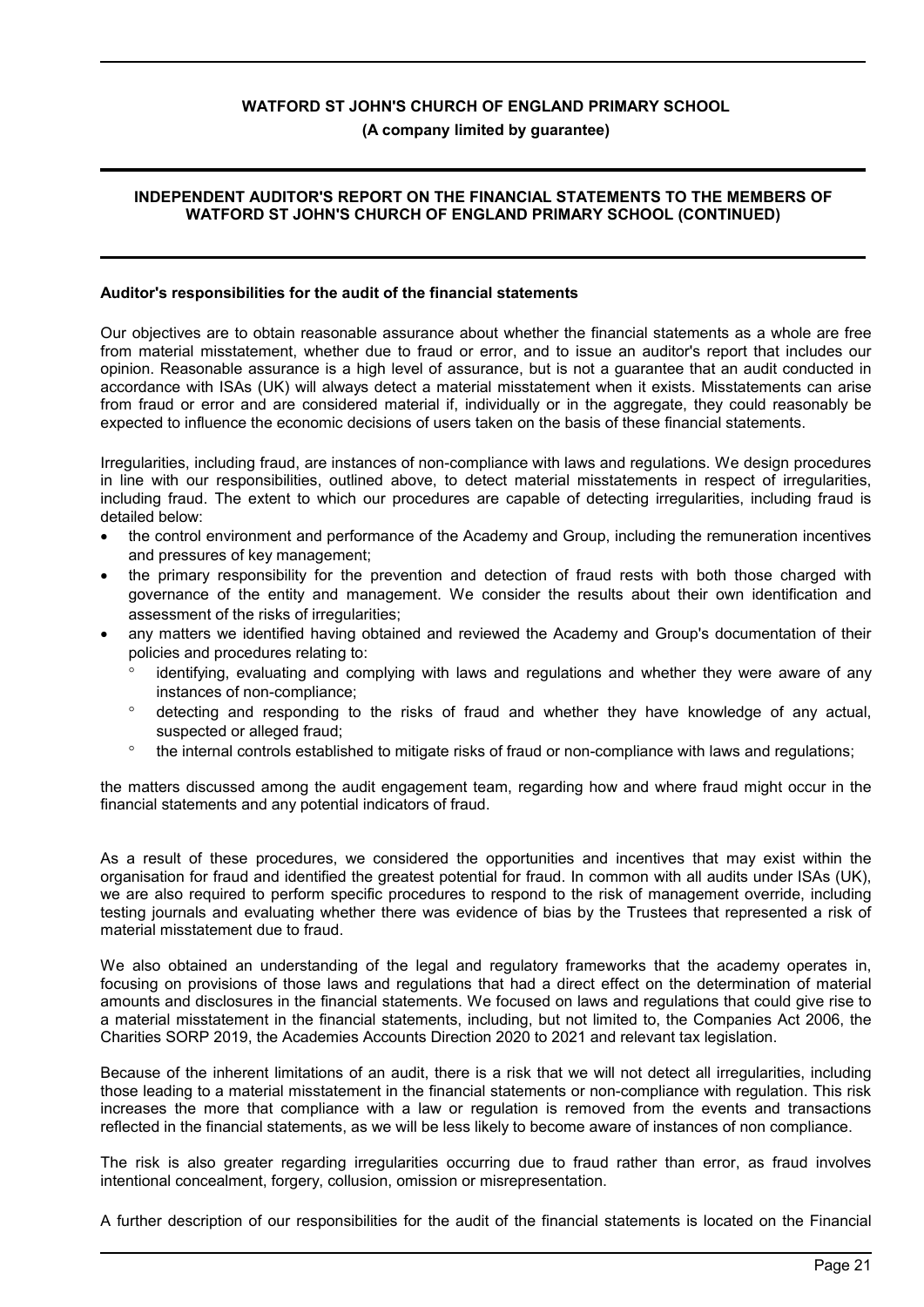### **INDEPENDENT AUDITOR'S REPORT ON THE FINANCIAL STATEMENTS TO THE MEMBERS OF WATFORD ST JOHN'S CHURCH OF ENGLAND PRIMARY SCHOOL (CONTINUED)**

Reporting Council's website at: www.frc.org.uk/auditorsresponsibilities. This description forms part of our auditor's report.

## **Use of our report**

This report is made solely to the academy's members, as a body, in accordance with Chapter 3 of Part 16 of the Companies Act 2006. Our audit work has been undertaken so that we might state to the academy's members those matters we are required to state to them in an auditor's report and for no other purpose. To the fullest extent permitted by law, we do not accept or assume responsibility to anyone other than the academy and its members, as a body, for our audit work, for this report, or for the opinions we have formed.

Hopkin

**Alexander Bottom ACA (senior statutory auditor)** for and on behalf of **Hillier Hopkins LLP** Chartered Accountants Statutory Auditor Radius House 51 Clarendon Road Watford **Herts** WD17 1HP

Date: 15hr March 2022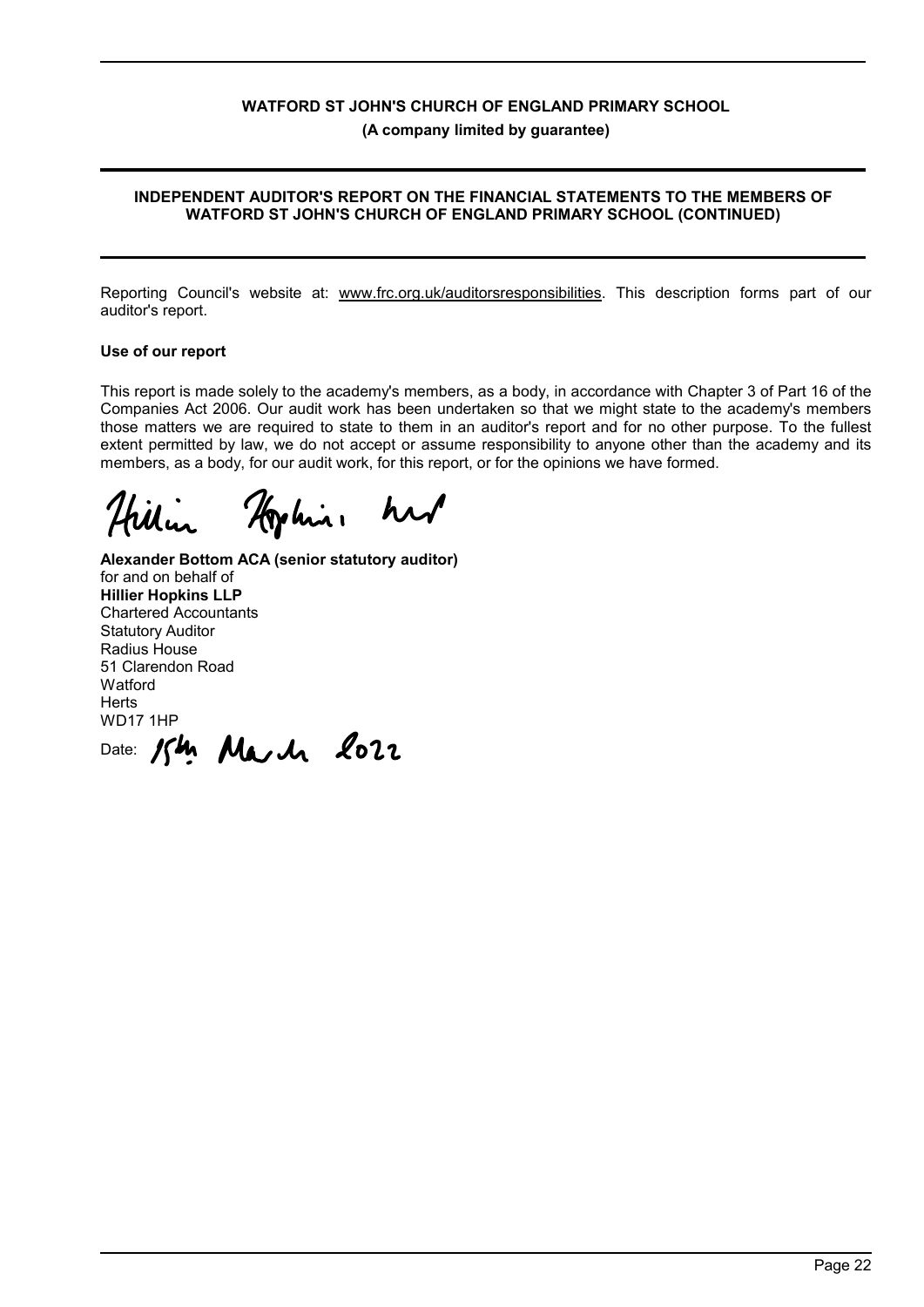#### **INDEPENDENT REPORTING ACCOUNTANT'S ASSURANCE REPORT ON REGULARITY TO WATFORD ST JOHN'S CHURCH OF ENGLAND PRIMARY SCHOOL AND THE EDUCATION AND SKILLS FUNDING AGENCY**

In accordance with the terms of our engagement letter dated 27 March 2017 and further to the requirements of the Education and Skills Funding Agency (ESFA) as included in the Academies Accounts Direction 2020 to 2021, we have carried out an engagement to obtain limited assurance about whether the expenditure disbursed and income received by Watford St John's Church of England Primary School during the year 1 September 2020 to 31 August 2021 have been applied to the purposes identified by Parliament and the financial transactions conform to the authorities which govern them.

This report is made solely to Watford St John's Church of England Primary School and ESFA in accordance with the terms of our engagement letter. Our work has been undertaken so that we might state to Watford St John's Church of England Primary School and ESFA those matters we are required to state in a report and for no other purpose. To the fullest extent permitted by law, we do not accept or assume responsibility to anyone other than Watford St John's Church of England Primary School and ESFA, for our work, for this report, or for the conclusion we have formed.

#### **Respective responsibilities of Watford St John's Church of England Primary School's accounting officer and the reporting accountant**

The accounting officer is responsible, under the requirements of Watford St John's Church of England Primary School's funding agreement with the Secretary of State for Education dated 29 April 2016 and the Academies Financial Handbook, extant from 1 September 2020, for ensuring that expenditure disbursed and income received is applied for the purposes intended by Parliament and the financial transactions conform to the authorities which govern them.

Our responsibilities for this engagement are established in the United Kingdom by our profession's ethical guidance and are to obtain limited assurance and report in accordance with our engagement letter and the requirements of the Academies Accounts Direction 2020 to 2021. We report to you whether anything has come to our attention in carrying out our work which suggests that in all material respects, expenditure disbursed and income received during the year 1 September 2020 to 31 August 2021 have not been applied to purposes intended by Parliament or that the financial transactions do not conform to the authorities which govern them.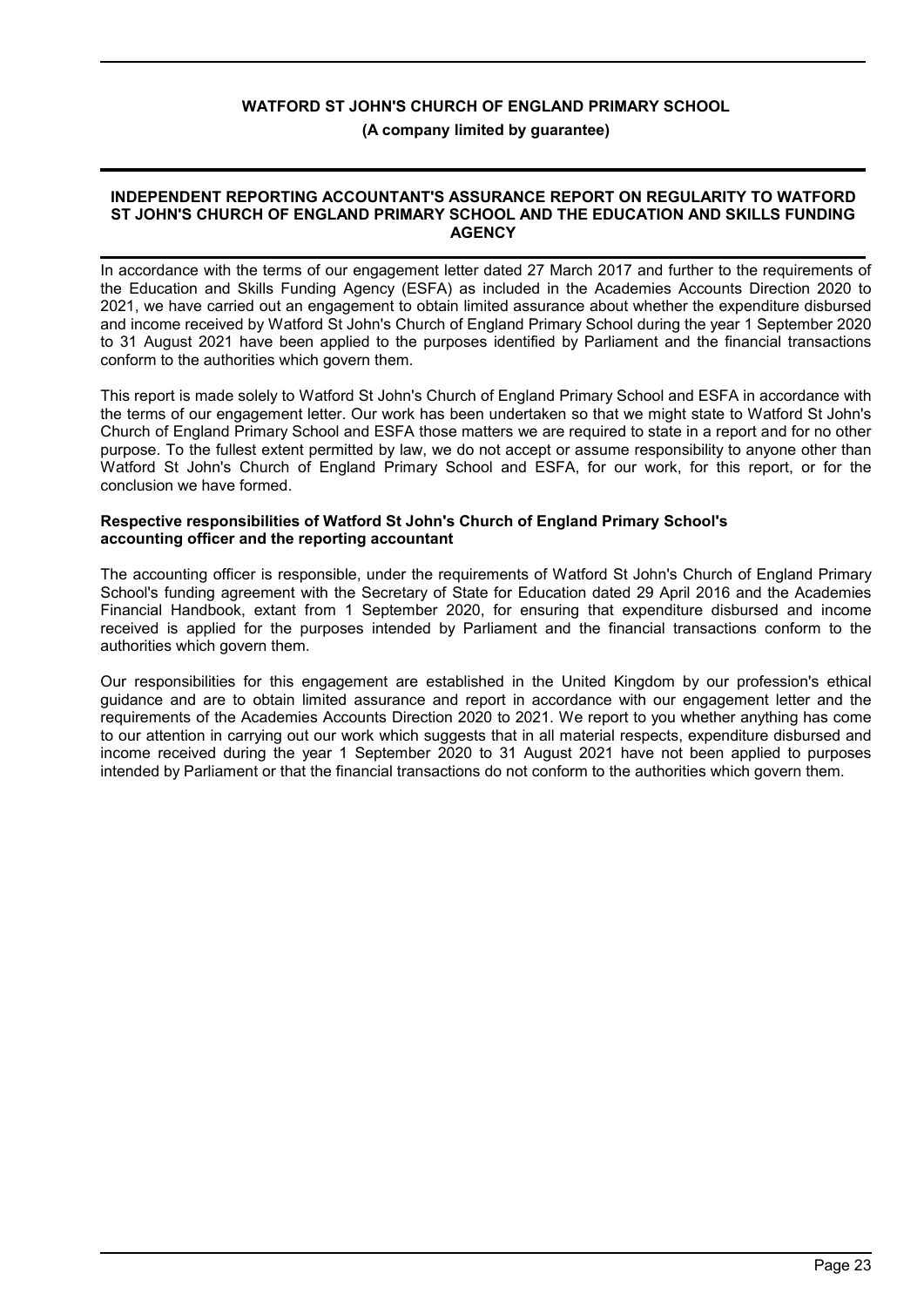## **(A company limited by guarantee)**

#### **INDEPENDENT REPORTING ACCOUNTANT'S ASSURANCE REPORT ON REGULARITY TO WATFORD ST JOHN'S CHURCH OF ENGLAND PRIMARY SCHOOL AND THE EDUCATION & SKILLS FUNDING AGENCY (CONTINUED)**

#### **Approach**

We conducted our engagement in accordance with the Framework and Guide for External Auditors and Reporting Accountant of Academy Trusts issued by ESFA. We performed a limited assurance engagement as defined in our engagement letter.

The objective of a limited assurance engagement is to perform such procedures as to obtain information and explanations in order to provide us with sufficient appropriate evidence to express a negative conclusion on regularity.

A limited assurance engagement is more limited in scope than a reasonable assurance engagement and consequently does not enable us to obtain assurance that we would become aware of all significant matters that might be identified in a reasonable assurance engagement. Accordingly, we do not express a positive opinion.

Our engagement includes examination, on a test basis, of evidence relevant to the regularity and propriety of the academy's income and expenditure.

An assessment of the risk of material misstatement and irregularity across the Academy Trust's activities.

The work undertaken to draw to our conclusion includes:

- An assessment of the risk of material misstatement and irregularity across the Academy Trust's activities;
- Testing and review of areas identified through risk assessment including enquiry, observation, inspection and review of supporting evidence;
- Review of system controls, policies and procedures in place to ensure compliance with the regularity regime;
- Consideration of evidence obtained through the work performed as part of our financial statements audit in order to support the regularity conclusion

#### **Conclusion**

In the course of our work, except for the matters listed below nothing has come to our attention which suggest in all material respects the expenditure disbursed and income received during the year 1 September 2020 to 31 August 2021 has not been applied to purposes intended by Parliament and the financial transactions do not conform to the authorities which govern them.

In contrary to the Academies Financial Handbook 2020 Part 4.4 the academy has not submitted the audited report and accounts to the EFSA by 31 December 2021 or published on the trusts website by 31 January 2022.

**Hillier Hopkins LLP** Chartered Accountants Statutory Auditor

Radius House 51 Clarendon Road **Watford Herts** WD17 1HP

Date: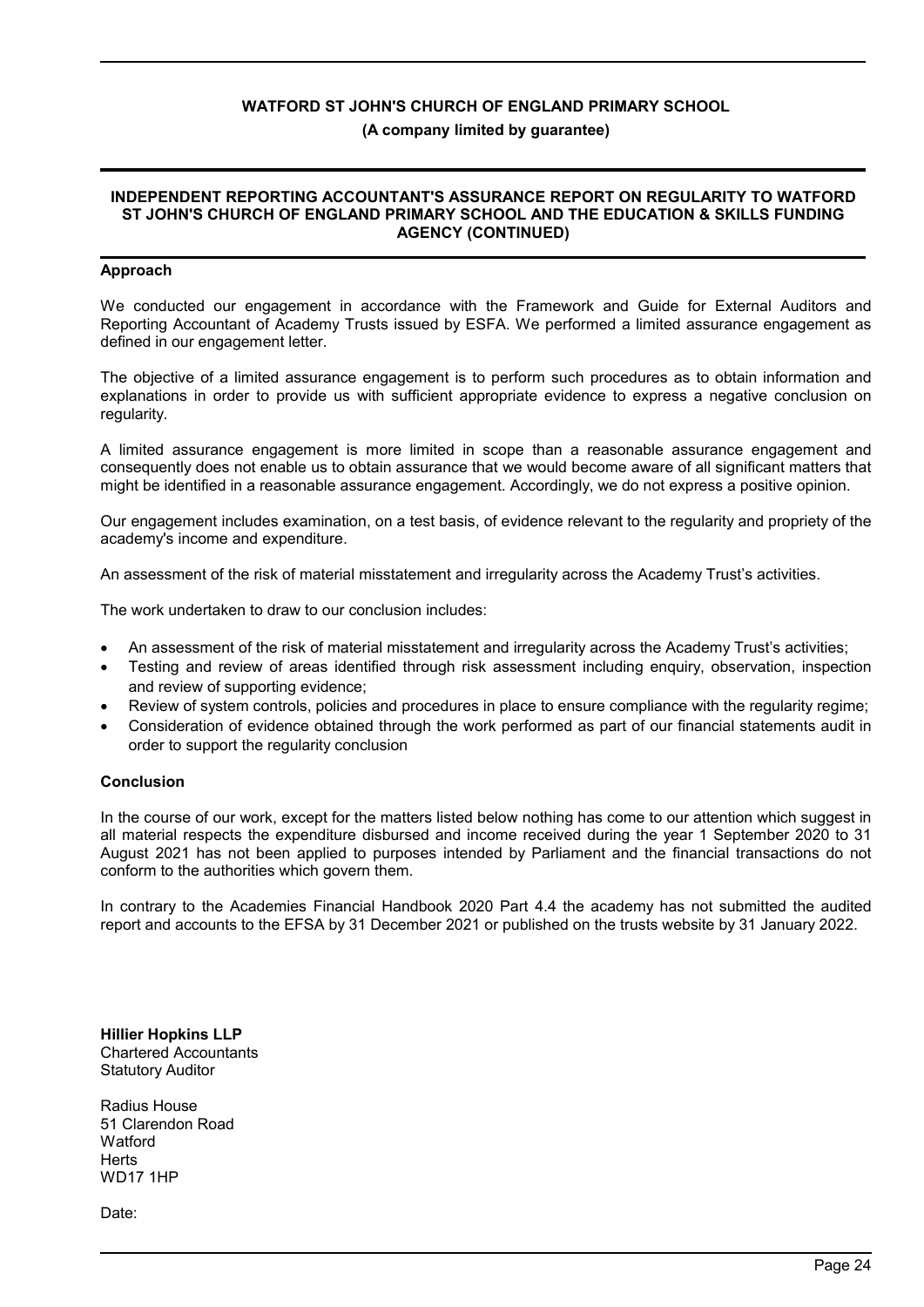**(A company limited by guarantee)**

|                                                                       | <b>Note</b> | <b>Unrestricted</b><br>funds<br>2021<br>£ | <b>Restricted</b><br>funds<br>2021<br>£ | <b>Restricted</b><br>fixed asset<br>funds<br>2021<br>£ | <b>Total</b><br>funds<br>2021<br>£ | Total<br>funds<br>2020<br>£ |
|-----------------------------------------------------------------------|-------------|-------------------------------------------|-----------------------------------------|--------------------------------------------------------|------------------------------------|-----------------------------|
| Income from:                                                          |             |                                           |                                         |                                                        |                                    |                             |
| Donations and capital<br>grants                                       | 4           |                                           | 5,524                                   | 12,641                                                 | 18,165                             | 7,377                       |
| Charitable activities                                                 |             | 64,096                                    | 1,154,371                               |                                                        | 1,218,467                          | 987,854                     |
| Other trading activities                                              |             | 1,497                                     |                                         |                                                        | 1,497                              | 4,635                       |
| Investments                                                           | 7           | 28                                        |                                         |                                                        | 28                                 | 82                          |
| <b>Total income</b>                                                   |             | 65,621                                    | 1,159,895                               | 12,641                                                 | 1,238,157                          | 999,948                     |
| <b>Expenditure on:</b>                                                |             |                                           |                                         |                                                        |                                    |                             |
| Raising funds                                                         |             |                                           |                                         |                                                        |                                    | 168                         |
| Charitable activities                                                 |             | 28,983                                    | 1,229,956                               | 206,327                                                | 1,465,266                          | 1,216,368                   |
| <b>Total expenditure</b>                                              |             | 28,983                                    | 1,229,956                               | 206,327                                                | 1,465,266                          | 1,216,536                   |
| Net movement in<br>funds before other<br>recognised<br>gains/(losses) |             | 36,638                                    | (70,061)                                | (193, 686)                                             | (227, 109)                         | (216, 588)                  |
| Other recognised<br>gains/(losses):                                   |             |                                           |                                         |                                                        |                                    |                             |
| Actuarial (losses)/gains<br>on defined benefit                        |             |                                           |                                         |                                                        |                                    |                             |
| pension schemes                                                       | 23          |                                           | (113,000)                               |                                                        | (113,000)                          | 46,000                      |
| Net movement in                                                       |             |                                           |                                         |                                                        |                                    |                             |
| funds                                                                 |             | 36,638                                    | (183,061)                               | (193, 686)                                             | (340, 109)                         | (170, 588)                  |
| <b>Reconciliation of</b><br>funds:                                    |             |                                           |                                         |                                                        |                                    |                             |
| Total funds brought<br>forward                                        |             | 54,850                                    | (56, 228)                               | 7,553,621                                              | 7,552,243                          | 7,722,831                   |
| Net movement in funds                                                 |             | 36,638                                    | (183,061)                               | (193, 686)                                             | (340, 109)                         | (170, 588)                  |
| <b>Total funds carried</b>                                            |             |                                           |                                         |                                                        |                                    |                             |
| forward                                                               |             | 91,488                                    | (239, 289)                              | 7,359,935                                              | 7,212,134                          | 7,552,243                   |

#### **STATEMENT OF FINANCIAL ACTIVITIES (INCORPORATING INCOME AND EXPENDITURE ACCOUNT) FOR THE YEAR ENDED 31 AUGUST 2021**

The Statement of financial activities includes all gains and losses recognised in the year.

The notes on pages 29 to 57 form part of these financial statements.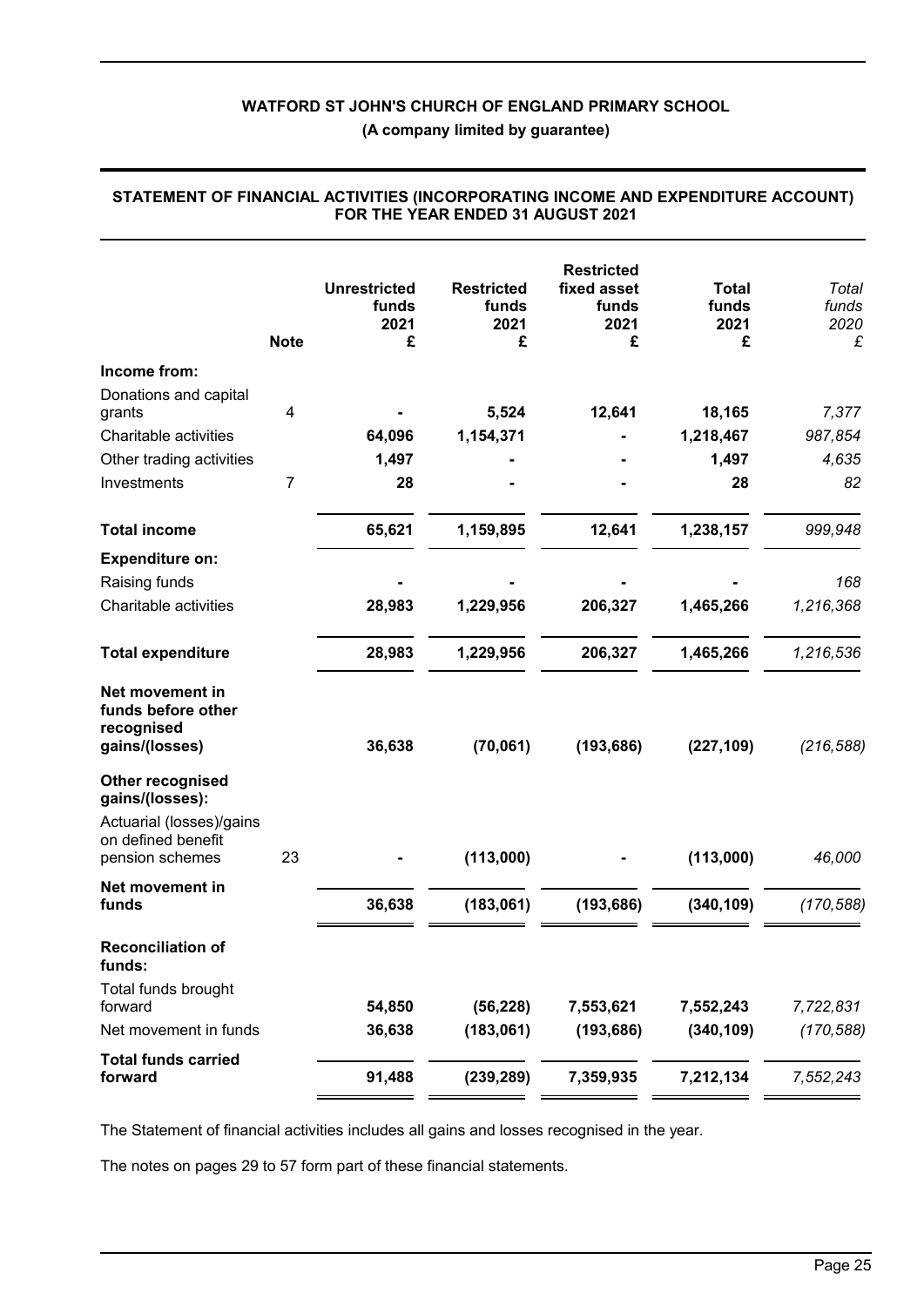#### **(A company limited by guarantee) REGISTERED NUMBER: 09016294**

| <b>BALANCE SHEET</b><br>AS AT 31 AUGUST 2021            |             |            |           |            |           |
|---------------------------------------------------------|-------------|------------|-----------|------------|-----------|
|                                                         | <b>Note</b> |            | 2021<br>£ |            | 2020<br>£ |
| <b>Fixed assets</b>                                     |             |            |           |            |           |
| Tangible assets                                         | 14          |            | 7,194,320 |            | 7,397,346 |
|                                                         |             |            | 7,194,320 |            | 7,397,346 |
| <b>Current assets</b>                                   |             |            |           |            |           |
| <b>Debtors</b>                                          | 15          | 131,246    |           | 158,431    |           |
| Cash at bank and in hand                                |             | 348,893    |           | 230,593    |           |
|                                                         |             | 480,139    |           | 389,024    |           |
| Creditors: amounts falling due within one<br>year       | 16          | (198, 325) |           | (170, 127) |           |
| <b>Net current assets</b>                               |             |            | 281,814   |            | 218,897   |
| Net assets excluding pension liability                  |             |            | 7,476,134 |            | 7,616,243 |
| Defined benefit pension scheme liability                | 23          |            | (264,000) |            | (64,000)  |
| <b>Total net assets</b>                                 |             |            | 7,212,134 |            | 7,552,243 |
| <b>Funds of the academy</b><br><b>Restricted funds:</b> |             |            |           |            |           |
| Fixed asset funds                                       | 17          | 7,359,935  |           | 7,553,621  |           |
| Restricted income funds                                 | 17          | 24,711     |           | 7,772      |           |
| Restricted funds excluding pension asset                | 17          | 7,384,646  |           | 7,561,393  |           |
| Pension reserve                                         | 17          | (264,000)  |           | (64,000)   |           |
| <b>Total restricted funds</b>                           | 17          |            | 7,120,646 |            | 7,497,393 |
| <b>Unrestricted income funds</b>                        | 17          |            | 91,488    |            | 54,850    |
| <b>Total funds</b>                                      |             |            | 7,212,134 |            | 7,552,243 |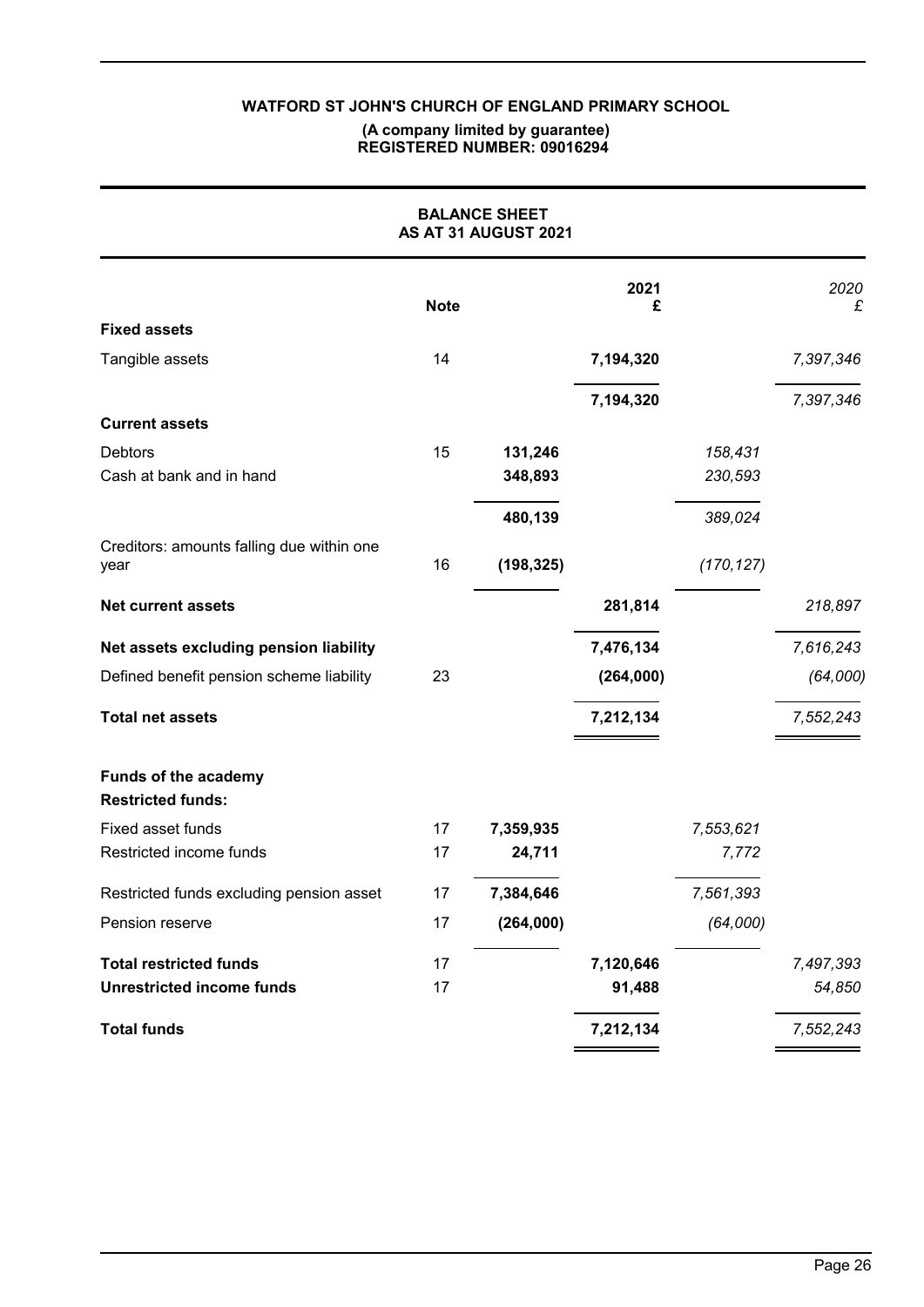**(A company limited by guarantee) REGISTERED NUMBER: 09016294**

## **BALANCE SHEET (CONTINUED) AS AT 31 AUGUST 2021**

The financial statements have been prepared in accordance with the provisions applicable to entities subject to the small companies regime.

The financial statements on pages 25 to 57 were approved and authorised for issue by the Trustees and are signed on their behalf, by:

................................................ **R Davis** Chair of Governors Date: 14/03/2022

The notes on pages 29 to 57 form part of these financial statements.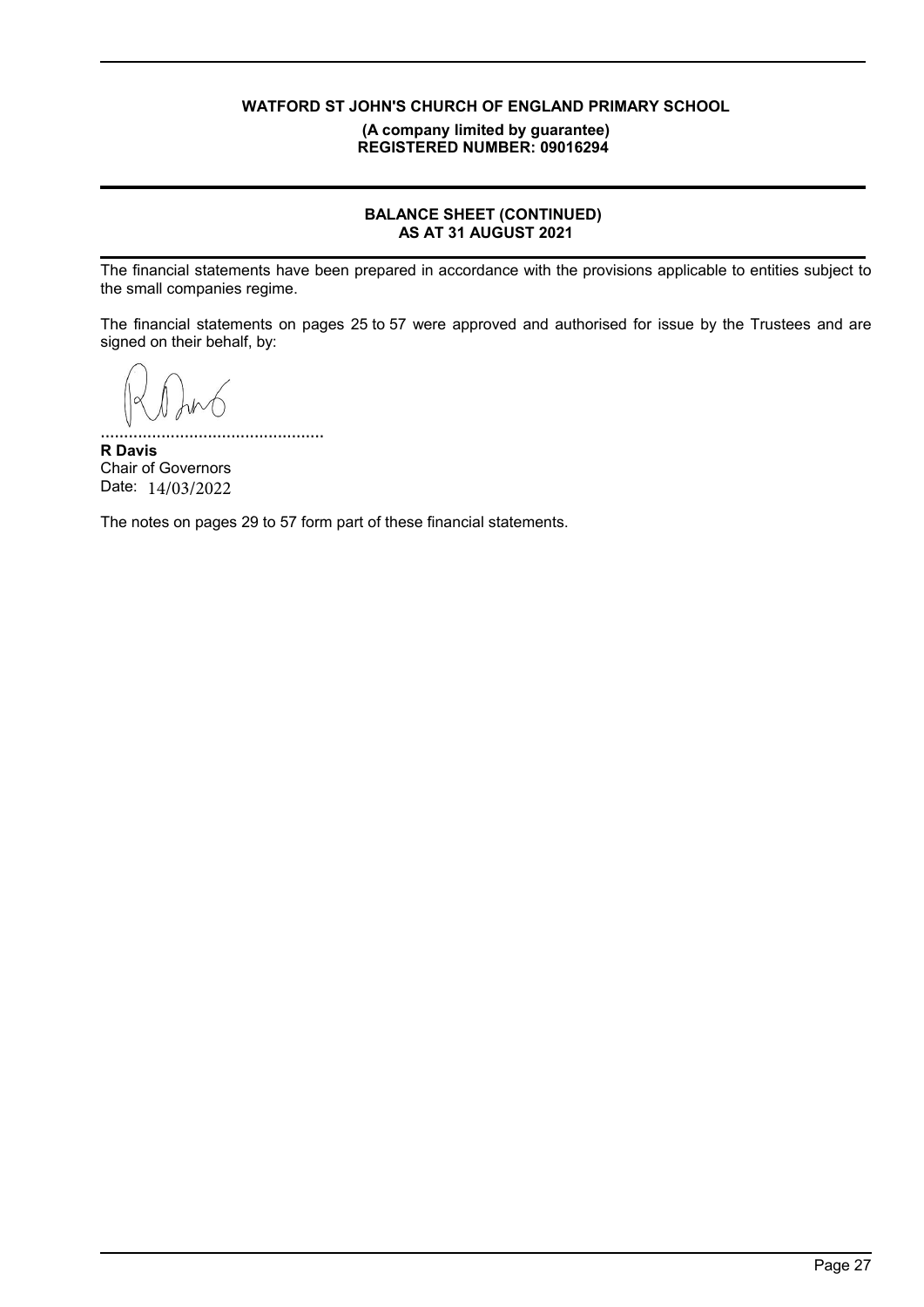## **STATEMENT OF CASH FLOWS FOR THE YEAR ENDED 31 AUGUST 2021**

| Cash flows from operating activities                   | <b>Note</b> | 2021<br>£ | 2020<br>£ |
|--------------------------------------------------------|-------------|-----------|-----------|
| Net cash provided by operating activities              | 19          | 108,932   | 100,728   |
| Cash flows from investing activities                   | 20          | 9,368     | (43, 405) |
| Change in cash and cash equivalents in the year        |             | 118,300   | 57,323    |
| Cash and cash equivalents at the beginning of the year |             | 230,593   | 173,270   |
| Cash and cash equivalents at the end of the year       | 21, 22      | 348,893   | 230,593   |

The notes on pages 29 to 57 form part of these financial statements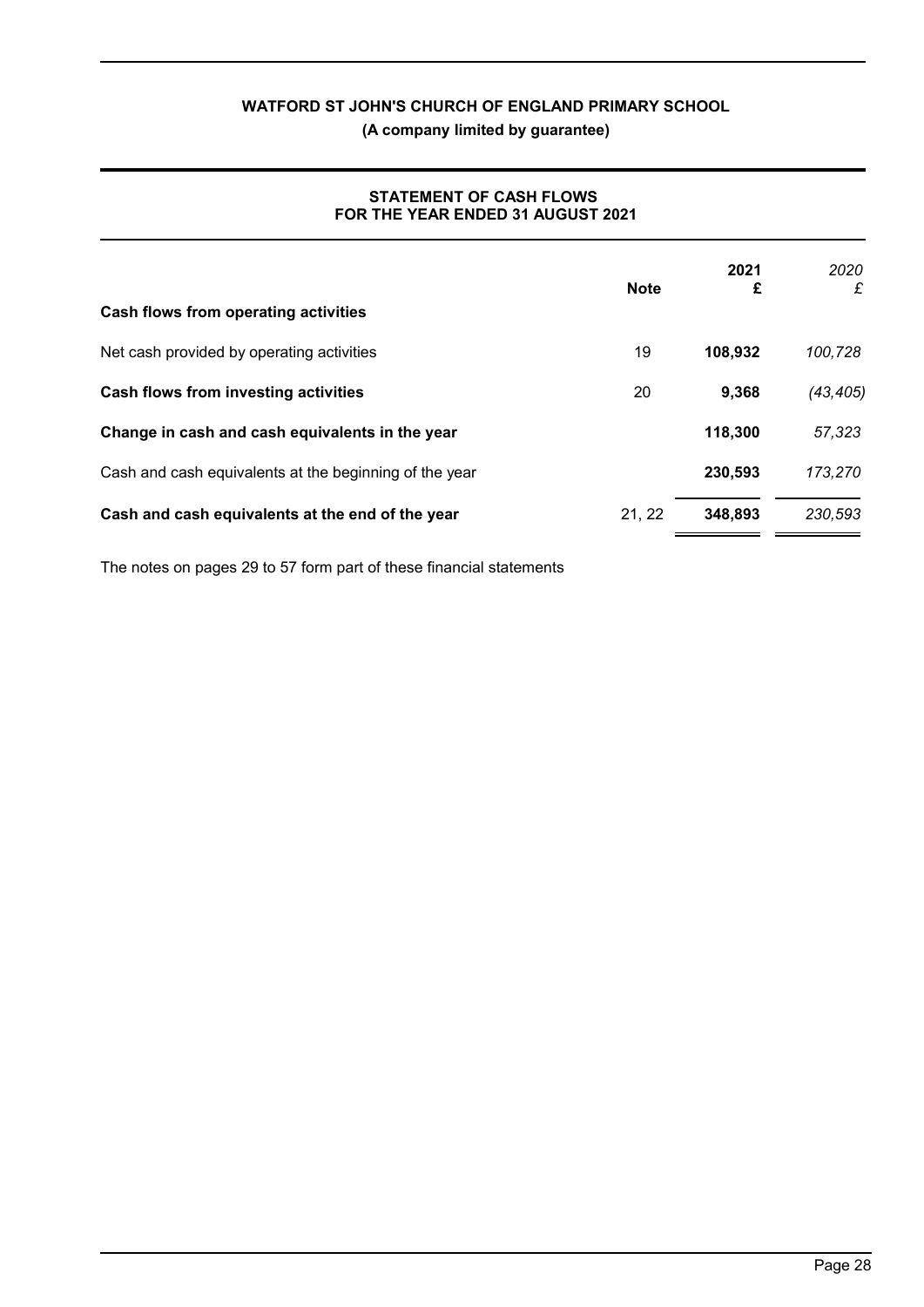#### **NOTES TO THE FINANCIAL STATEMENTS FOR THE YEAR ENDED 31 AUGUST 2021**

#### **1. General information**

Watford St John's Church of England Primary School is a charitable company limited by guarantee and an exempt charity. The academy is incorporated in England and Wales. Its registered office is 32 Clarendon Road, Watford, Hertfordshire WD17 1JJ.

#### **2. Accounting policies**

A summary of the principal accounting policies adopted (which have been applied consistently, except where noted), judgments and key sources of estimation uncertainty, is set out below.

#### **2.1 Basis of preparation of financial statements**

The financial statements of the academy, which is a public benefit entity under FRS 102, have been prepared under the historic cost convention in accordance with the Financial Reporting Standard Applicable in the UK and Republic of Ireland (FRS 102), the Accounting and Reporting by Charities: Statement of Recommended Practice applicable to charities preparing their accounts in accordance with the Financial Reporting Standard applicable in the UK and Republic of Ireland (FRS 102) (Charities SORP (FRS 102)), the Academies Accounts Direction *2020* to 2021 issued by ESFA, the Charities Act 2011 and the Companies Act 2006.

#### **2.2 Going concern**

The Trustees assess whether the use of going concern is appropriate i.e. whether there are any material uncertainties related to events or conditions that may cast significant doubt on the ability of the academy to continue as a going concern. The Trustees make this assessment in respect of a period of at least one year from the date of authorisation for issue of the financial statements and have concluded that the academy has adequate resources to continue in operational existence for the foreseeable future and there are no material uncertainties about the academy's ability to continue as a going concern, thus they continue to adopt the going concern basis of accounting in preparing the financial statements.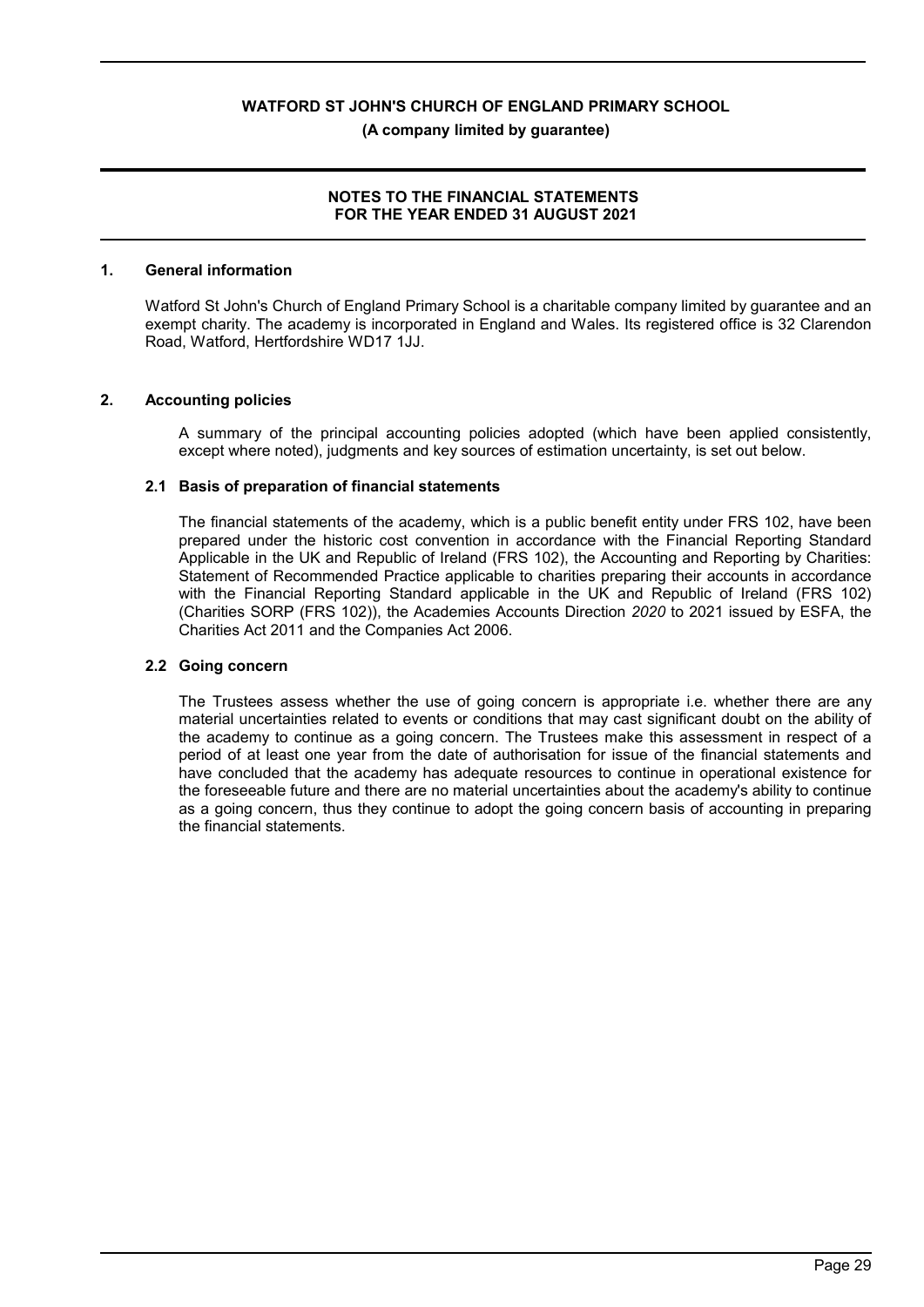**(A company limited by guarantee)**

## **NOTES TO THE FINANCIAL STATEMENTS FOR THE YEAR ENDED 31 AUGUST 2021**

#### **2. Accounting policies (continued)**

#### **2.3 Income**

All incoming resources are recognised when the academy has entitlement to the funds, the receipt is probable and the amount can be measured reliably.

#### **Grants**

Grants are included in the statement of financial activities on a receivable basis. The balance of income received for specific purposes but not expended during the period is shown in the relevant funds on the balance sheet. Where income is received in advance of meeting any performancerelated conditions there is not unconditional entitlement to the income and its recognition is deferred and included in creditors as deferred income until the performance-related conditions are met. Where entitlement occurs before income is received, the income is accrued.

General Annual Grant is recognised in full in the statement of financial activities in the year for which it is receivable and any abatement in respect of the year is deducted from income and recognised as a liability.

Capital grants are recognised in full when there is an unconditional entitlement to the grant. Unspent amounts of capital grants are reflected in the balance sheet in the restricted fixed asset fund. Capital grants are recognised when there is entitlement and are not deferred over the life of the asset on which they are expended.

#### **Donations**

Donations are recognised on a receivable basis (where there are no performance-related conditions) where the receipt is probable and the amount can be reliably measured.

#### **Other income**

Other income, including the hire of facilities, is recognised in the year it is receivable and to the extent the academy has provided the goods or services.

#### **Donated fixed assets (excluding transfers on conversion or into the academy)**

Where the donated good is a fixed asset it is measured at fair value, unless it is impractical to measure this reliably, in which case the cost of the item to the donor should be used. The gain is recognised as 'Income from Donations and Capital Grants' and a corresponding amount is included in the appropriate fixed asset category and depreciated over the useful economic life in accordance with the academy's accounting policies.

#### **2.4 Expenditure**

Expenditure is recognised once there is a legal or constructive obligation to transfer economic benefit to a third party, it is probable that a transfer of economic benefits will be required in settlement and the amount of the obligation can be measured reliably. Expenditure is classified by activity. The costs of each activity are made up of the total of direct costs and shared costs, including support costs involved in undertaking each activity. Direct costs attributable to a single activity are allocated directly to that activity. Shared costs which contribute to more than one activity and support costs which are not attributable to a single activity are apportioned between those activities on a basis consistent with the use of resources. Central staff costs are allocated on the basis of time spent, and depreciation charges allocated on the portion of the asset's use.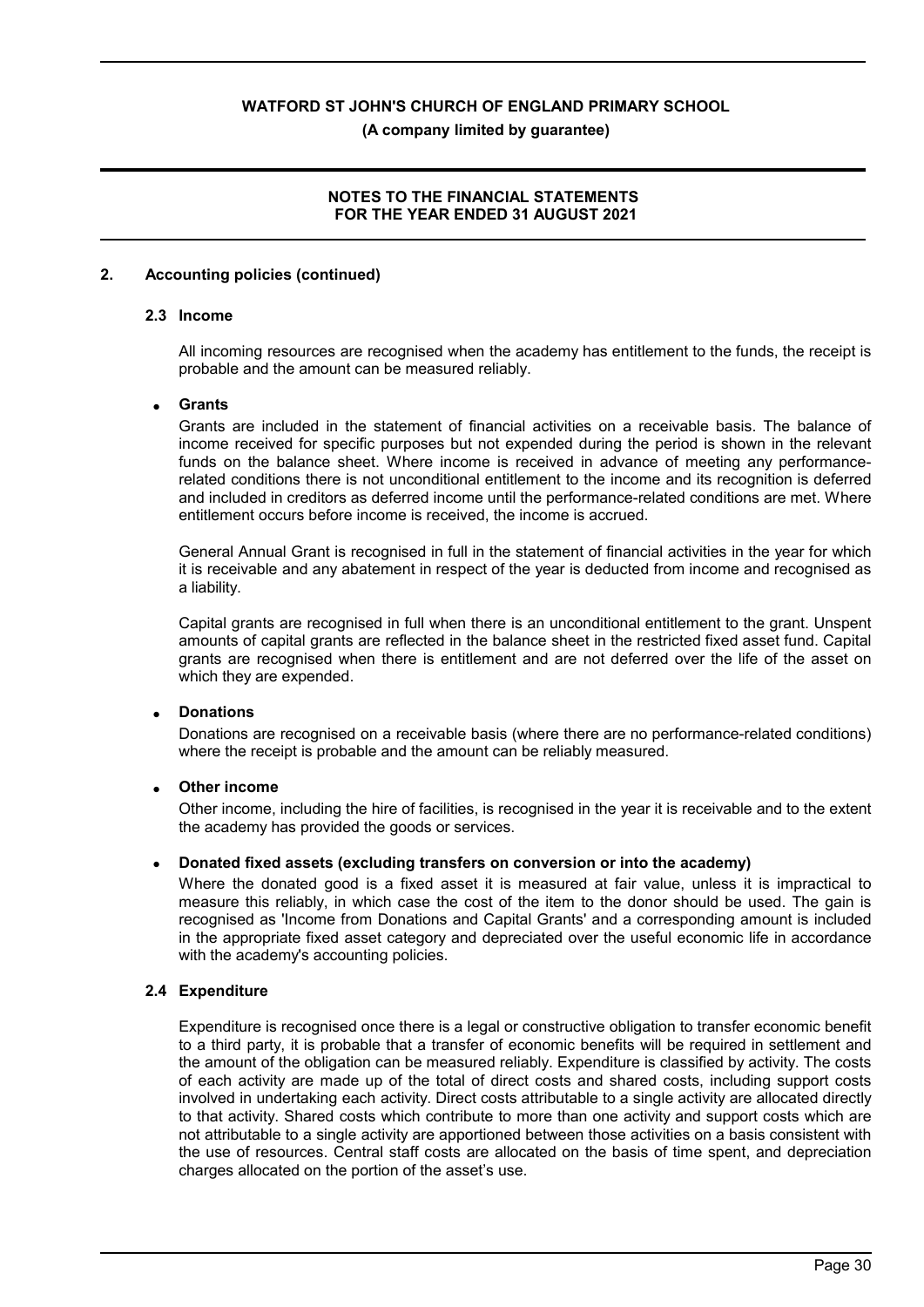**(A company limited by guarantee)**

### **NOTES TO THE FINANCIAL STATEMENTS FOR THE YEAR ENDED 31 AUGUST 2021**

#### **2. Accounting policies (continued)**

#### **2.4 Expenditure (continued)**

#### **Expenditure on raising funds**

This includes all expenditure incurred by the academy to raise funds for its charitable purposes and includes costs of all fundraising activities events and non-charitable trading.

#### **Charitable activities**

These are costs incurred on the academy's educational operations, including support costs and costs relating to the governance of the academy apportioned to charitable activities.

All resources expended are inclusive of irrecoverable VAT.

#### **2.5 Government grants**

Government grants relating to tangible fixed assets are treated as deferred income and released to the statement of financial activities over the expected useful lives of the assets concerned. Other grants are credited to the statement of financial activities as the related expenditure is incurred.

#### **2.6 Interest receivable**

Interest on funds held on deposit is included when receivable and the amount can be measured reliably by the academy; this is normally upon notification of the interest paid or payable by the institution with whom the funds are deposited.

#### **2.7 Tangible fixed assets**

Assets costing £100 or more are capitalised as tangible fixed assets and are carried at cost, net of depreciation and any provision for impairment.

Where tangible fixed assets have been acquired with the aid of specific grants, either from the government or from the private sector, they are included in the balance sheet at cost and depreciated over their expected useful economic life. Where there are specific conditions attached to the funding requiring the continued use of the asset, the related grants are credited to a restricted fixed asset fund in the statement of financial activities and carried forward in the balance sheet. Depreciation on the relevant assets is charged directly to the restricted fixed asset fund in the statement of financial activities. Where tangible fixed assets have been acquired with unrestricted funds, depreciation on such assets is charged to the unrestricted fund.

Depreciation is provided on the following bases:

| Long-term leasehold property | - 50 years straight line  |
|------------------------------|---------------------------|
| Long-term leasehold land     | - 125 years straight line |
| Furniture and equipment      | - 20% reducing balance    |
| Computer equipment           | - 50% reducing balance    |
| Office Equipment             | - 33% reducing balance    |

A review for impairment of a fixed asset is carried out if events or changes in circumstances indicate that the carrying value of any fixed asset may not be recoverable. Shortfalls between the carrying value of fixed assets and their recoverable amounts are recognised as impairments. Impairment losses are recognised in the statement of financial activities.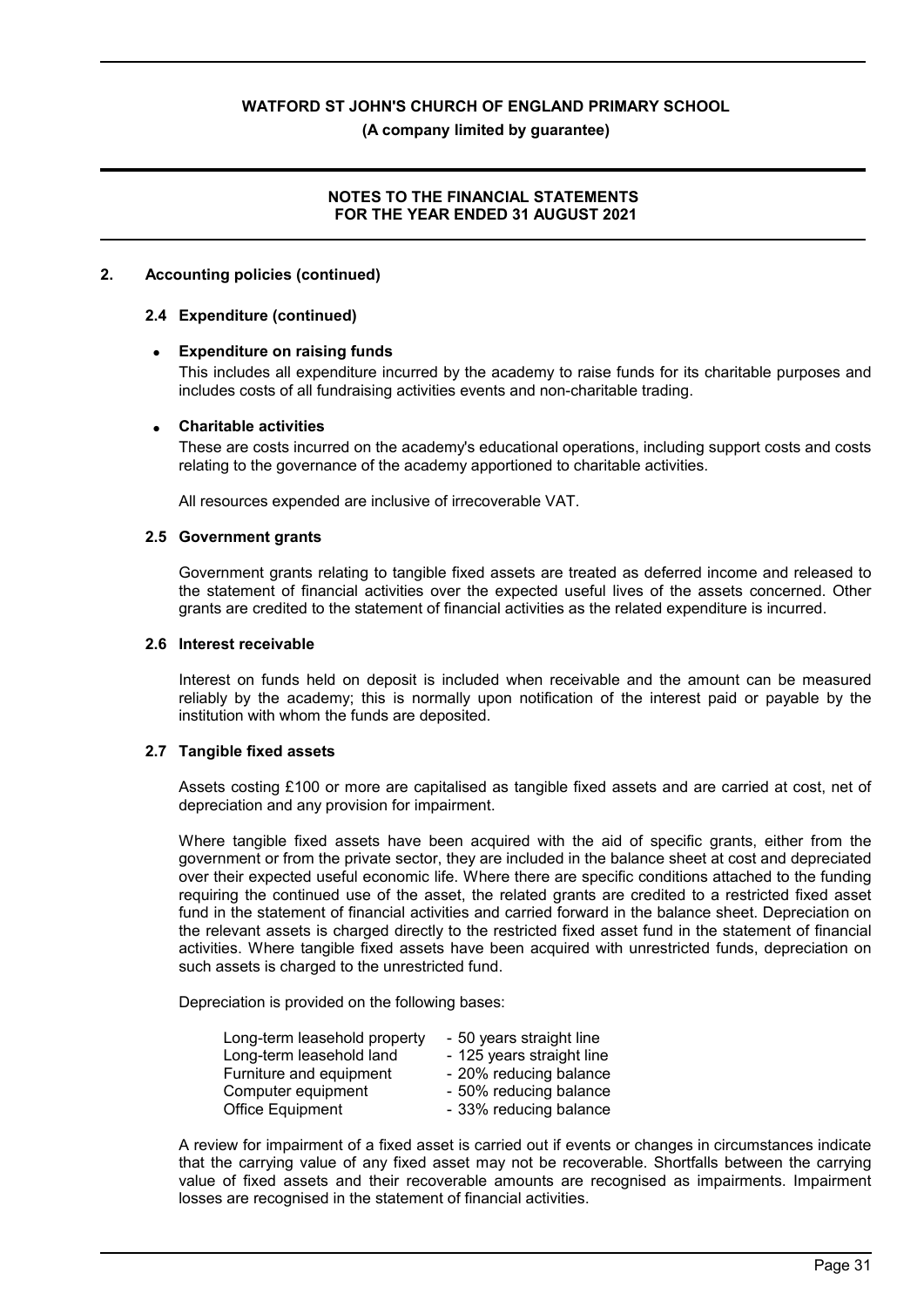**(A company limited by guarantee)**

## **NOTES TO THE FINANCIAL STATEMENTS FOR THE YEAR ENDED 31 AUGUST 2021**

#### **2. Accounting policies (continued)**

#### **2.8 Debtors**

Trade and other debtors are recognised at the settlement amount after any trade discount offered. Prepayments are valued at the amount prepaid net of any trade discounts due.

#### **2.9 Cash at bank and in hand**

Cash at bank and in hand includes cash and short-term highly liquid investments with a short maturity of three months or less from the date of acquisition or opening of the deposit or similar account.

#### **2.10 Liabilities**

Liabilities are recognised when there is an obligation at the balance sheet date as a result of a past event, it is probable that a transfer of economic benefit will be required in settlement, and the amount of the settlement can be estimated reliably. Liabilities are recognised at the amount that the academy anticipates it will pay to settle the debt or the amount it has received as advanced payments for the goods or services it must provide.

#### **2.11 Financial instruments**

The academy only holds basic financial instruments as defined in FRS 102. The financial assets and financial liabilities of the academy and their measurement bases are as follows:

*Financial assets* - trade and other debtors are basic financial instruments and are debt instruments measured at amortised cost as detailed in note 15. Prepayments are not financial instruments. Cash at bank is classified as a basic financial instrument and is measured at face value.

Cash at bank is classified as a basic financial instrument and is measured at face value.

*Financial liabilities* - trade creditors, accruals and other creditors are financial instruments, and are measured at amortised cost as detailed in note 16. Taxation and social security are not included in the financial instruments disclosure definition. Deferred income is not deemed to be a financial liability, as the cash settlement has already taken place and there is an obligation to deliver services rather than cash or another financial instrument.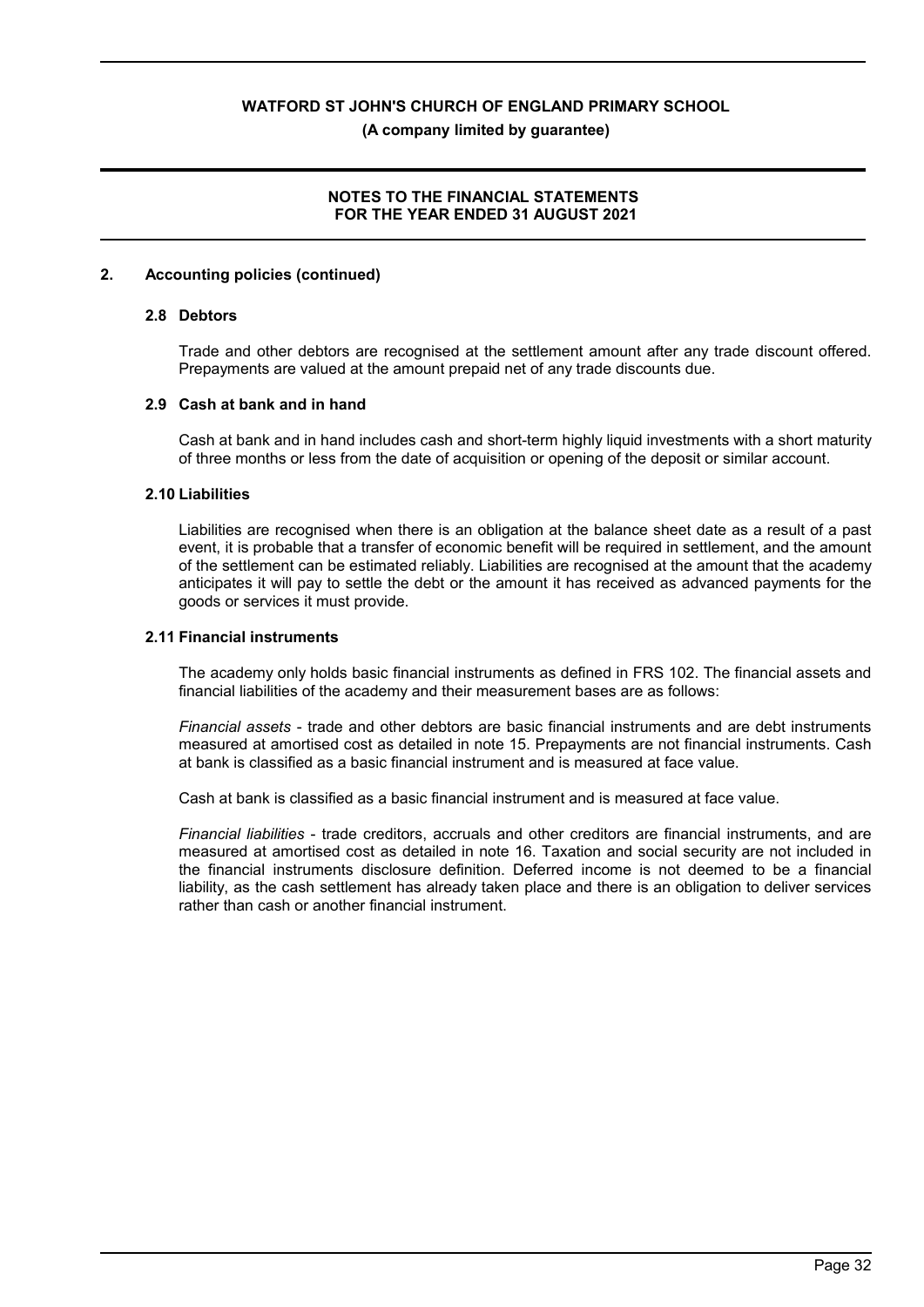### **NOTES TO THE FINANCIAL STATEMENTS FOR THE YEAR ENDED 31 AUGUST 2021**

#### **2. Accounting policies (continued)**

## **2.12 Pensions**

Retirement benefits to employees of the academy are provided by the Teachers' Pension Scheme ("TPS") and the Local Government Pension Scheme ("LGPS"). These are defined benefit schemes.

The TPS is an unfunded scheme and contributions are calculated so as to spread the cost of pensions over employees' working lives with the academy in such a way that the pension cost is a substantially level percentage of current and future pensionable payroll. The contributions are determined by the Government Actuary on the basis of quadrennial valuations using a prospective unit credit method. TPS is an unfunded multi-employer scheme with no underlying assets to assign between employers. Consequently, the TPS is treated as a defined contribution scheme for accounting purposes and the contributions recognised in the period to which they relate.

The LGPS is a funded multi-employer scheme and the assets are held separately from those of the academy in separate trustee administered funds. Pension scheme assets are measured at fair value and liabilities are measured on an actuarial basis using the projected unit credit method and discounted at a rate equivalent to the current rate of return on a high quality corporate bond of equivalent term and currency to the liabilities. The actuarial valuations are obtained at least triennially and are updated at each balance sheet date. The amounts charged to operating surplus are the current service costs and the costs of scheme introductions, benefit changes, settlements and curtailments. They are included as part of staff costs as incurred. Net interest on the net defined benefit liability/asset is also recognised in the statement of financial activities and comprises the interest cost on the defined benefit obligation and interest income on the scheme assets, calculated by multiplying the fair value of the scheme assets at the beginning of the period by the rate used to discount the benefit obligations. The difference between the interest income on the scheme assets and the actual return on the scheme assets is recognised in other recognised gains and losses.

Actuarial gains and losses are recognised immediately in other recognised gains and losses.

#### **2.13 Fund accounting**

Unrestricted income funds represent those resources which may be used towards meeting any of the charitable objects of the academy at the discretion of the Trustees.

Restricted fixed asset funds are resources which are to be applied to specific capital purposes imposed by the funders where the asset acquired or created is held for a specific purpose.

Restricted general funds comprise all other restricted funds received with restrictions imposed by the funder/donor and include grants from the Department for Education Group.

Investment income, gains and losses are allocated to the appropriate fund.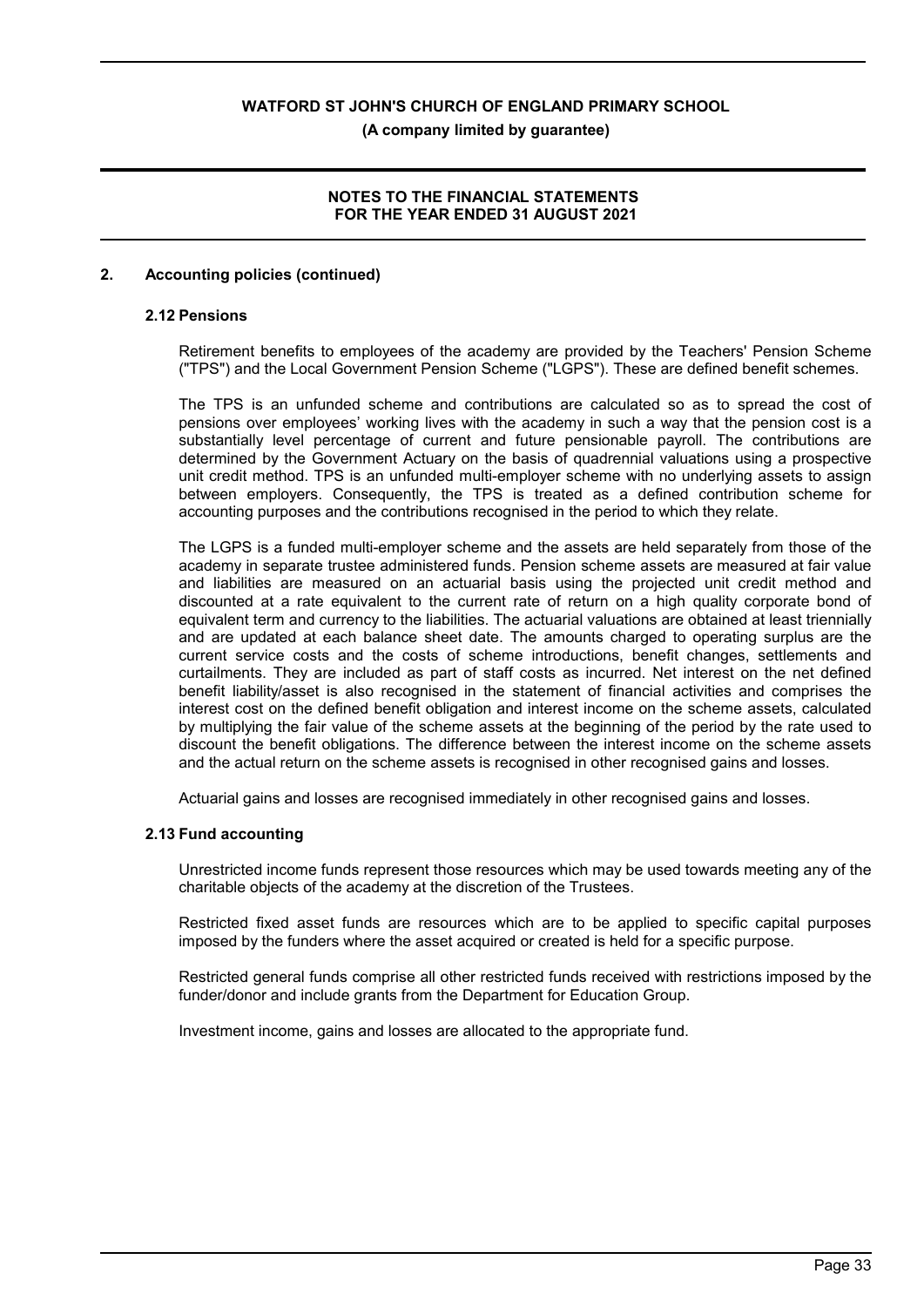**(A company limited by guarantee)**

#### **NOTES TO THE FINANCIAL STATEMENTS FOR THE YEAR ENDED 31 AUGUST 2021**

#### **3. Critical accounting estimates and areas of judgment**

Estimates and judgments are continually evaluated and are based on historical experience and other factors, including expectations of future events that are believed to be reasonable under the circumstances.

Critical accounting estimates and assumptions:

The academy makes estimates and assumptions concerning the future. The resulting accounting estimates and assumptions will, by definition, seldom equal the related actual results. The estimates and assumptions that have a significant risk of causing a material adjustment to the carrying amounts of assets and liabilities within the next financial year are discussed below.

The present value of the Local Government Pension Scheme defined benefit liability depends on a number of factors that are determined on an actuarial basis using a variety of assumptions. The assumptions used in determining the net cost or income for pensions include the discount rate. Any changes in these assumptions, which are disclosed in note 23, will impact the carrying amount of the pension liability. Furthermore a roll forward approach which projects results from the latest full actuarial valuation performed at 31 March 2019 has been used by the actuary in valuing the pensions liability at 31 August 2021. Any differences between the figures derived from the roll forward approach and a full actuarial valuation would impact on the carrying amount of the pension liability.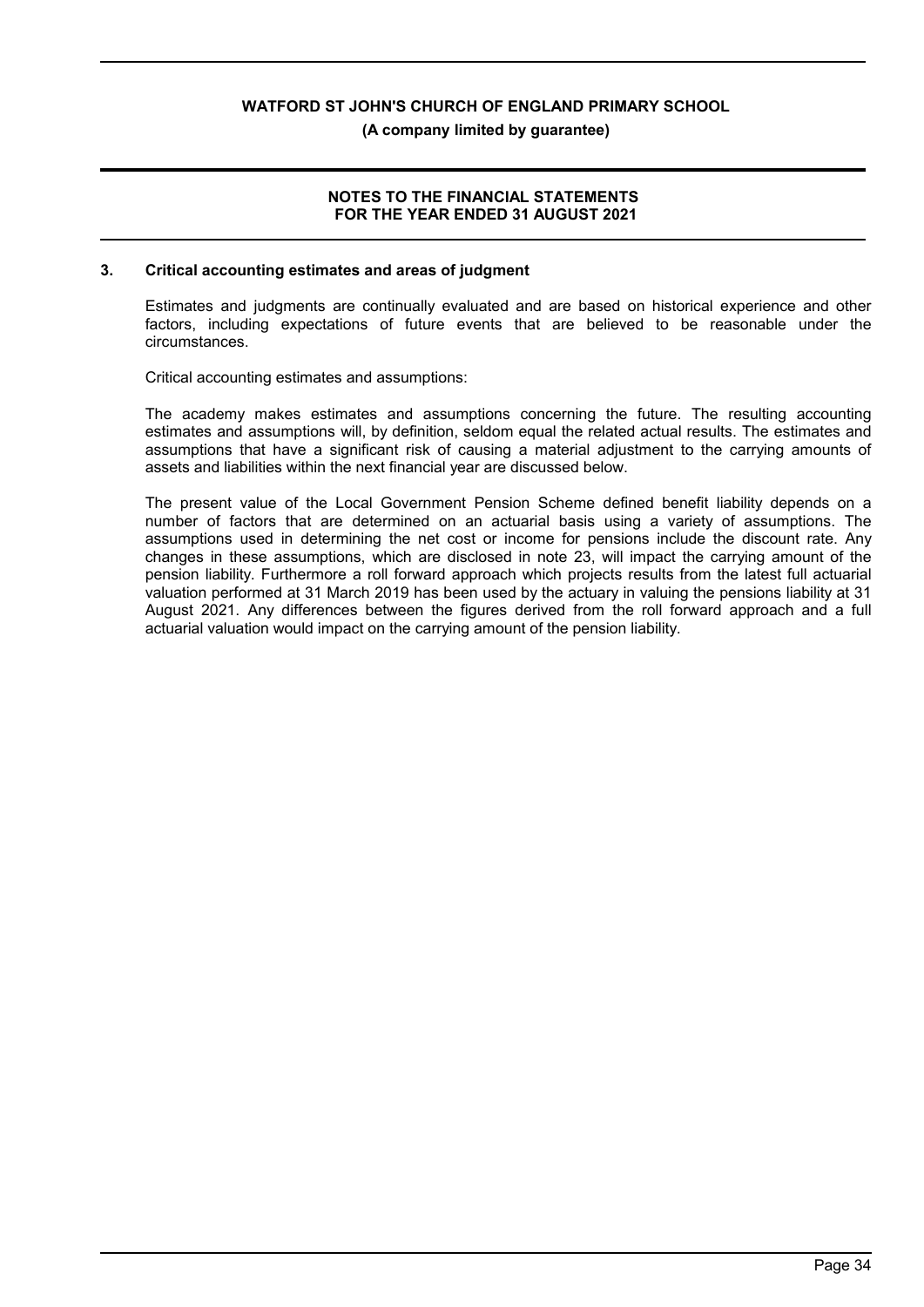## **NOTES TO THE FINANCIAL STATEMENTS FOR THE YEAR ENDED 31 AUGUST 2021**

## **4. Income from donations and capital grants**

|                           | <b>Unrestricted</b><br>funds<br>2021<br>£ | <b>Restricted</b><br>funds<br>2021<br>£ | <b>Restricted</b><br>fixed asset<br>funds<br>2021<br>£ | <b>Total</b><br>funds<br>2021<br>£ |
|---------------------------|-------------------------------------------|-----------------------------------------|--------------------------------------------------------|------------------------------------|
| Donations                 |                                           | 5,524                                   | -                                                      | 5,524                              |
| Government capital grants | ۰                                         | ۰                                       | 12,641                                                 | 12,641                             |
|                           |                                           | 5,524                                   | 12,641                                                 | 18,165                             |
|                           |                                           |                                         |                                                        |                                    |

|                           | <b>Unrestricted</b><br>funds<br>2020<br>£ | Restricted<br>funds<br>2020<br>£ | Restricted<br>fixed asset<br>funds<br>2020<br>£ | Total<br>funds<br>2020<br>£ |
|---------------------------|-------------------------------------------|----------------------------------|-------------------------------------------------|-----------------------------|
| Donations                 | 2,227                                     | 395                              | $\overline{\phantom{a}}$                        | 2,622                       |
| Government capital grants | $\overline{\phantom{a}}$                  |                                  | 4,755                                           | 4,755                       |
|                           | 2,227                                     | 395                              | 4,755                                           | 7,377                       |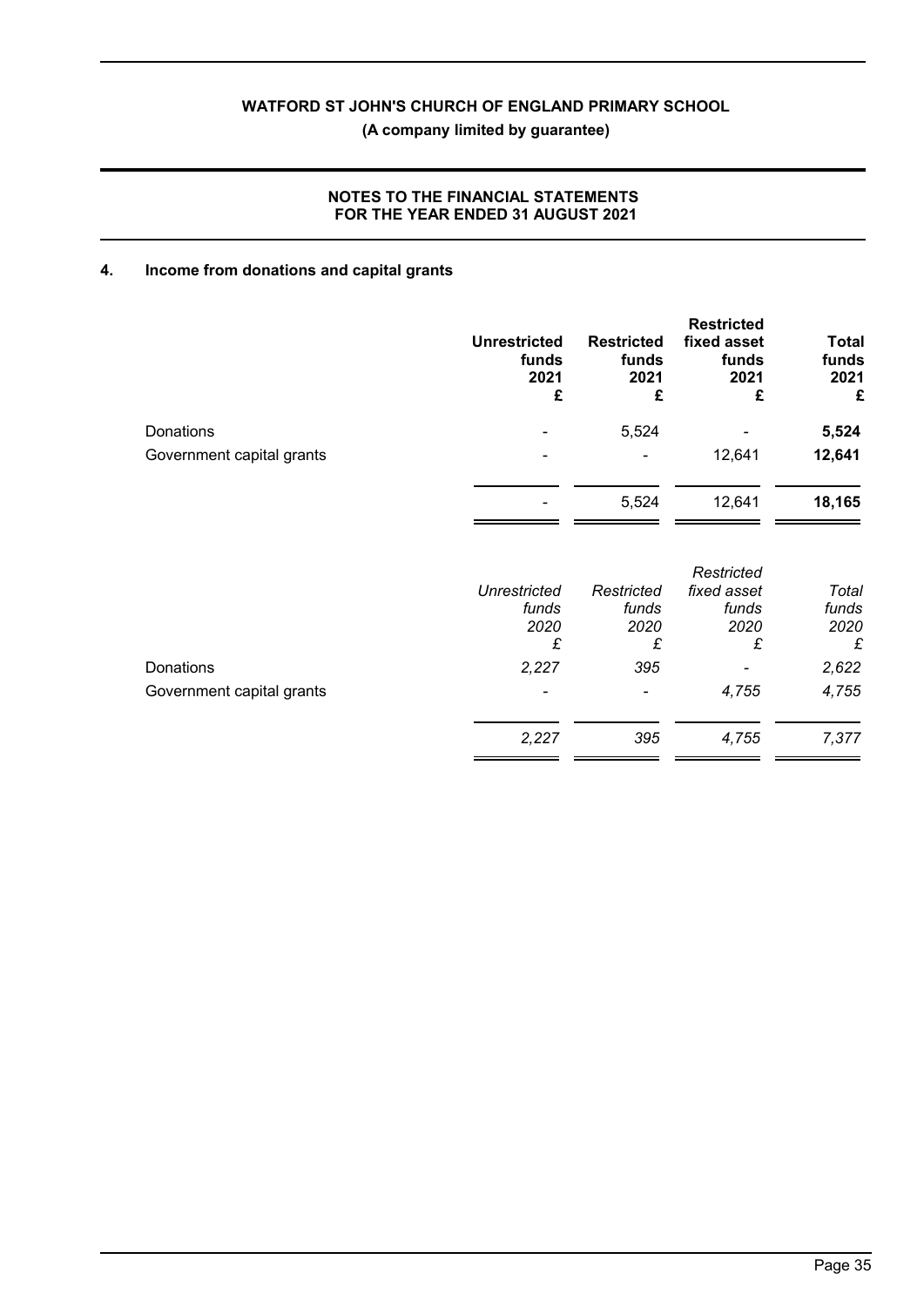### **NOTES TO THE FINANCIAL STATEMENTS FOR THE YEAR ENDED 31 AUGUST 2021**

## **5. Funding for the academy's educational activities**

|                                                        | <b>Unrestricted</b><br>funds<br>2021<br>£ | <b>Restricted</b><br>funds<br>2021<br>£ | Total<br>funds<br>2021<br>£ |
|--------------------------------------------------------|-------------------------------------------|-----------------------------------------|-----------------------------|
| DfE/ESFA grants                                        |                                           |                                         |                             |
| General Annual Grant (GAG)                             |                                           | 922,974                                 | 922,974                     |
| Other DfE/ESFA grants                                  |                                           |                                         |                             |
| <b>Pupil Premium</b>                                   |                                           | 25,210                                  | 25,210                      |
| Universal Free School Meals income                     |                                           | 70,247                                  | 70,247                      |
| <b>Rates Relief</b>                                    |                                           | 5,435                                   | 5,435                       |
| <b>PE Grant</b>                                        |                                           | 17,170                                  | 17,170                      |
| <b>Teacher Pay Grant</b>                               |                                           | 42,474                                  | 42,474                      |
| Start up Grant                                         |                                           | 42,000                                  | 42,000                      |
| Other DfE Grant                                        |                                           | 18,560                                  | 18,560                      |
|                                                        |                                           |                                         | 1,144,070                   |
| <b>Other Government grants</b>                         |                                           |                                         |                             |
| <b>LA SEN</b>                                          |                                           | 3,963                                   | 3,963                       |
| <b>Other Grants</b>                                    |                                           | 3,825                                   | 3,825                       |
| Other Non DfE Grant                                    |                                           | 2,513                                   | 2,513                       |
|                                                        |                                           | 10,301                                  | 10,301                      |
| Other income from the academy's educational activities | 64,096                                    |                                         | 64,096                      |
|                                                        | 64,096                                    | 1,154,371                               | 1,218,467                   |
|                                                        |                                           |                                         |                             |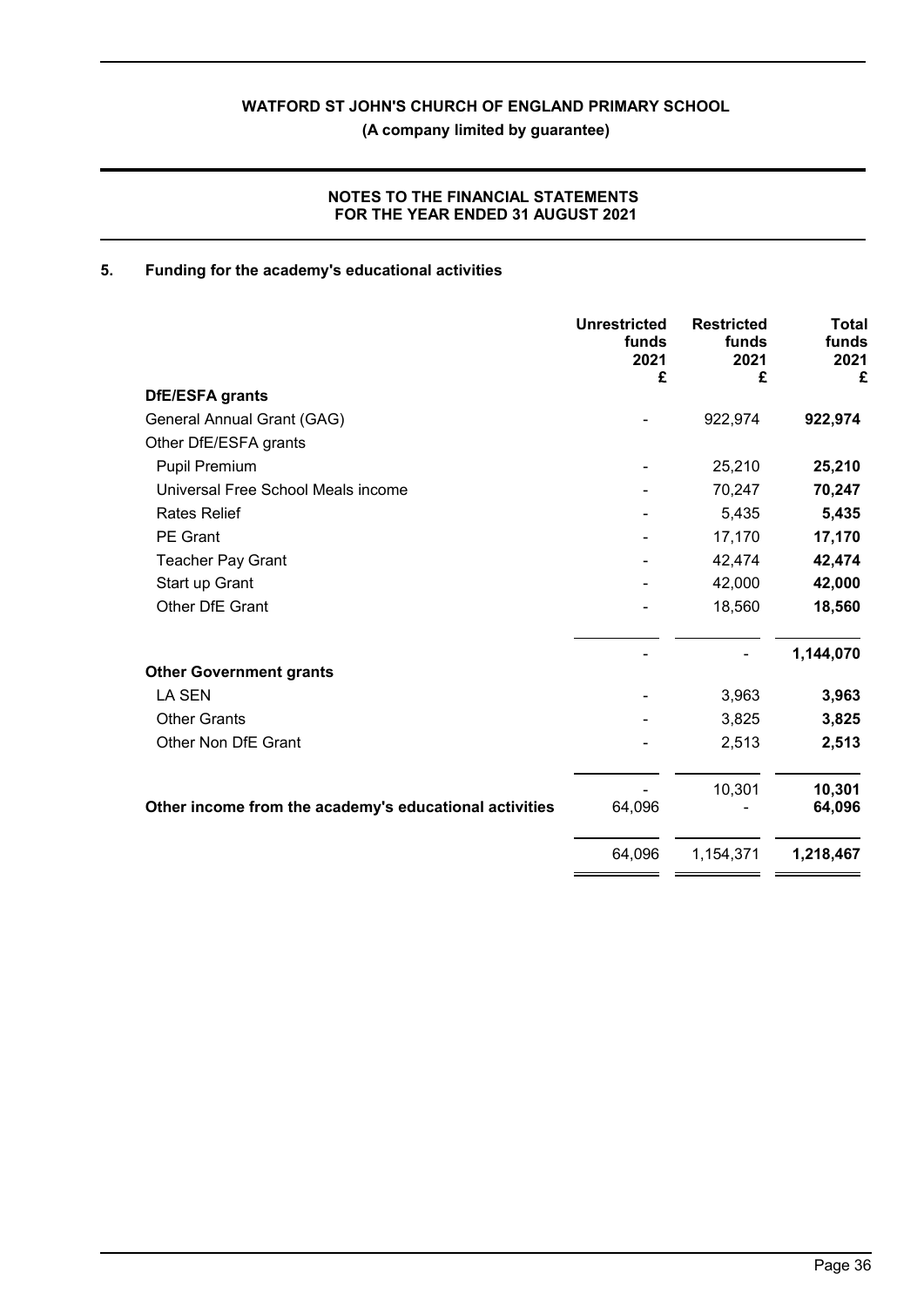## **NOTES TO THE FINANCIAL STATEMENTS FOR THE YEAR ENDED 31 AUGUST 2021**

#### **5. Funding for the academy's educational activities (continued)**

|                                                                                                      | <b>Unrestricted</b><br>funds<br>2020<br>£ | Restricted<br>funds<br>2020<br>£ | Total<br>funds<br>2020<br>£ |
|------------------------------------------------------------------------------------------------------|-------------------------------------------|----------------------------------|-----------------------------|
| DfE/ESFA grants                                                                                      |                                           |                                  |                             |
| General Annual Grant (GAG)                                                                           |                                           | 741,543                          | 741,543                     |
| Other DfE/ESFA grants                                                                                |                                           |                                  |                             |
| Pupil Premium                                                                                        |                                           | 13,874                           | 13,874                      |
| Universal Free School Meals income                                                                   |                                           | 60,743                           | 60,743                      |
| <b>Rates Relief</b>                                                                                  |                                           | 7,030                            | 7,030                       |
| PE Grant                                                                                             |                                           | 16,590                           | 16,590                      |
| Start up Grant                                                                                       |                                           | 55,000                           | 55,000                      |
| Other DfE grants                                                                                     |                                           | 36,316                           | 36,316                      |
|                                                                                                      |                                           |                                  | 931,096                     |
| <b>Other Government grants</b>                                                                       |                                           |                                  |                             |
| <b>LA SEN</b>                                                                                        |                                           | 3,685                            | 3,685                       |
| <b>Other Grants</b>                                                                                  |                                           | 2,388                            | 2,388                       |
|                                                                                                      |                                           | 6,073                            | 6.073                       |
| Other income from the academy's educational activities<br>COVID-19 additional funding (non-DfE/ESFA) | 45,459                                    |                                  | 45,459                      |
| Coronavirus Job Retention Scheme grant                                                               | 5,226                                     |                                  | 5,226                       |
|                                                                                                      | 5,226                                     |                                  | 5,226                       |
|                                                                                                      | 50,685                                    | 937,169                          | 987,854                     |

Following the reclassification in the Academies Accounts Direction 2020/21 of some grants received from the Department of Education and ESFA, the academy's funding for Universal Infant Free School Meals and Pupil Premium is no longer reported under the Other DfE Group grants heading, but as separate lines under the Other DfE/ESFA grants heading. The prior year numbers have been reclassified.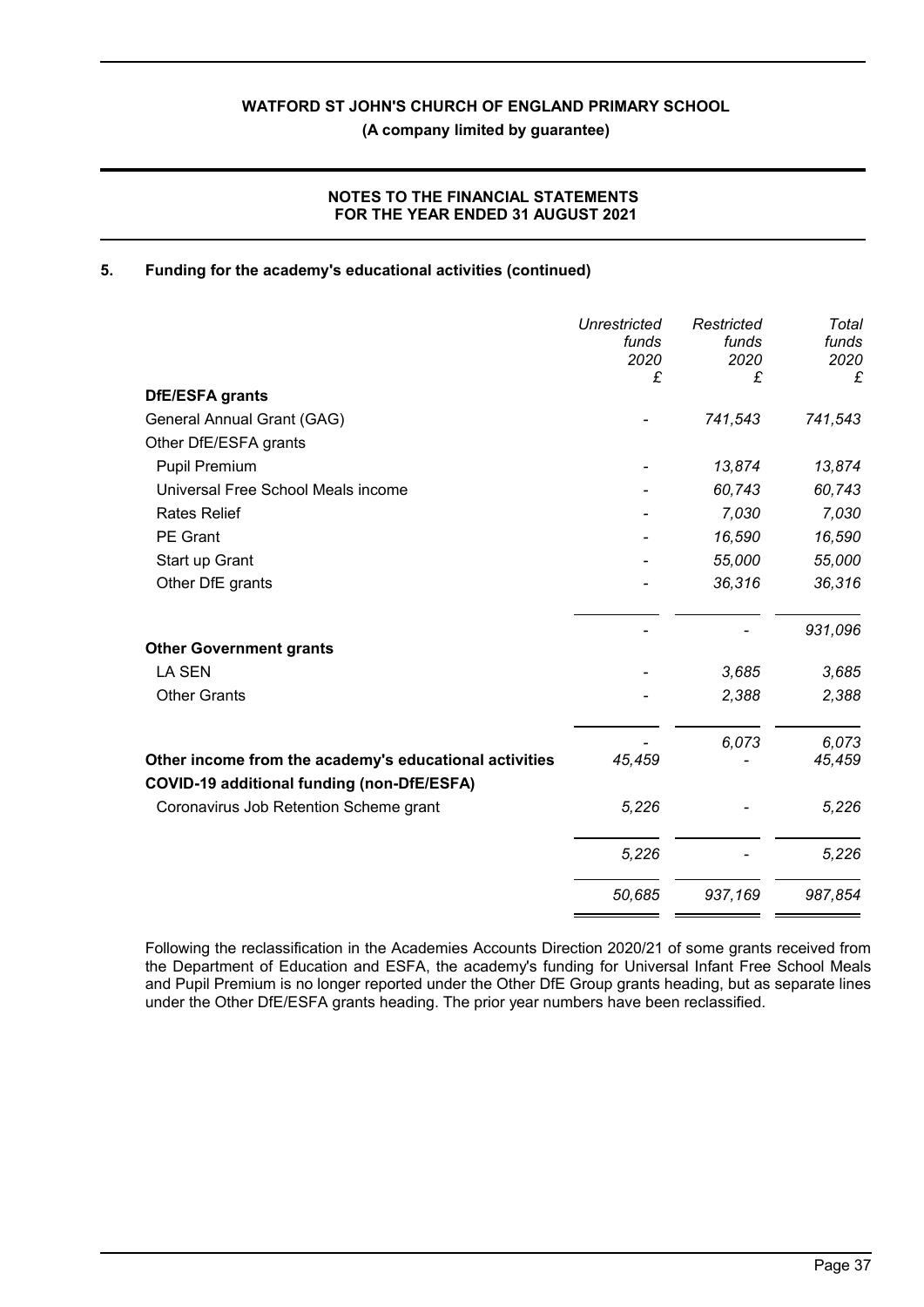**(A company limited by guarantee)**

## **NOTES TO THE FINANCIAL STATEMENTS FOR THE YEAR ENDED 31 AUGUST 2021**

## **6. Income from other trading activities**

|                          | <b>Unrestricted</b><br>funds<br>2021<br>£ | <b>Total</b><br>funds<br>2021<br>£ |
|--------------------------|-------------------------------------------|------------------------------------|
| Other income             | 1,497                                     | 1,497                              |
|                          | <b>Unrestricted</b><br>funds<br>2020<br>£ | Total<br>funds<br>2020<br>£        |
| Lettings<br>Other income | 1,895<br>2,740                            | 1,895<br>2,740                     |
|                          | 4,635                                     | 4,635                              |

## **7. Investment income**

|                     | <b>Unrestricted</b><br>funds<br>2021<br>£ | <b>Total</b><br>funds<br>2021<br>£ |
|---------------------|-------------------------------------------|------------------------------------|
| Interest receivable | 28                                        | 28                                 |
|                     | <b>Unrestricted</b><br>funds<br>2020<br>£ | Total<br>funds<br>2020<br>£        |
| Interest receivable | 82                                        | 82                                 |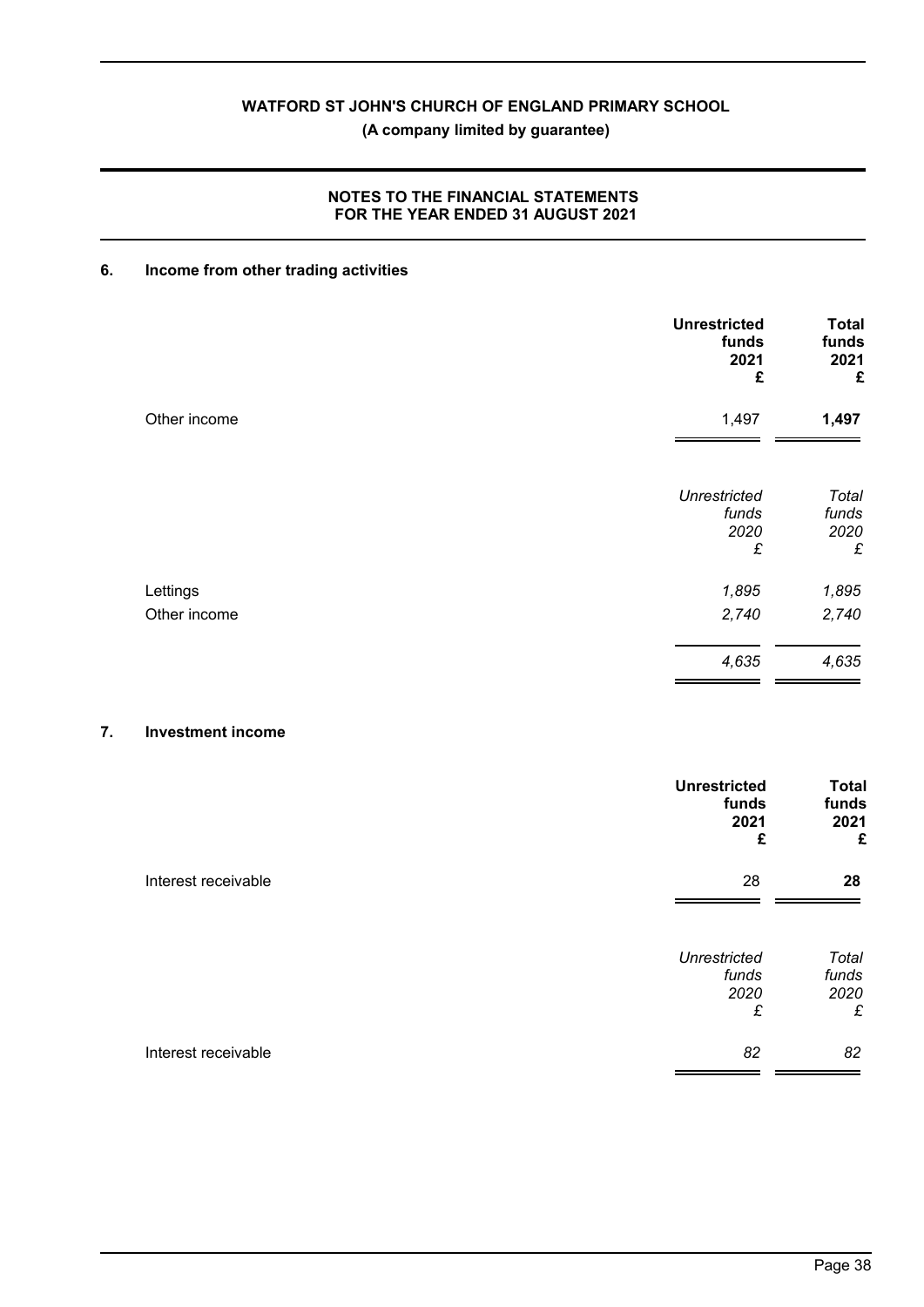## **NOTES TO THE FINANCIAL STATEMENTS FOR THE YEAR ENDED 31 AUGUST 2021**

## **8. Expenditure**

|                                                        | <b>Staff Costs</b><br>2021<br>£ | <b>Premises</b><br>2021<br>£ | Other<br>2021<br>£ | <b>Total</b><br>2021<br>£ |
|--------------------------------------------------------|---------------------------------|------------------------------|--------------------|---------------------------|
| Expenditure on raising funds:                          |                                 |                              |                    |                           |
| Direct costs<br>Expenditure on educational activities: |                                 |                              |                    |                           |
| Direct costs                                           | 791,232                         |                              | 45,472             | 836,704                   |
| Allocated support costs                                | 245,818                         | 173,870                      | 208,874            | 628,562                   |
|                                                        | 1,037,050                       | 173,870                      | 254,346            | 1,465,266                 |
|                                                        | <b>Staff Costs</b><br>2020<br>£ | <b>Premises</b><br>2020<br>£ | Other<br>2020<br>£ | Total<br>2020<br>£        |
| Expenditure on raising voluntary income:               |                                 |                              |                    |                           |
| Direct costs<br>Expenditure on educational activities: |                                 | 168                          |                    | 168                       |
| Direct costs                                           | 631,395                         |                              | 38,045             | 669,440                   |
| Allocated support costs                                | 126,582                         | 216,987                      | 203,359            | 546,928                   |
|                                                        | 757,977                         | 217,155                      | 241,404            | 1,216,536                 |

## **9. Analysis of expenditure by activities**

| directly<br>2021<br>£ | costs<br>2021<br>£ | funds<br>2021<br>£ |
|-----------------------|--------------------|--------------------|
| 836,704               | 628,562            | 1,465,266          |
|                       |                    |                    |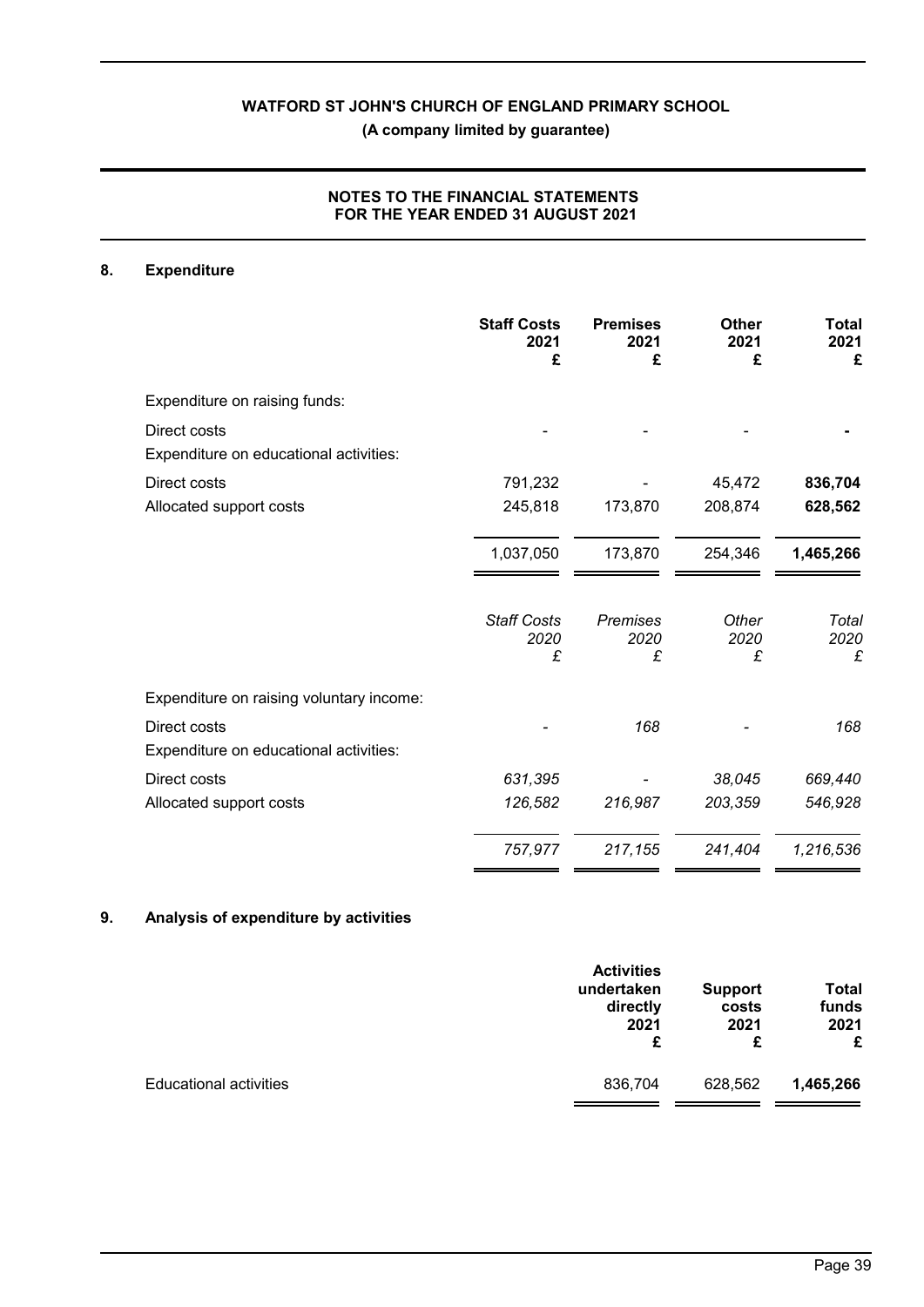## **NOTES TO THE FINANCIAL STATEMENTS FOR THE YEAR ENDED 31 AUGUST 2021**

## **9. Analysis of expenditure by activities (continued)**

|                               | <b>Activities</b><br>undertaken<br>directly<br>2020<br>£ | Support<br>costs<br>2020<br>£ | Total<br>funds<br>2020<br>£ |
|-------------------------------|----------------------------------------------------------|-------------------------------|-----------------------------|
| <b>Educational activities</b> | 669,440                                                  | 546,928                       | 1,216,368                   |

#### **Analysis of support costs**

|                           | 2021<br>£ | <b>Total</b><br>funds<br>2021<br>£ |
|---------------------------|-----------|------------------------------------|
| Net interest pension cost | 2,000     | 2,000                              |
| Staff costs               | 245,818   | 245,818                            |
| Depreciation              | 206,327   | 206,327                            |
| Premises costs            | 37,170    | 37,170                             |
| Repairs and maintenance   | 345       | 345                                |
| Technology costs          | 9,492     | 9,492                              |
| Legal costs               | 2,249     | 2,249                              |
| Other support costs       | 110,461   | 110,461                            |
| Governance costs          | 14,700    | 14,700                             |
|                           | 628,562   | 628,562                            |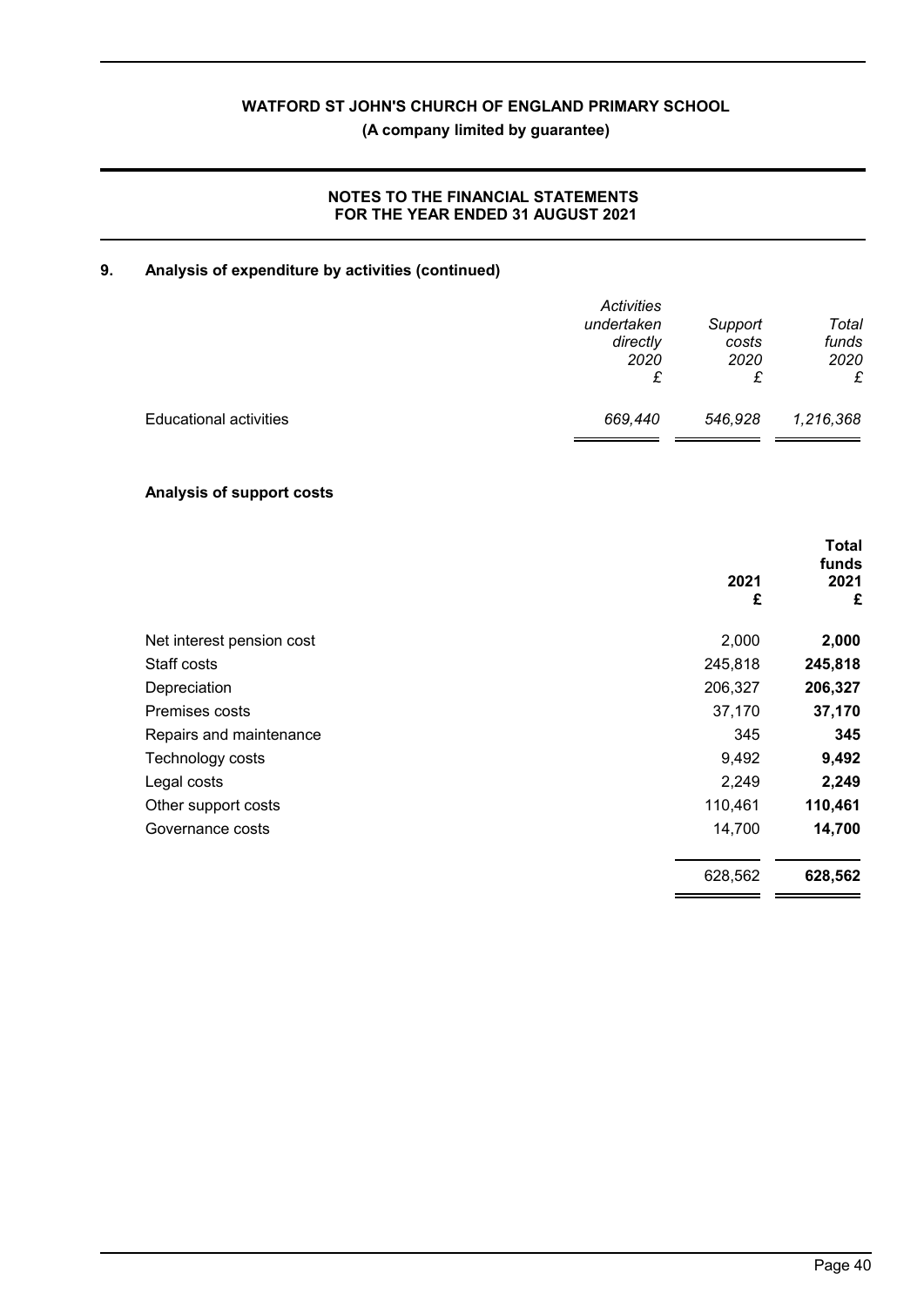### **NOTES TO THE FINANCIAL STATEMENTS FOR THE YEAR ENDED 31 AUGUST 2021**

## **9. Analysis of expenditure by activities (continued)**

## **Analysis of support costs (continued)**

|                           |           | Total<br>funds |
|---------------------------|-----------|----------------|
|                           | 2020<br>£ | 2020<br>£      |
| Net interest pension cost | 1,000     | 1,000          |
| Staff costs               | 126,582   | 126,582        |
| Depreciation              | 219,922   | 219,922        |
| Premises costs            | 80,287    | 80,287         |
| Technology costs          | 10,880    | 10,880         |
| Legal costs               | 1,176     | 1,176          |
| Other support costs       | 99,348    | 99,348         |
| Governance costs          | 7,733     | 7,733          |
|                           | 546,928   | 546,928        |

## **10. Net income/(expenditure)**

Net income/(expenditure) for the year includes:

|                                                                    | 2021<br>£ | 2020<br>£ |
|--------------------------------------------------------------------|-----------|-----------|
| Depreciation of tangible fixed assets<br>Fees paid to auditor for: | 206,327   | 219,922   |
| - audit                                                            | 6,600     | 6,250     |
| - other services                                                   | 1,850     | 1,900     |

 $\blacksquare$  .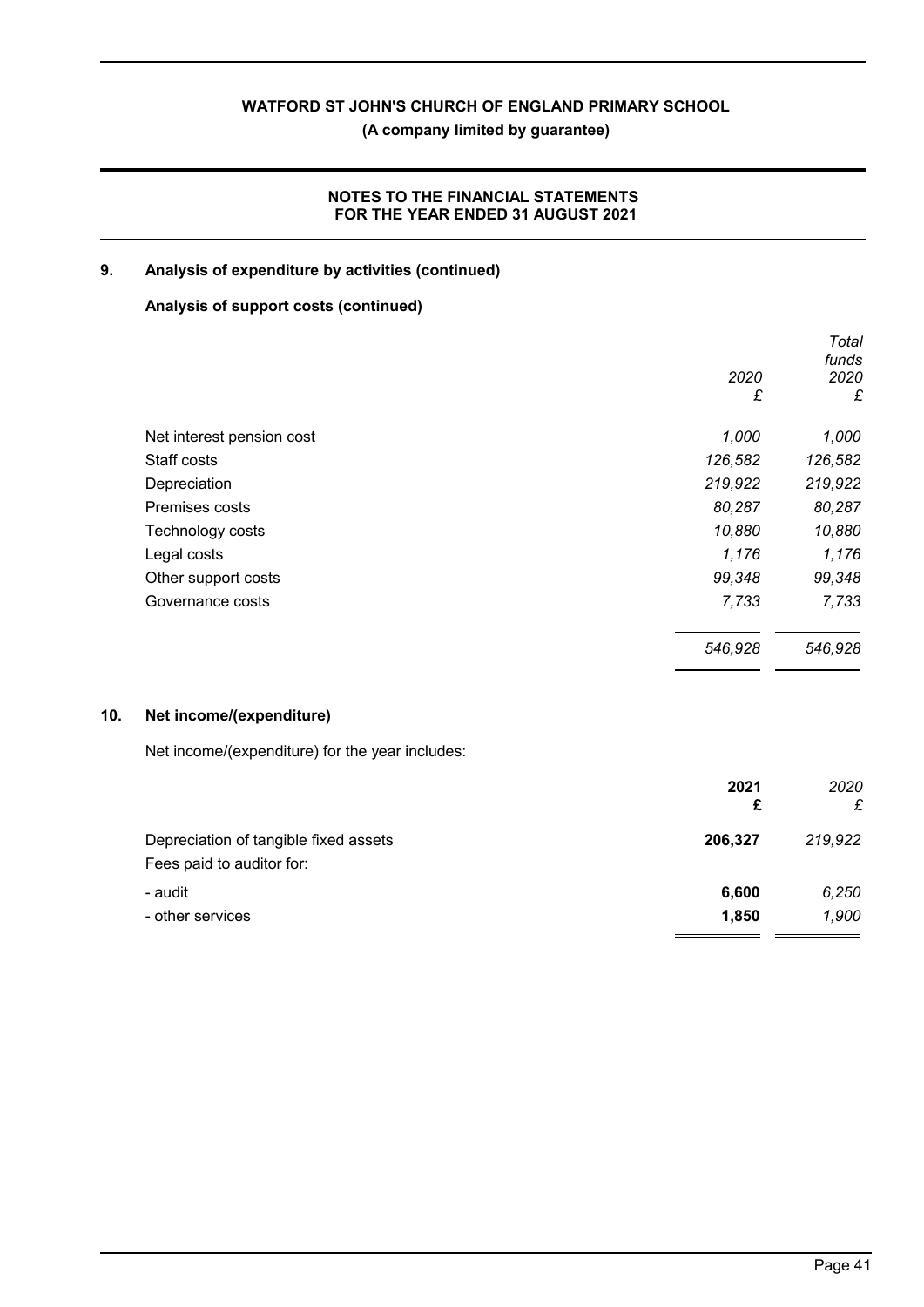### **NOTES TO THE FINANCIAL STATEMENTS FOR THE YEAR ENDED 31 AUGUST 2021**

#### **11. Staff**

#### **a. Staff costs**

Staff costs during the year were as follows:

|                       | 2021<br>£ | 2020<br>£ |
|-----------------------|-----------|-----------|
| Wages and salaries    | 714,801   | 530,030   |
| Social security costs | 50,905    | 41,741    |
| Pension costs         | 255,986   | 177,022   |
|                       | 1,021,692 | 748,793   |
| Agency staff costs    | 15,358    | 9,184     |
|                       | 1,037,050 | 757,977   |

#### **b. Staff numbers**

The average number of persons employed by the academy during the year was as follows:

|                   | 2021<br>No. | 2020<br>No. |
|-------------------|-------------|-------------|
| Management        | 3           | 3           |
| Support and Admin | 29          | 21          |
| <b>Teachers</b>   | 11          | 9           |
|                   | 43          | 33          |

#### **c. Higher paid staff**

The number of employees whose employee benefits (excluding employer pension costs) exceeded £60,000 was:

|                               | 2021<br>No.    | 2020<br>No.              |
|-------------------------------|----------------|--------------------------|
| In the band £60,001 - £70,000 | $\blacksquare$ |                          |
| In the band £70,001 - £80,000 |                | $\overline{\phantom{0}}$ |
|                               |                |                          |

## **d. Key management personnel**

The key management personnel of the academy comprise the Trustees and the senior management team as listed on page 1. The total amount of employee benefits (including employer pension contributions and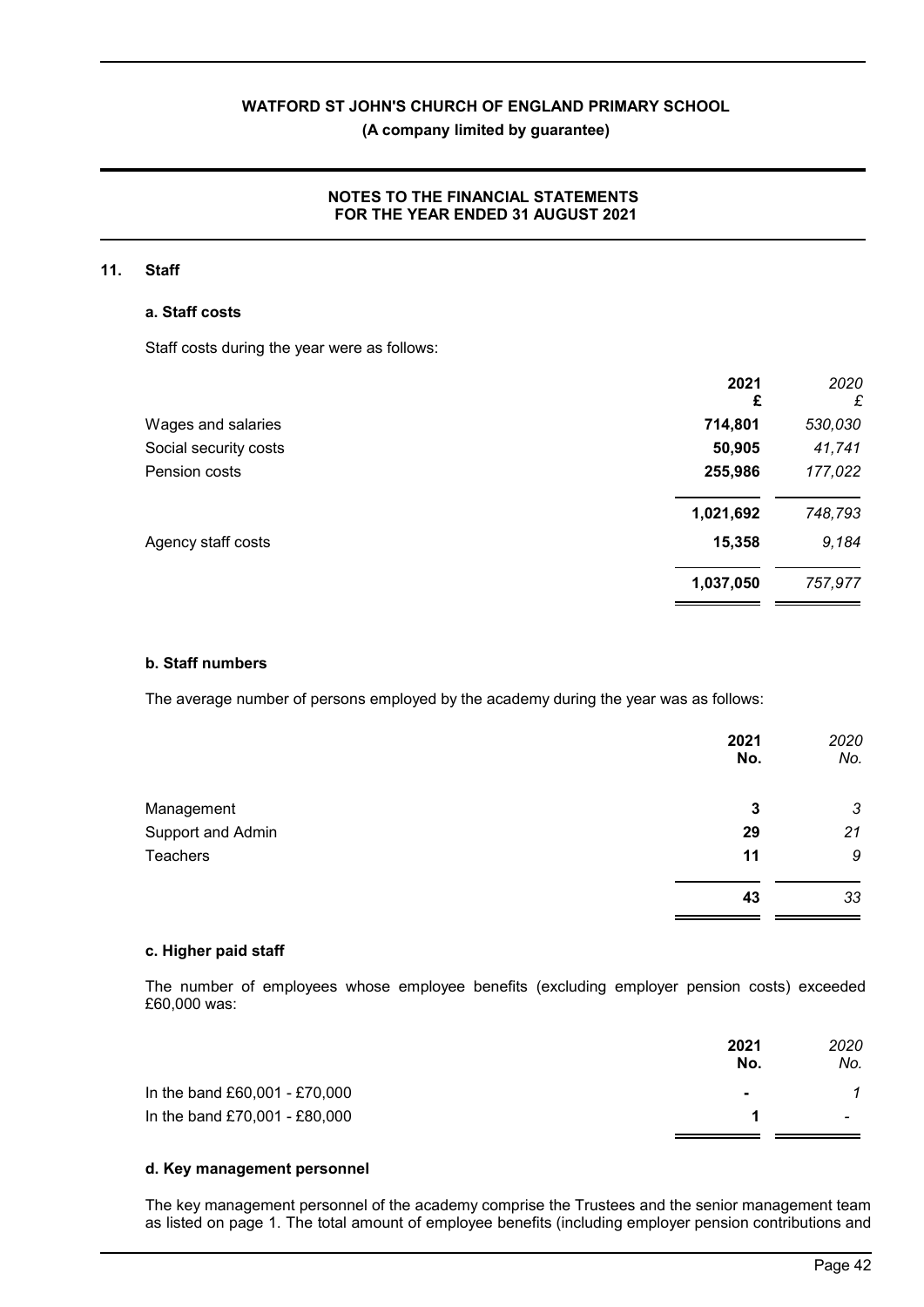**(A company limited by guarantee)**

#### **NOTES TO THE FINANCIAL STATEMENTS FOR THE YEAR ENDED 31 AUGUST 2021**

#### **11. Staff (continued)**

#### **d. Key management personnel (continued)**

employer national insurance contributions) received by key management personnel for their services to the academy was £175,961 *(2020: £165,025)*.

#### **12. Trustees' remuneration and expenses**

One or more Trustees has been paid remuneration or has received other benefits from an employment with the academy. The principal and other staff Trustees only receive remuneration in respect of services they provide undertaking the roles of principal and staff members under their contracts of employment. The value of Trustees' remuneration and other benefits was as follows:

|                                            |                            | 2021       | 2020        |
|--------------------------------------------|----------------------------|------------|-------------|
|                                            |                            | £          |             |
| H Langeveld, Head teacher (until 31/08/21) | Remuneration               | $70.000 -$ | 65.000 -    |
|                                            |                            | 75,000     | 70.000      |
|                                            | Pension contributions paid | $15.000 -$ | 15.000 -    |
|                                            |                            | 20,000     | 20,000      |
| T Staunton (appointed 12 February 2021)    | Remuneration               | $5.000 -$  | $0 - 5.000$ |
|                                            |                            | 10,000     |             |

During the year ended 31 August 2021, no Trustee expenses have been incurred *(2020 - £NIL)*.

#### **13. Trustees' and Officers' insurance**

The academy has opted into the Department of Education's risk protection arrangement (RPA), an alternative to insurance where UK government funds cover losses that arise. This scheme protects Trustees and officers from claims arising from negligent acts, errors or omissions occurring whilst on academy business, and provides cover up to £10,000,000. It is not possible to quantify the Trustees and officers indemnity element from the overall cost of the RPA scheme membership.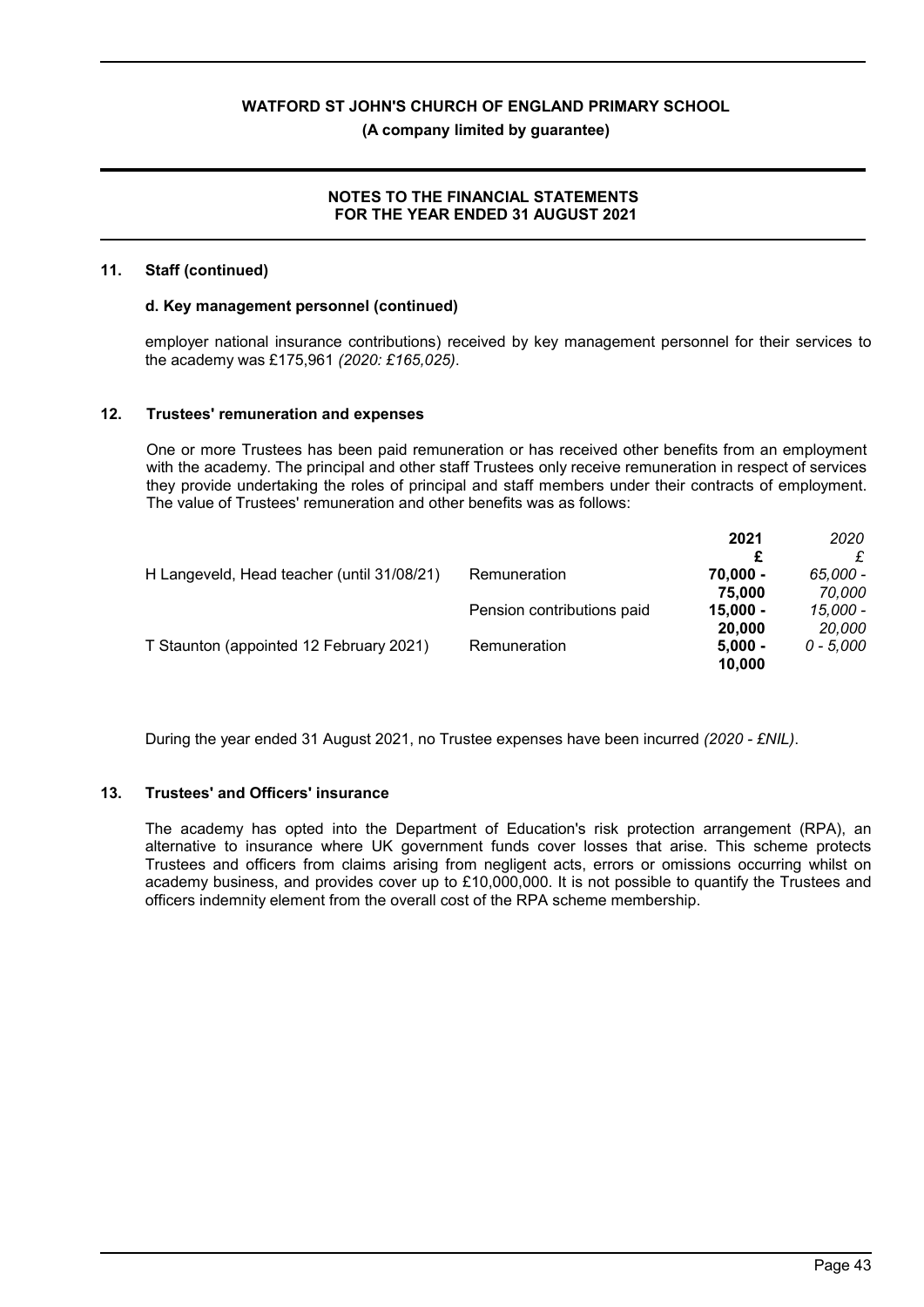## **NOTES TO THE FINANCIAL STATEMENTS FOR THE YEAR ENDED 31 AUGUST 2021**

## **14. Tangible fixed assets**

|                          | Long-term<br>leasehold<br>property<br>£ | <b>Furniture</b><br>and<br>equipment<br>£ | Computer<br>equipment<br>£ | <b>Total</b><br>£ |
|--------------------------|-----------------------------------------|-------------------------------------------|----------------------------|-------------------|
| <b>Cost or valuation</b> |                                         |                                           |                            |                   |
| At 1 September 2020      | 7,435,000                               | 279,680                                   | 161,232                    | 7,875,912         |
| Additions                |                                         |                                           | 3,301                      | 3,301             |
| Disposals                |                                         | (222)                                     |                            | (222)             |
| At 31 August 2021        | 7,435,000                               | 279,458                                   | 164,533                    | 7,878,991         |
| <b>Depreciation</b>      |                                         |                                           |                            |                   |
| At 1 September 2020      | 273,400                                 | 109,483                                   | 95,683                     | 478,566           |
| Charge for the year      | 136,700                                 | 35,561                                    | 34,066                     | 206,327           |
| On disposals             |                                         | (222)                                     |                            | (222)             |
| At 31 August 2021        | 410,100                                 | 144,822                                   | 129,749                    | 684,671           |
| Net book value           |                                         |                                           |                            |                   |
| At 31 August 2021        | 7,024,900                               | 134,636                                   | 34,784                     | 7,194,320         |

#### **15. Debtors**

|                                | 2021           | 2020    |
|--------------------------------|----------------|---------|
|                                | £              | £       |
| Due within one year            |                |         |
| Trade debtors                  | 2,629          | 1       |
| Other debtors                  | $\blacksquare$ | 130     |
| Prepayments and accrued income | 117,576        | 144,712 |
| Tax recoverable                | 11,041         | 13,588  |
|                                | 131,246        | 158,431 |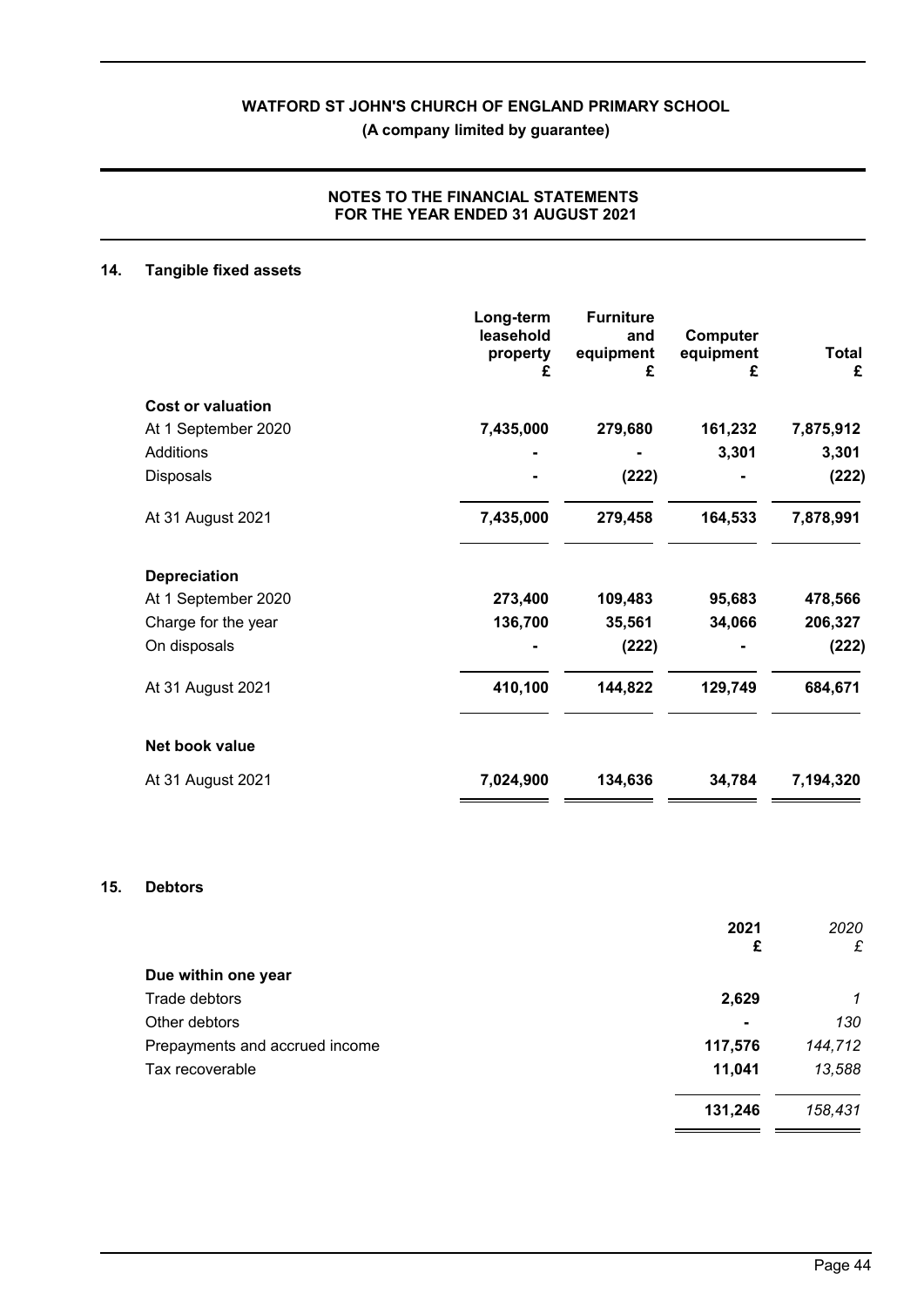### **NOTES TO THE FINANCIAL STATEMENTS FOR THE YEAR ENDED 31 AUGUST 2021**

#### **16. Creditors: Amounts falling due within one year**

| 2021<br>£ | 2020<br>£ |
|-----------|-----------|
| 7,520     | 35,501    |
| 81,456    | 57,034    |
| 109,349   | 77,592    |
| 198,325   | 170,127   |
| 2021<br>£ | 2020<br>£ |
| 49,182    | 35,101    |
| 60,126    | 49,182    |
| (49, 182) | (35, 101) |
| 60,126    | 49,182    |
|           |           |

At the balance sheet date, the academy trust was holding funds received in advance for ESFA funding and breakfast and after school club relating to the 2021/22 financial period.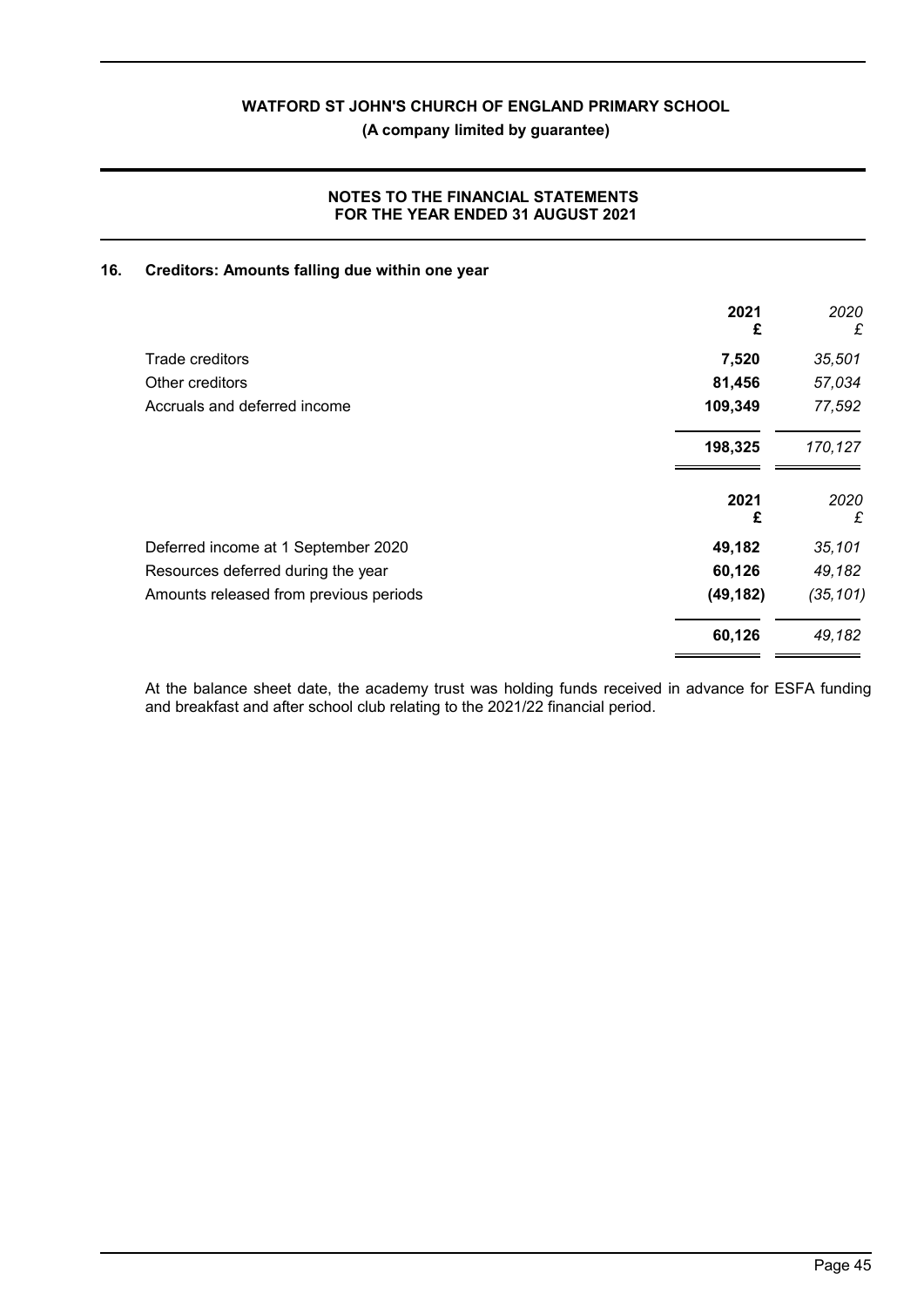## **NOTES TO THE FINANCIAL STATEMENTS FOR THE YEAR ENDED 31 AUGUST 2021**

## **17. Statement of funds**

|                                        | <b>Balance at 1</b><br>September<br>2020<br>£ | £         | Income Expenditure<br>£ | <b>Transfers</b><br>in/out<br>£ | Gains/<br>(Losses)<br>£ | <b>Balance at</b><br>31 August<br>2021<br>£ |
|----------------------------------------|-----------------------------------------------|-----------|-------------------------|---------------------------------|-------------------------|---------------------------------------------|
| <b>Unrestricted</b><br>funds           |                                               |           |                         |                                 |                         |                                             |
| General Funds -<br>all funds           | 54,850                                        | 65,621    | (28, 983)               |                                 |                         | 91,488                                      |
| <b>Restricted</b><br>general funds     |                                               |           |                         |                                 |                         |                                             |
| <b>General Annual</b><br>Grant (GAG)   | 4,921                                         | 922,974   | (906, 035)              |                                 |                         | 21,860                                      |
| Pupil Premium                          |                                               | 25,210    | (25, 210)               |                                 |                         |                                             |
| <b>UIFSM</b>                           |                                               | 70,247    | (70, 247)               |                                 |                         |                                             |
| Start up grants                        |                                               | 42,000    | (42,000)                |                                 |                         |                                             |
| <b>Teacher Pay</b>                     |                                               |           |                         |                                 |                         |                                             |
| Grant                                  |                                               | 42,474    | (42, 474)               |                                 |                         |                                             |
| Rates Reclaim                          |                                               | 5,435     | (5, 435)                |                                 |                         |                                             |
| PE & Sports<br>Grant                   | 2,851                                         | 17,170    | (17, 170)               |                                 |                         | 2,851                                       |
| Other DFE                              |                                               |           |                         |                                 |                         |                                             |
| grants                                 |                                               | 18,560    | (18, 560)               |                                 |                         |                                             |
| Other                                  |                                               |           |                         |                                 |                         |                                             |
| government<br>grants                   |                                               | 10,301    | (10, 301)               |                                 |                         |                                             |
| Donations                              |                                               | 5,524     | (5, 524)                |                                 |                         |                                             |
| Pension reserve                        | (64,000)                                      |           | (87,000)                |                                 | (113,000)               | (264,000)                                   |
|                                        | (56, 228)                                     | 1,159,895 | (1, 229, 956)           |                                 | (113,000)               | (239, 289)                                  |
| <b>Restricted fixed</b><br>asset funds |                                               |           |                         |                                 |                         |                                             |
| Restricted fixed<br>assets             | 7,397,346                                     |           | (206, 327)              | 3,301                           |                         | 7,194,320                                   |
| <b>ESFA</b> capital<br>grant           | 138,215                                       | 12,641    |                         | (3, 301)                        |                         | 147,555                                     |
| Devolved<br>Formula Capital<br>grant   | 18,060                                        |           |                         |                                 |                         | 18,060                                      |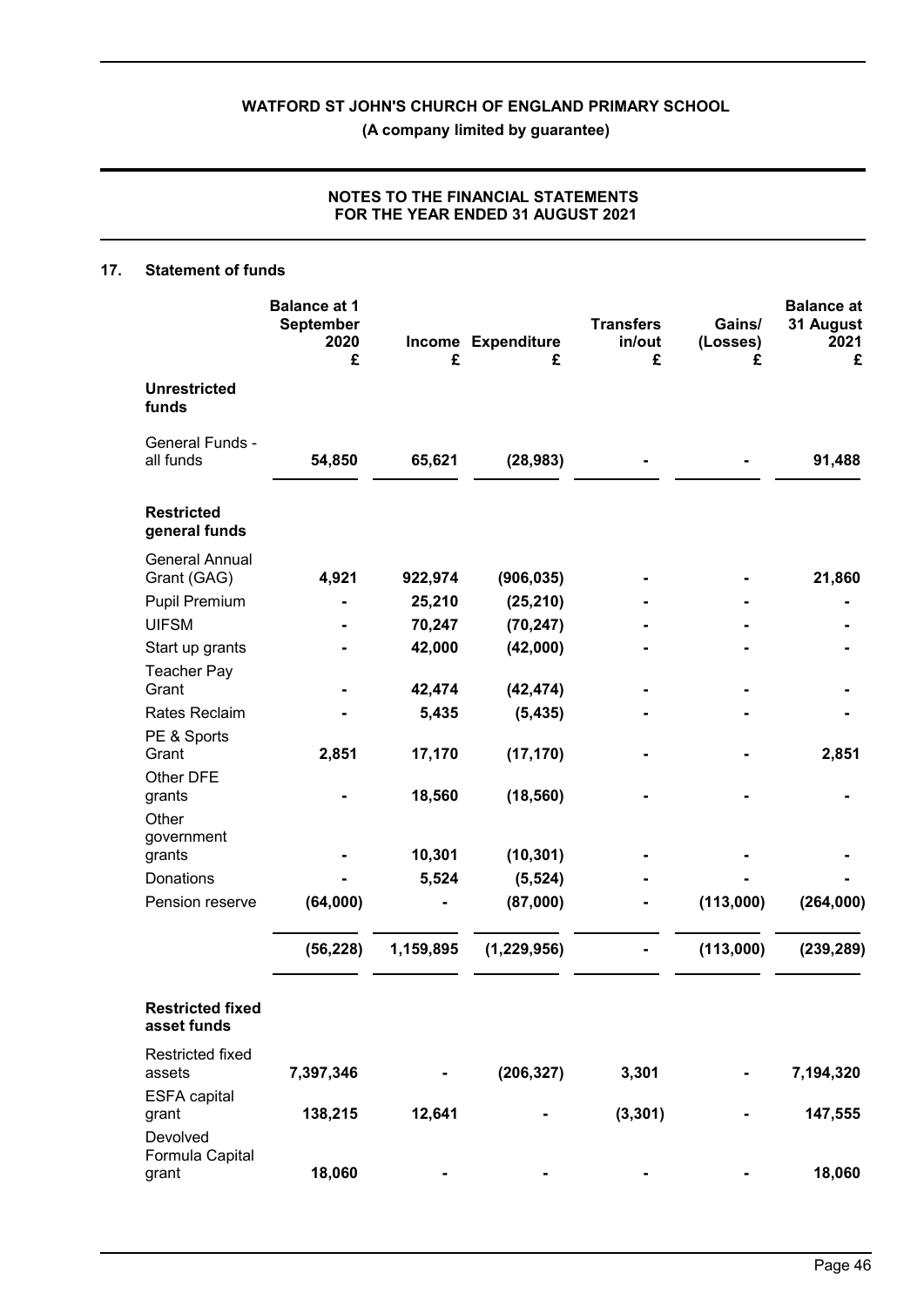## **NOTES TO THE FINANCIAL STATEMENTS FOR THE YEAR ENDED 31 AUGUST 2021**

#### **17. Statement of funds (continued)**

|                                  | <b>Balance at 1</b><br><b>September</b><br>2020<br>£ | £         | <b>Income Expenditure</b><br>£ | <b>Transfers</b><br>in/out<br>£ | Gains/<br>(Losses)<br>£ | <b>Balance at</b><br>31 August<br>2021<br>£ |
|----------------------------------|------------------------------------------------------|-----------|--------------------------------|---------------------------------|-------------------------|---------------------------------------------|
|                                  | 7,553,621                                            | 12,641    | (206, 327)                     |                                 | $\blacksquare$          | 7,359,935                                   |
| <b>Total Restricted</b><br>funds | 7,497,393                                            | 1,172,536 | (1,436,283)                    |                                 | (113,000)               | 7,120,646                                   |
| <b>Total funds</b>               | 7,552,243                                            | 1,238,157 | (1,465,266)                    |                                 | (113,000)               | 7,212,134                                   |

The specific purposes for which the funds are to be applied are as follows:

The General Annual Grant (GAG) represents the core funding for the educational activities of the academy that has been provided via the Education & Skills Funding Agency (ESFA) by the Department of Education. The GAG fund is used for the normal running costs of the academy.

Universal Infant Free School Meal (UIFSM) income represents funding for the schools to offer free school meals to all pupils in reception, year 1 and year 2.

Pupil Premium is a grant allocated to academies with pupils that are known to be eligible for free school meals. The purpose is to raise attainment of disadvantages pupils and to close the gap between them and their peers.

Included in restricted fixed asset funds carried forward is an ESFA grant for capital expenditure of £147,555 (2020: £138,215) carried forward from the prior year but unspent by 31 August 2021. There is also a devolved formula capital grant for capital expenditure of £18,060 (2020: £18,060) carried forward at the year end.

Under the funding agreement with the Secretary of State, the academy was not subject to a limit on the amount of GAG it could carry forward at 31 August 2021.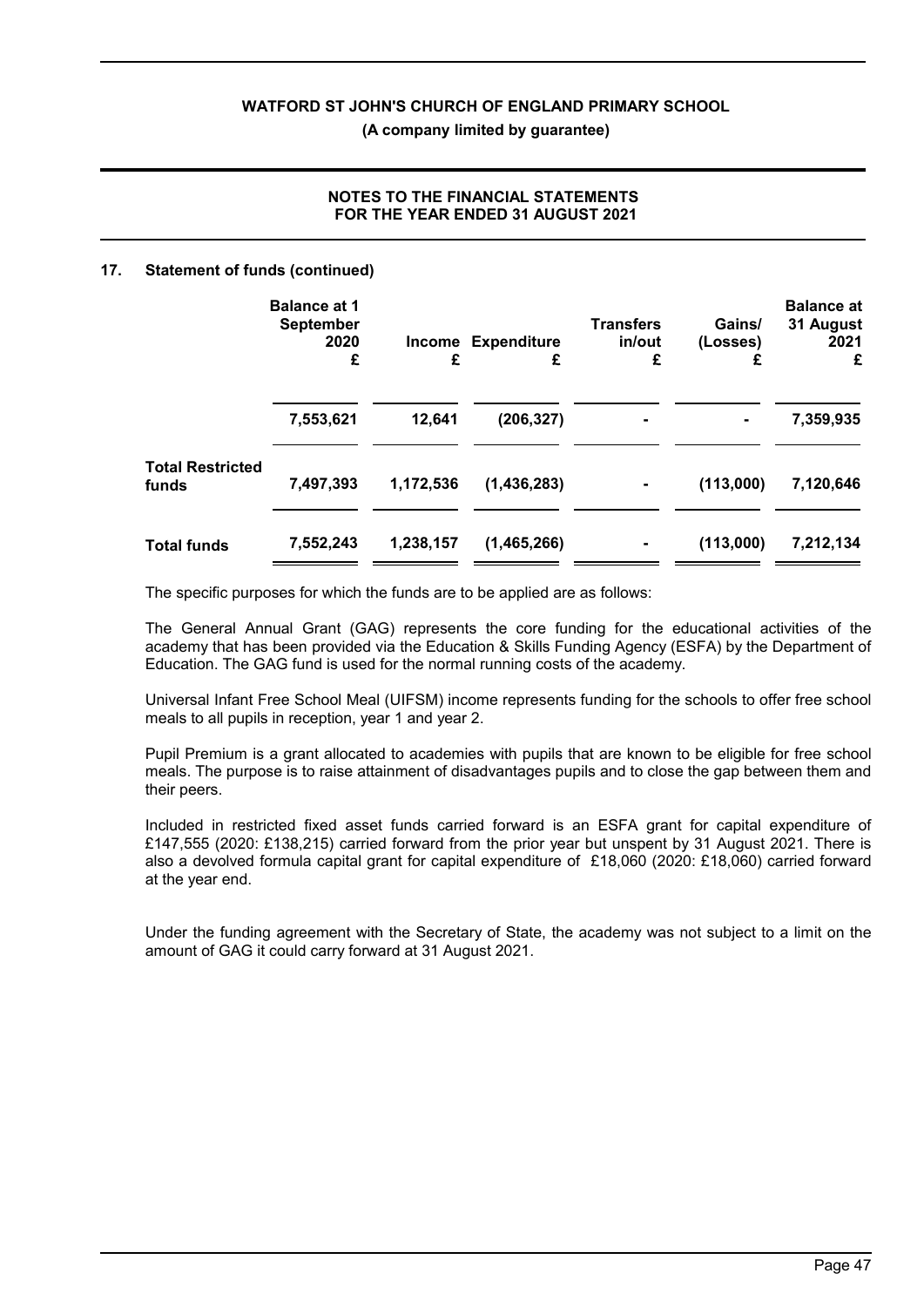**(A company limited by guarantee)**

## **NOTES TO THE FINANCIAL STATEMENTS FOR THE YEAR ENDED 31 AUGUST 2021**

## **17. Statement of funds (continued)**

Comparative information in respect of the preceding year is as follows:

|                                        | <b>Balance</b> at<br>1 September<br>2019<br>£ | Income<br>£ | Expenditure<br>£ | <b>Transfers</b><br>in/out<br>£ | Gains/<br>(Losses)<br>£ | <b>Balance</b> at<br>31 August<br>2020<br>£ |
|----------------------------------------|-----------------------------------------------|-------------|------------------|---------------------------------|-------------------------|---------------------------------------------|
| <b>Unrestricted</b><br>funds           |                                               |             |                  |                                 |                         |                                             |
| General Funds -<br>all funds           | 26,660                                        | 57,629      | (29, 439)        |                                 |                         | 54,850                                      |
| <b>Restricted</b><br>general funds     |                                               |             |                  |                                 |                         |                                             |
| <b>General Annual</b><br>Grant (GAG)   |                                               | 741,543     | (727,005)        | (9, 617)                        |                         | 4,921                                       |
| <b>Pupil Premium</b>                   |                                               | 13,874      | (13, 874)        |                                 |                         |                                             |
| Other ESFA<br>income                   |                                               | 23,620      | (20, 769)        |                                 |                         | 2,851                                       |
| <b>UIFSM</b>                           |                                               | 60,743      | (60, 743)        |                                 |                         |                                             |
| Othe DfE<br>income                     |                                               | 36,316      | (36, 316)        |                                 |                         |                                             |
| Start up grants                        |                                               | 55,000      | (55,000)         |                                 |                         |                                             |
| <b>Teacher Pay</b>                     |                                               |             |                  |                                 |                         |                                             |
| Grant                                  |                                               | 5,373       | (5, 373)         |                                 |                         |                                             |
| Rates Reclaim<br>PE & Sports           |                                               | 700         | (700)            |                                 |                         |                                             |
| Grant                                  |                                               | 395         | (395)            |                                 |                         |                                             |
| Pension reserve                        | (63,000)                                      |             | (47,000)         |                                 | 46,000                  | (64,000)                                    |
|                                        | (63,000)                                      | 937,564     | (967, 175)       | (9,617)                         | 46,000                  | (56, 228)                                   |
| <b>Restricted fixed</b><br>asset funds |                                               |             |                  |                                 |                         |                                             |
| Restricted fixed<br>assets             | 7,569,026                                     |             | (219, 922)       | 48,242                          |                         | 7,397,346                                   |
| <b>ESFA</b> capital                    |                                               |             |                  |                                 |                         |                                             |
| grant<br>Devolved                      | 176,840                                       |             |                  | (38, 625)                       |                         | 138,215                                     |
| Formula Capital<br>grant               | 13,305                                        | 4,755       |                  |                                 |                         | 18,060                                      |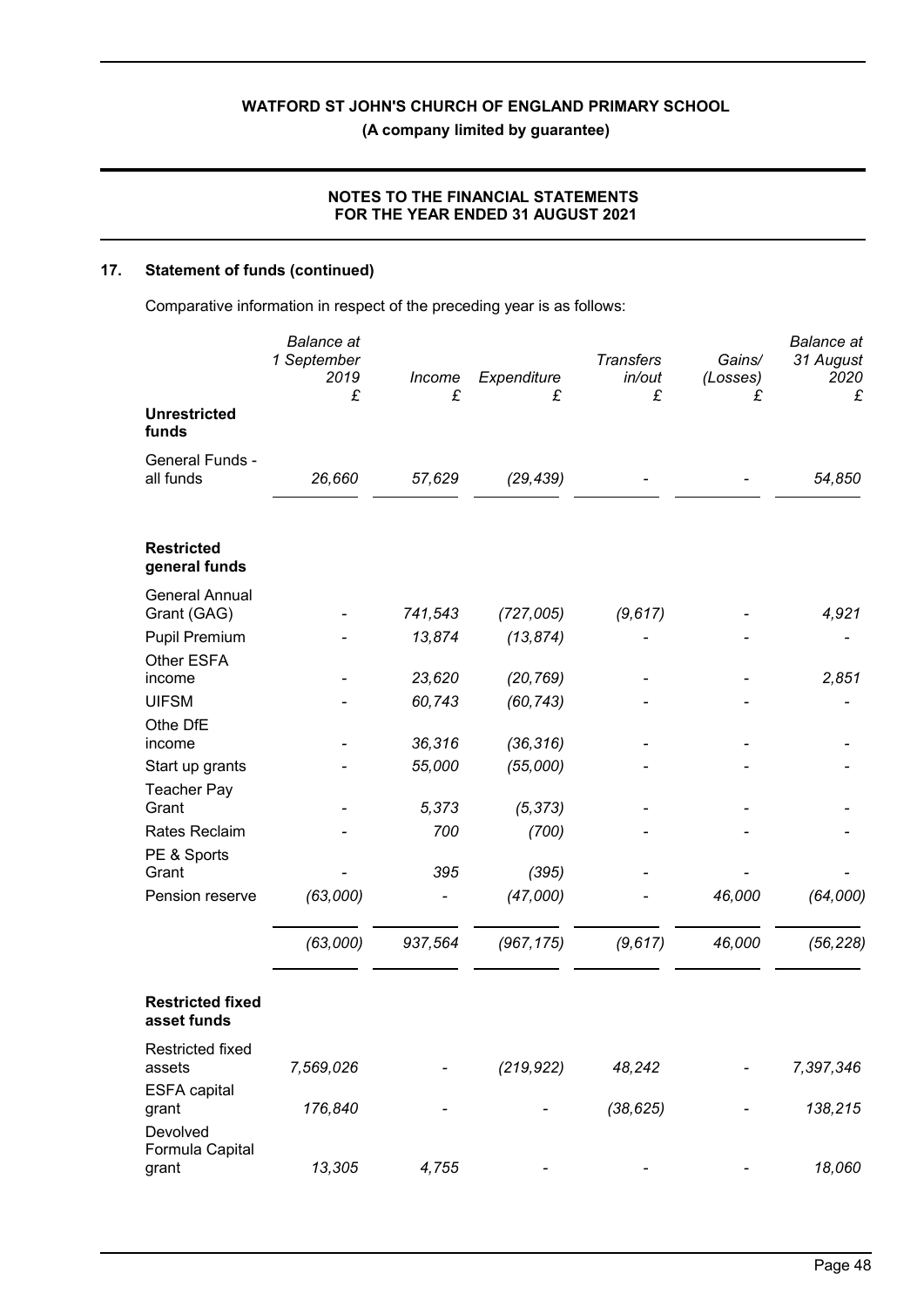## **NOTES TO THE FINANCIAL STATEMENTS FOR THE YEAR ENDED 31 AUGUST 2021**

## **17. Statement of funds (continued)**

|                                  | <b>Balance</b> at<br>1 September<br>2019<br>£ | Income<br>£ | Expenditure<br>£ | <b>Transfers</b><br>in/out<br>£ | Gains/<br>(Losses)<br>£ | <b>Balance</b> at<br>31 August<br>2020<br>£ |
|----------------------------------|-----------------------------------------------|-------------|------------------|---------------------------------|-------------------------|---------------------------------------------|
|                                  | 7,759,171                                     | 4,755       | (219, 922)       | 9,617                           |                         | 7,553,621                                   |
| <b>Total Restricted</b><br>funds | 7,696,171                                     | 942,319     | (1, 187, 097)    |                                 | 46,000                  | 7,497,393                                   |
| <b>Total funds</b>               | 7,722,831                                     | 999.948     | (1, 216, 536)    |                                 | 46.000                  | 7,552,243                                   |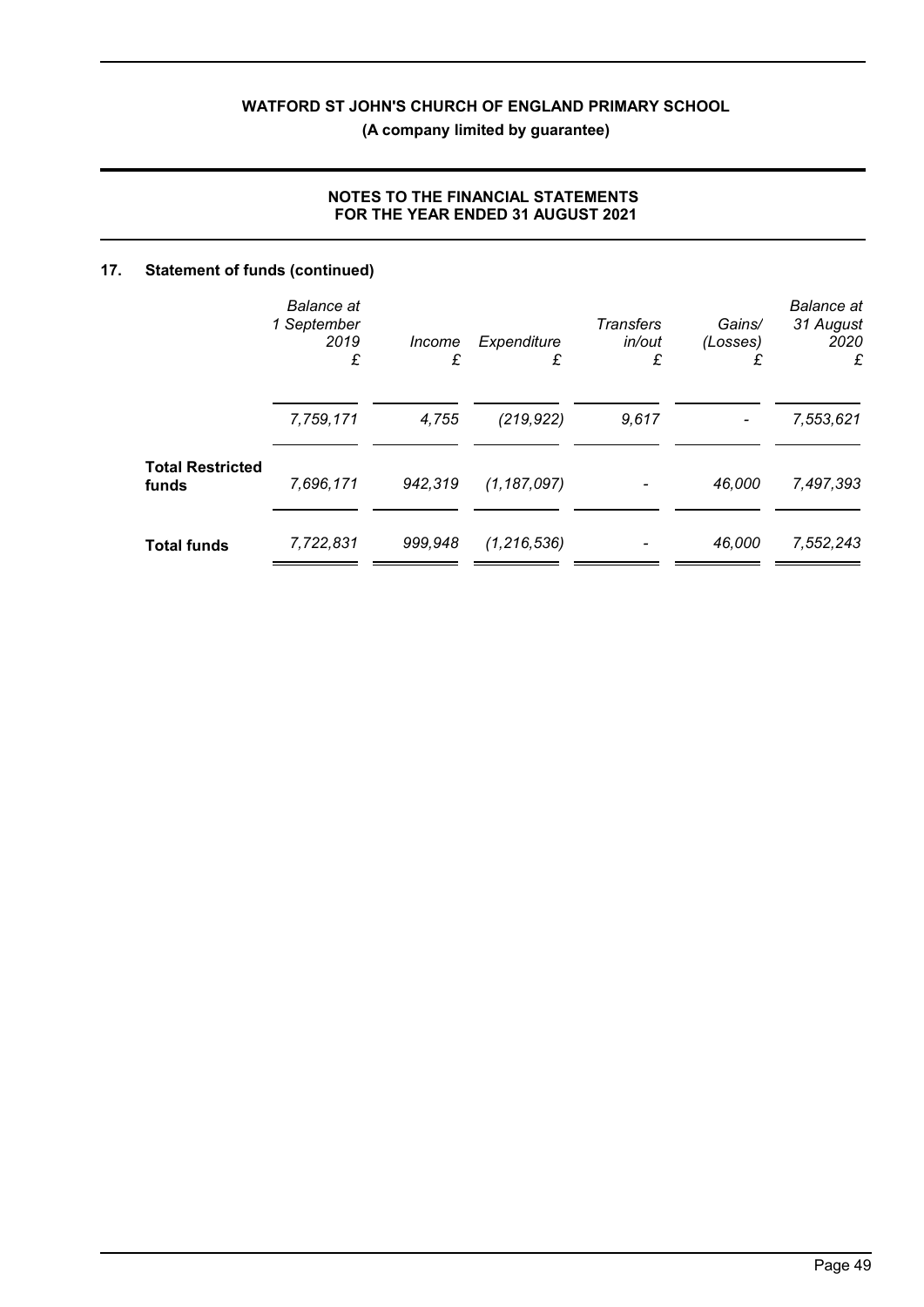**(A company limited by guarantee)**

## **NOTES TO THE FINANCIAL STATEMENTS FOR THE YEAR ENDED 31 AUGUST 2021**

#### **18. Analysis of net assets between funds**

#### **Analysis of net assets between funds - current year**

|                                        | Unrestricted<br>funds<br>2021<br>£ | <b>Restricted</b><br>funds<br>2021<br>£ | <b>Restricted</b><br>fixed asset<br>funds<br>2021<br>£ | <b>Total</b><br>funds<br>2021<br>£ |
|----------------------------------------|------------------------------------|-----------------------------------------|--------------------------------------------------------|------------------------------------|
| Tangible fixed assets                  |                                    |                                         | 7,194,320                                              | 7,194,320                          |
| <b>Current assets</b>                  | 199,219                            | 115,305                                 | 165,615                                                | 480,139                            |
| Creditors due within one year          | (153,731)                          | (44, 594)                               | $\blacksquare$                                         | (198, 325)                         |
| Provisions for liabilities and charges | 46,000                             | (310,000)                               | $\blacksquare$                                         | (264,000)                          |
| <b>Total</b>                           | 91,488                             | (239, 289)                              | 7,359,935                                              | 7,212,134                          |

## **Analysis of net assets between funds - prior year**

|                                        |              |            | Restricted               |            |
|----------------------------------------|--------------|------------|--------------------------|------------|
|                                        | Unrestricted | Restricted | fixed asset              | Total      |
|                                        | funds        | funds      | funds                    | funds      |
|                                        | 2020         | 2020       | 2020                     | 2020       |
|                                        | £            | £          | £                        | £          |
| Tangible fixed assets                  |              |            | 7,397,346                | 7,397,346  |
| <b>Current assets</b>                  | 61,178       | 171,571    | 156,275                  | 389,024    |
| Creditors due within one year          | (6, 328)     | (163, 799) | $\overline{\phantom{a}}$ | (170, 127) |
| Provisions for liabilities and charges |              | (64,000)   |                          | (64,000)   |
| Total                                  | 54,850       | (56,228)   | 7,553,621                | 7,552,243  |
|                                        |              |            |                          |            |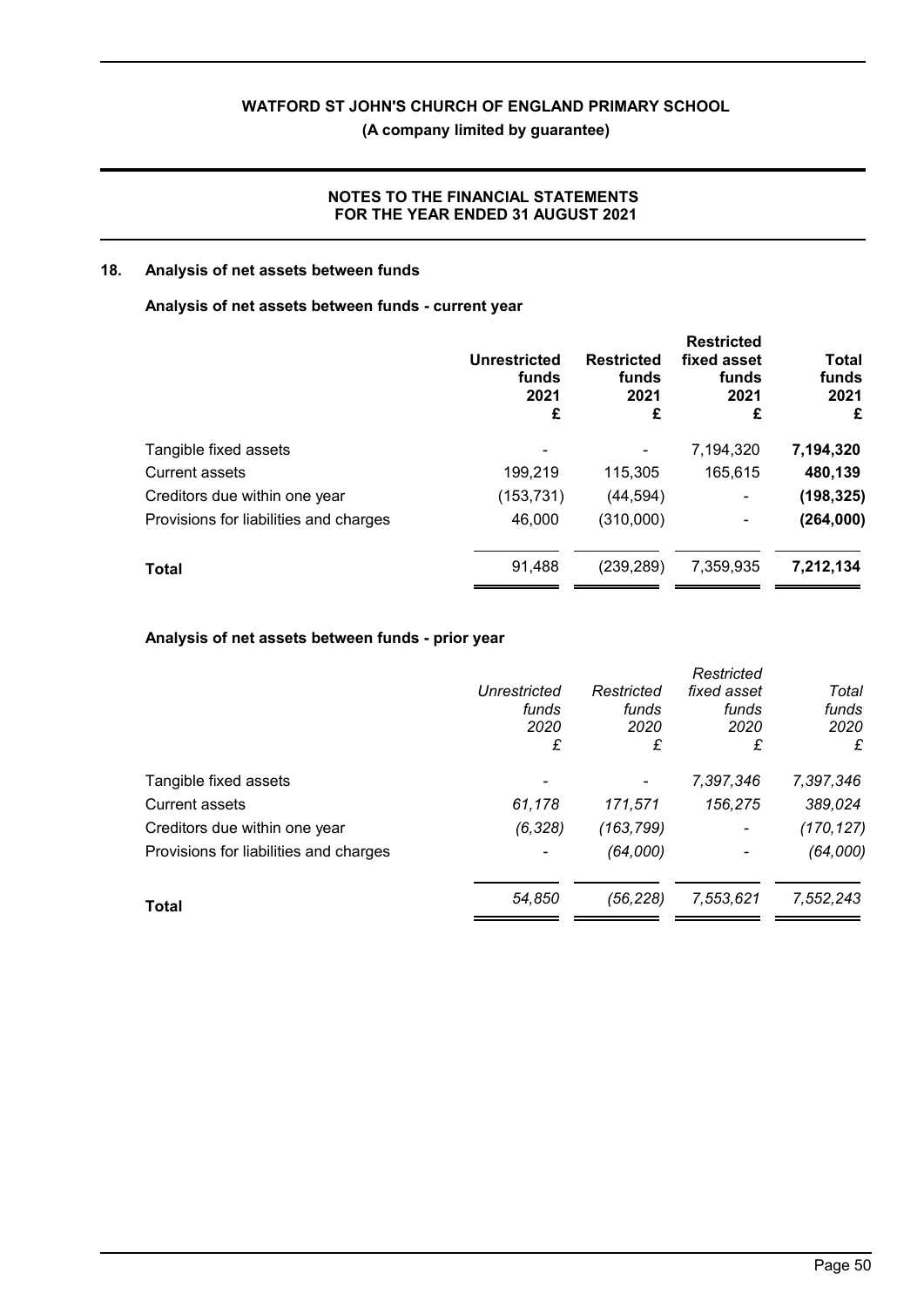**(A company limited by guarantee)**

## **NOTES TO THE FINANCIAL STATEMENTS FOR THE YEAR ENDED 31 AUGUST 2021**

## **19. Reconciliation of net expenditure to net cash flow from operating activities**

|     |                                                                         | 2021<br>£  | 2020<br>£  |
|-----|-------------------------------------------------------------------------|------------|------------|
|     | Net expenditure for the year (as per statement of financial activities) | (227, 109) | (216, 588) |
|     | <b>Adjustments for:</b>                                                 |            |            |
|     | Depreciation                                                            | 206,327    | 219,922    |
|     | Capital grants from DfE and other capital income                        | (12, 647)  | (4, 755)   |
|     | Interest receivable                                                     | (28)       | (82)       |
|     | Defined benefit pension scheme cost less contributions payable          | 86,950     | 47,000     |
|     | Decrease in debtors                                                     | 27,191     | 39,354     |
|     | Increase in creditors                                                   | 28,248     | 15,877     |
|     | Net cash provided by operating activities                               | 108,932    | 100,728    |
| 20. | Cash flows from investing activities                                    |            |            |
|     |                                                                         | 2021<br>£  | 2020<br>£  |
|     | Interest receivable                                                     | 28         | 82         |
|     | Purchase of tangible fixed assets                                       | (3, 301)   | (48, 242)  |
|     | Capital grants from DfE Group                                           | 12,641     | 4,755      |
|     | Net cash provided by/(used in) investing activities                     | 9,368      | (43, 405)  |
| 21. | Analysis of cash and cash equivalents                                   |            |            |
|     |                                                                         | 2021<br>£  | 2020<br>£  |
|     | Cash in hand and at bank                                                | 348,893    | 230,593    |
|     | <b>Total cash and cash equivalents</b>                                  | 348,893    | 230,593    |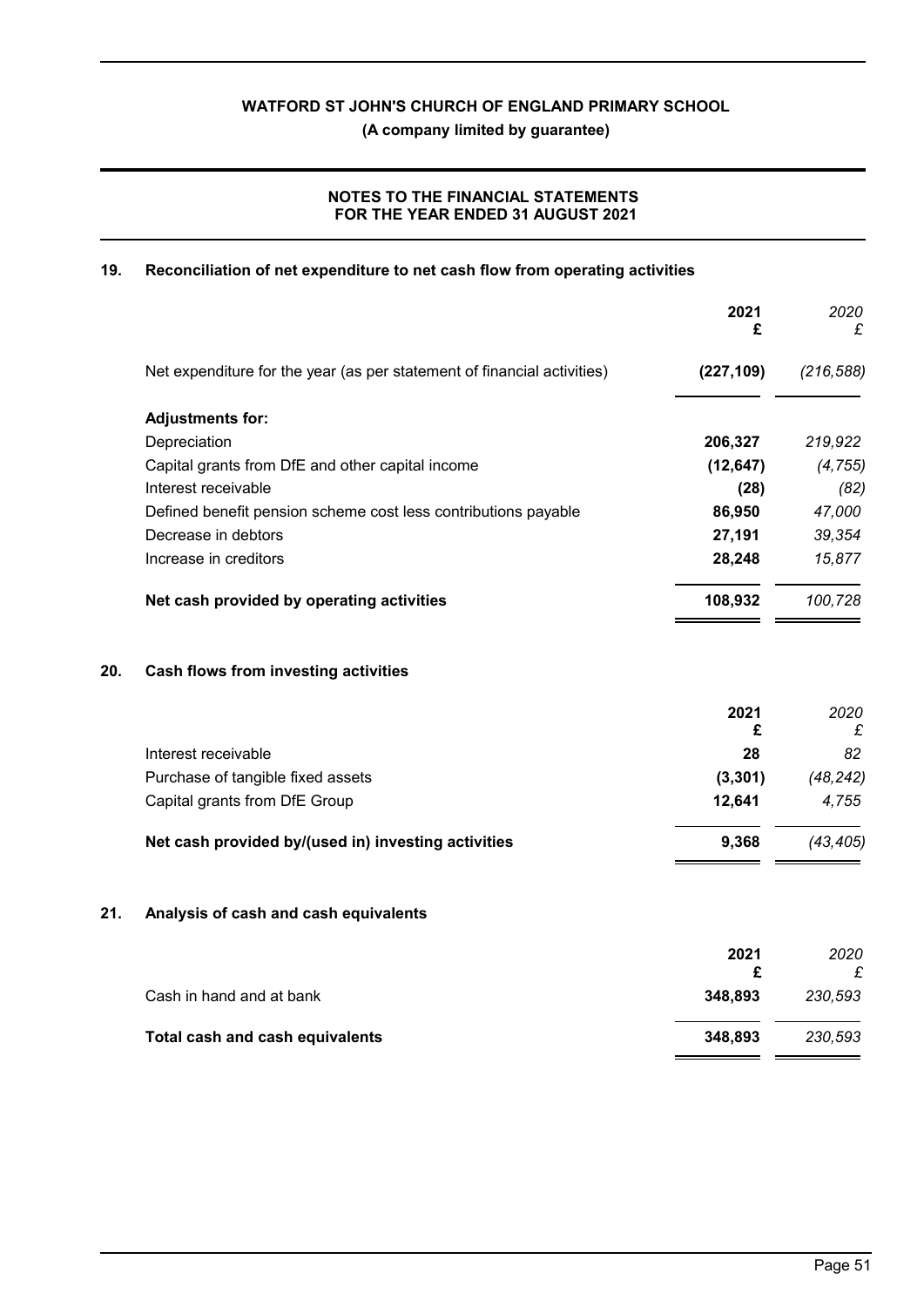## **NOTES TO THE FINANCIAL STATEMENTS FOR THE YEAR ENDED 31 AUGUST 2021**

## **22. Analysis of changes in net debt**

|                          | At 1<br><b>September</b><br>2020<br>£ |         | At 31<br><b>Cash flows August 2021</b> |
|--------------------------|---------------------------------------|---------|----------------------------------------|
| Cash at bank and in hand | 230,593                               | 118,300 | 348,893                                |
|                          | 230,593                               | 118,300 | 348,893                                |
|                          |                                       |         |                                        |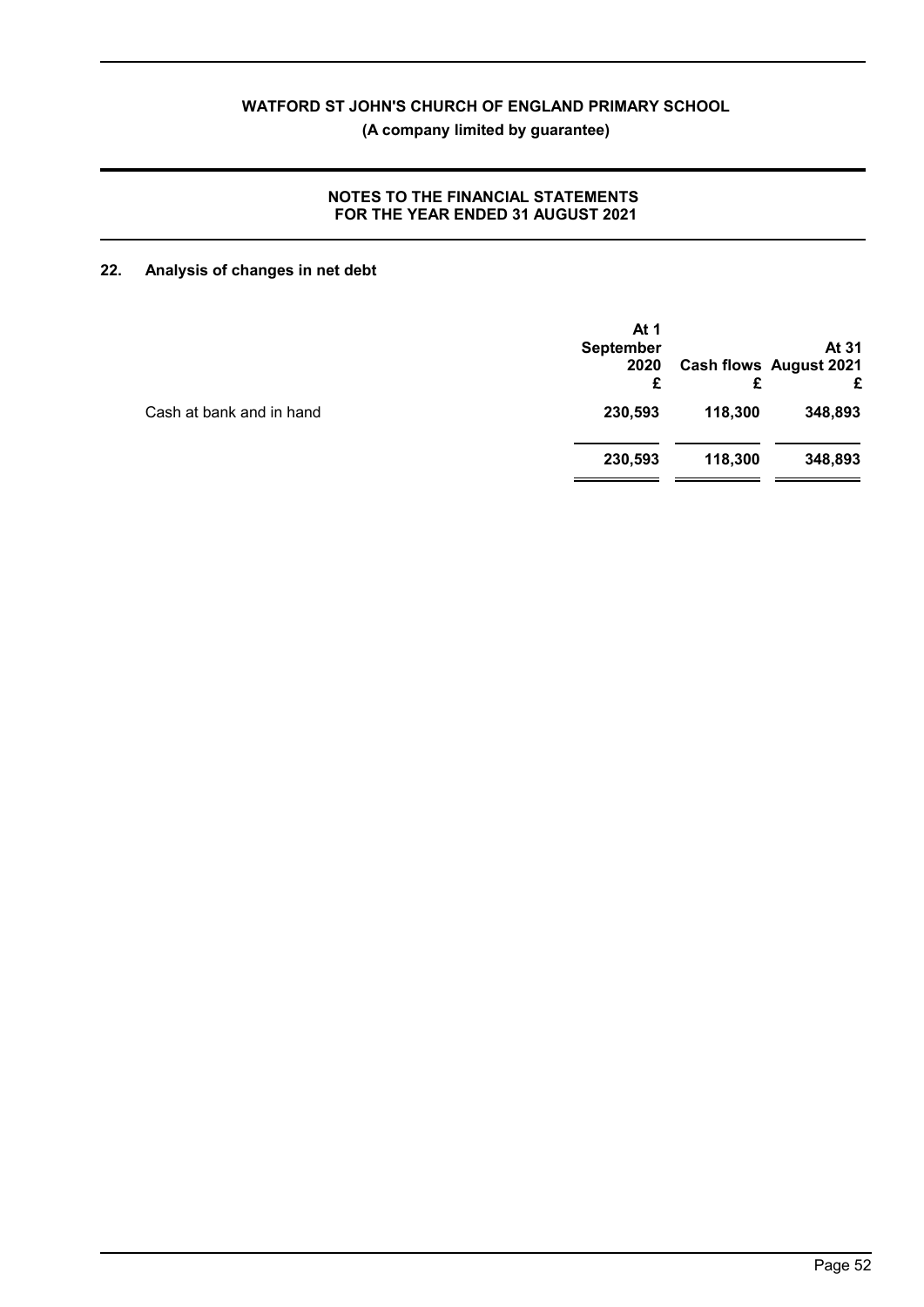#### **NOTES TO THE FINANCIAL STATEMENTS FOR THE YEAR ENDED 31 AUGUST 2021**

#### **23. Pension commitments**

The academy's employees belong to two principal pension schemes: the Teachers' Pension Scheme England and Wales (TPS) for academic and related staff; and the Local Government Pension Scheme (LGPS) for non-teaching staff, which is managed by Hertfordshire County Council. Both are multiemployer defined benefit schemes.

The latest actuarial valuation of the TPS related to the period ended 31 March 2016 and of the LGPS 31 March 2019.

There were no outstanding or prepaid contributions at either the beginning or the end of the financial year.

#### **Teachers' Pension Scheme**

The Teachers' Pension Scheme (TPS) is a statutory, contributory, defined benefit scheme, governed by the Teachers' Pension Scheme Regulations 2014. Membership is automatic for full-time teachers in academies. All teachers have the option to opt-out of the TPS following enrolment.

The TPS is an unfunded scheme to which both the member and employer makes contributions, as a percentage of salary - these contributions are credited to the Exchequer. Retirement and other pension benefits are paid by public funds provided by Parliament.

#### **Valuation of the Teachers' Pension Scheme**

The Government Actuary, using normal actuarial principles, conducts a formal actuarial review of the TPS in accordance with the Public Service Pensions (Valuations and Employer Cost Cap) Directions 2014 published by HM Treasury every 4 years. The aim of the review is to specify the level of future contributions. Actuarial scheme valuations are dependent on assumptions about the value of future costs, design of benefits and many other factors. The latest actuarial valuation of the TPS was carried out as at 31 March 2016. The valuation report was published by the Department for Education on 5 March 2019. The key elements of the valuation and subsequent consultation are:

- employer contribution rates set at 23.68% of pensionable pay (including a 0.08% administration levy)
- total scheme liabilities (pensions currently in payment and the estimated cost of future benefits) for service to the effective date of £218,100 million and notional assets (estimated future contributions together with the notional investments held at the valuation date) of £196,100 million, giving a notional past service deficit of £22,000 million
- the SCAPE rate, set by HMT, is used to determine the notional investment return. The current SCAPE rate is 2.4% above the rate of CPI, assumed real rate of return is 2.4% in excess of prices and 2% in excess of earnings. The rate of real earnings growth is assumed to be 2.2%. The assumed nominal rate of return including earnings growth is 4.45%.

The next valuation result is due to be implemented from 1 April 2023.

The employer's pension costs paid to TPS in the year amounted to £100,831 *(2020 - £74,314)*.

A copy of the valuation report and supporting documentation is on the Teachers' Pensions website (https://www.teacherspensions.co.uk/news/employers/2019/04/teachers-pensions-valuation-report.aspx).

Under the definitions set out in FRS 102, the TPS is an unfunded multi-employer pension scheme. The academy has accounted for its contributions to the scheme as if it were a defined contribution scheme. The academy has set out above the information available on the scheme.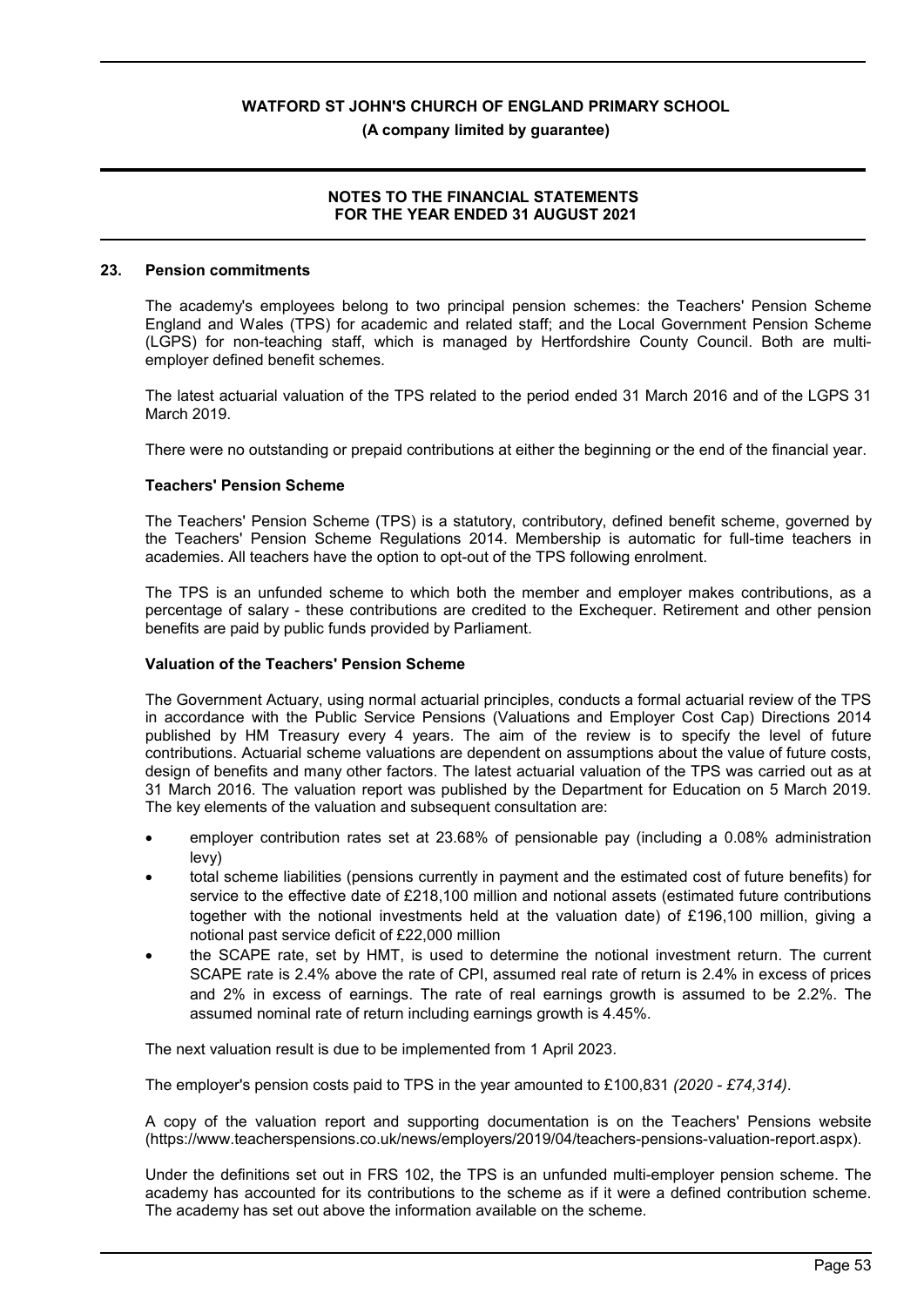#### **(A company limited by guarantee)**

#### **NOTES TO THE FINANCIAL STATEMENTS FOR THE YEAR ENDED 31 AUGUST 2021**

#### **23. Pension commitments (continued)**

#### **Local Government Pension Scheme**

The LGPS is a funded defined benefit pension scheme, with the assets held in separate trusteeadministered funds. The total contribution made for the year ended 31 August 2021 was £88,000 *(2020 - £68,000)*, of which employer's contributions totalled £72,000 *(2020 - £56,000)* and employees' contributions totalled £ 16,000 *(2020 - £12,000)*. The agreed contribution rates for future years are 25.3 per cent for employers and 5.5 - 12.5 per cent for employees.

As described in note the LGPS obligation relates to the employees of the academy, who were the employees transferred as part of the conversion from the maintained school and new employees who were eligible to, and did, join the Scheme in the year. The obligation in respect of employees who transferred on conversion represents their cumulative service at both the predecessor school and the academy at the balance sheet date.

Parliament has agreed, at the request of the Secretary of State for Education, to a guarantee that, in the event of academy closure, outstanding Local Government Pension Scheme liabilities would be met by the Department for Education. The guarantee came into force on 18 July 2013.

#### **Principal actuarial assumptions**

|                                                    | 2021 | 2020 |
|----------------------------------------------------|------|------|
|                                                    | %    | ℅    |
| Rate of increase in salaries                       | 3.3  | 2.6  |
| Rate of increase for pensions in payment/inflation | 2.9  | 2.2  |
| Discount rate for scheme liabilities               | 1.65 | 17   |

The current mortality assumptions include sufficient allowance for future improvements in mortality rates. The assumed life expectations on retirement age 65 are:

|                       | 2021  | 2020<br>Years |
|-----------------------|-------|---------------|
|                       | Years |               |
| <b>Retiring today</b> |       |               |
| Males                 | 22.9  | 21.9          |
| Females               | 23.2  | 24.1          |
| Retiring in 20 years  |       |               |
| Males                 | 24.5  | 22.8          |
| Females               | 26.2  | 25.5          |
|                       |       |               |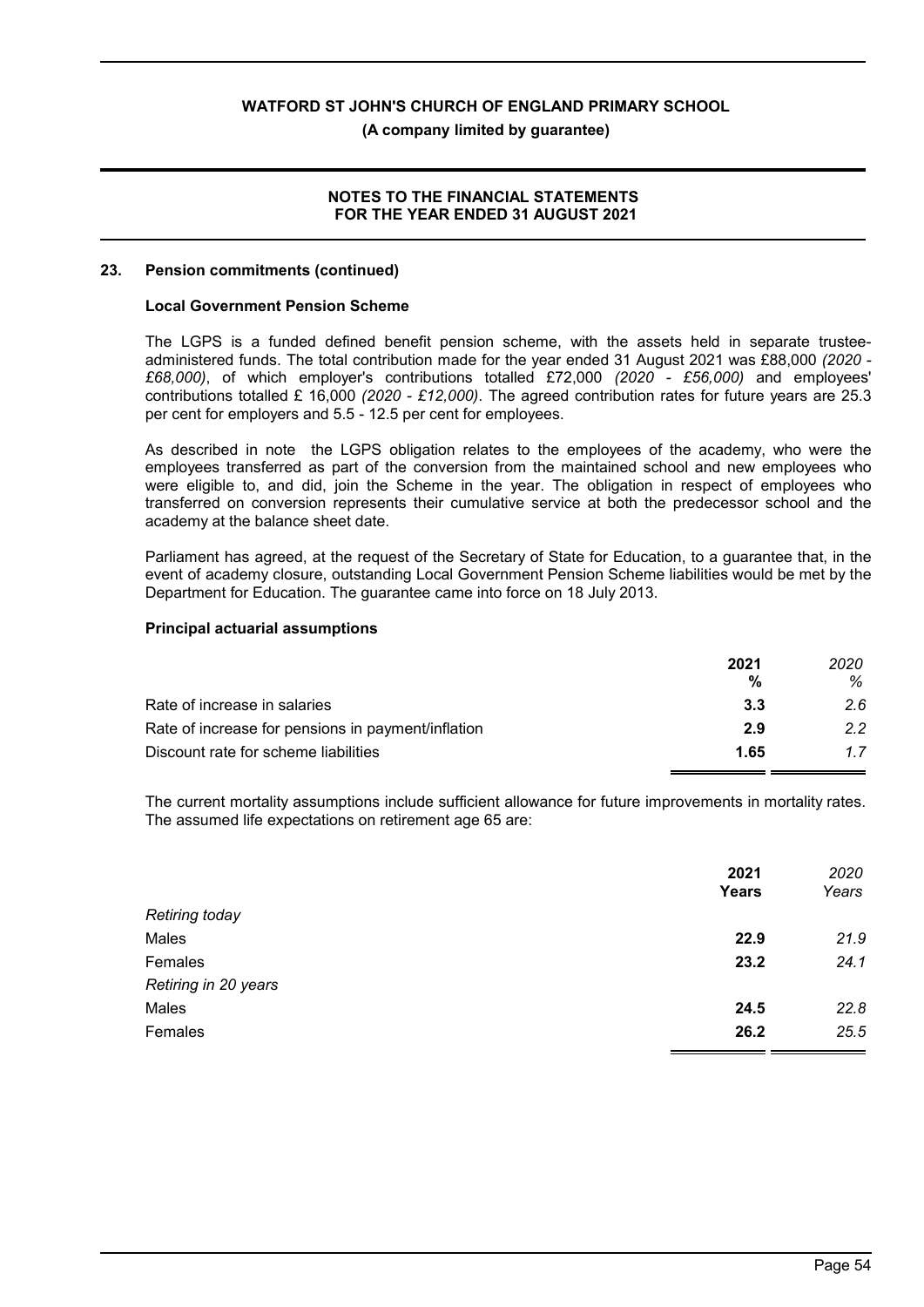## **(A company limited by guarantee)**

### **NOTES TO THE FINANCIAL STATEMENTS FOR THE YEAR ENDED 31 AUGUST 2021**

#### **23. Pension commitments (continued)**

#### **Sensitivity analysis**

|                                        | 2021 | 2020 |
|----------------------------------------|------|------|
|                                        | £000 | £000 |
| Discount rate -0.1%                    | 22   | 11   |
| Mortality assumption - 1 year increase | 23   | 11   |
| CPI rate +0.1%                         | 22   | 11   |

## **Share of scheme assets**

The academy's share of the assets in the scheme was:

|                                     | 2021<br>£ | 2020<br>£ |
|-------------------------------------|-----------|-----------|
| Equities                            | 170,000   | 108,000   |
| <b>Bonds</b>                        | 94,000    | 71,000    |
| Property                            | 36,000    | 18,000    |
| Cash                                | 23,000    | 6,000     |
| <b>Total market value of assets</b> | 323,000   | 203,000   |
|                                     |           |           |

The actual return on scheme assets was £32,000 *(2020 - £24,000)*.

The amounts recognised in the Statement of financial activities are as follows:

|                                                                  | 2021<br>£ | 2020<br>£ |
|------------------------------------------------------------------|-----------|-----------|
| Current service cost                                             | (157,000) | (102,000) |
| Interest income                                                  | 4.000     | 3,000     |
| Interest cost                                                    | (6,000)   | (4,000)   |
| Total amount recognised in the Statement of financial activities | (159.000) | (103,000) |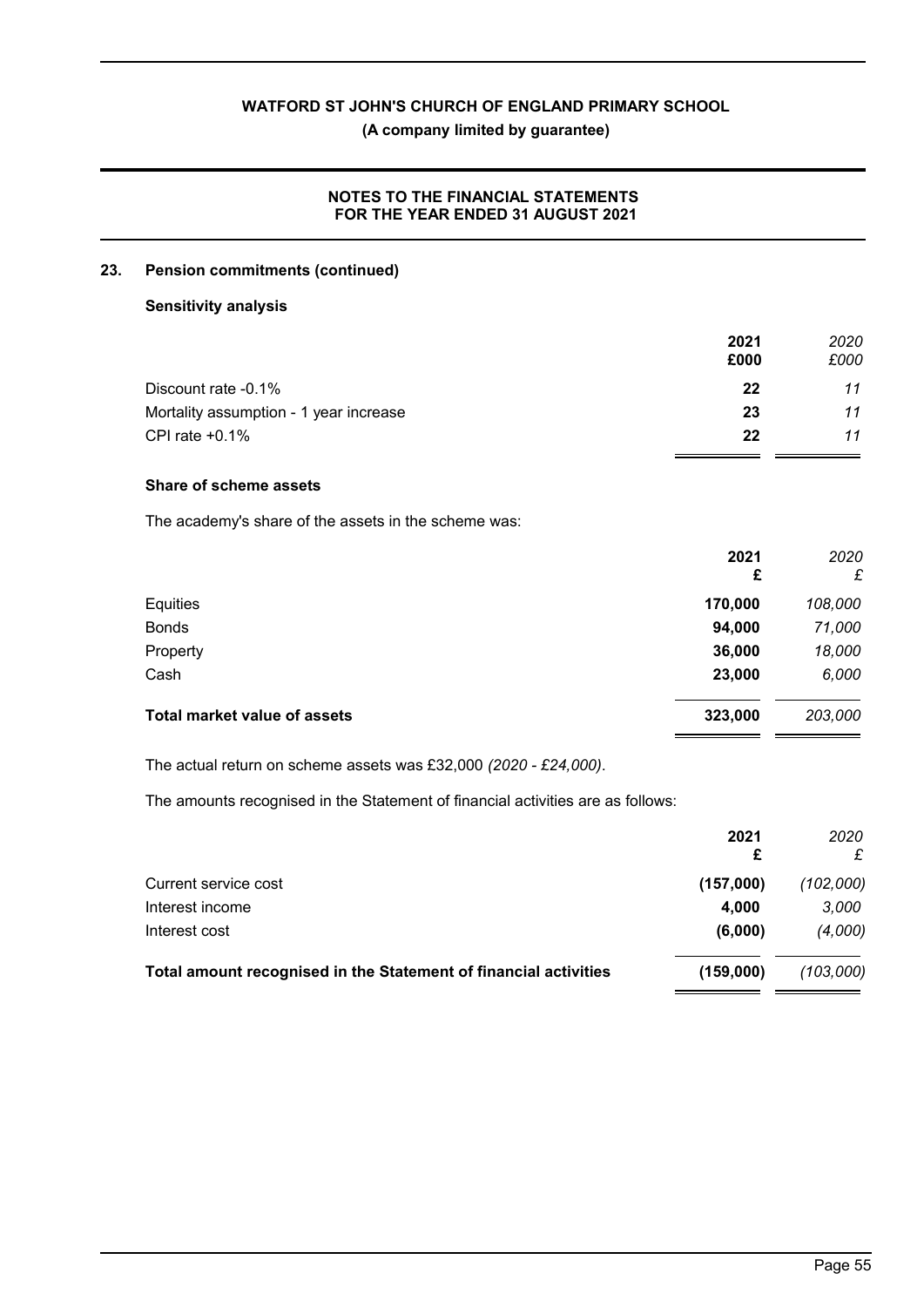**(A company limited by guarantee)**

#### **NOTES TO THE FINANCIAL STATEMENTS FOR THE YEAR ENDED 31 AUGUST 2021**

#### **23. Pension commitments (continued)**

Changes in the present value of the defined benefit obligations were as follows:

| 2021<br>£ | 2020<br>£ |
|-----------|-----------|
| 267,000   | 174,000   |
| 157,000   | 102,000   |
| 6,000     | 4,000     |
| 16,000    | 12,000    |
| 141,000   | (25,000)  |
| 587,000   | 267,000   |
|           |           |

Changes in the fair value of the academy's share of scheme assets were as follows:

|                               | 2021<br>£ | 2020<br>£ |
|-------------------------------|-----------|-----------|
| At 1 September                | 203,000   | 111,000   |
| Interest income               | 4,000     | 3,000     |
| Actuarial gains               | 28,000    | 21,000    |
| <b>Employer contributions</b> | 72,000    | 56,000    |
| Employee contributions        | 16,000    | 12,000    |
| At 31 August                  | 323,000   | 203,000   |

#### **24. Operating lease commitments**

The academy had no commitments under non-cancellable operating leases at 31 August 2021.

#### **25. Members' liability**

Each member of the charitable company undertakes to contribute to the assets of the company in the event of it being wound up while he/she is a member, or within one year after he/she ceases to be a member, such amount as may be required, not exceeding £10 for the debts and liabilities contracted before he/she ceases to be a member.